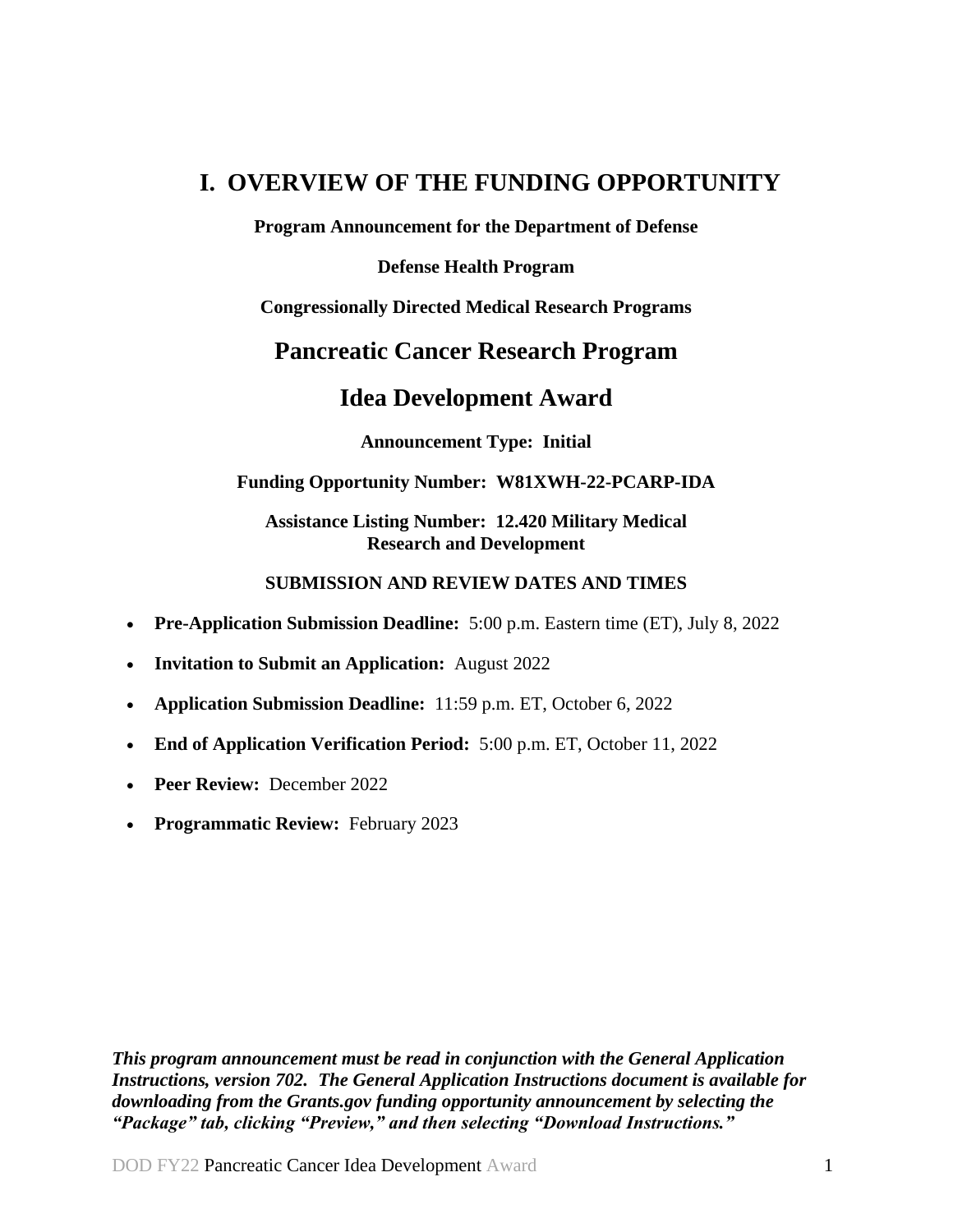# **TABLE OF CONTENTS**

| I. |                                                                                  |  |
|----|----------------------------------------------------------------------------------|--|
| П. | DETAILED INFORMATION ABOUT THE FUNDING OPPORTUNITY  3                            |  |
|    |                                                                                  |  |
|    |                                                                                  |  |
|    |                                                                                  |  |
|    |                                                                                  |  |
|    |                                                                                  |  |
|    |                                                                                  |  |
|    |                                                                                  |  |
|    |                                                                                  |  |
|    |                                                                                  |  |
|    |                                                                                  |  |
|    |                                                                                  |  |
|    | II.D.3. Unique Entity Identifier (UEI) and System for Award Management (SAM)  27 |  |
|    |                                                                                  |  |
|    |                                                                                  |  |
|    |                                                                                  |  |
|    |                                                                                  |  |
|    |                                                                                  |  |
|    |                                                                                  |  |
|    |                                                                                  |  |
|    |                                                                                  |  |
|    |                                                                                  |  |
|    |                                                                                  |  |
|    |                                                                                  |  |
|    |                                                                                  |  |
|    |                                                                                  |  |
|    |                                                                                  |  |
|    |                                                                                  |  |
|    | II.H.1. Program Announcement and General Application Instructions Versions 37    |  |
|    |                                                                                  |  |
|    |                                                                                  |  |
|    |                                                                                  |  |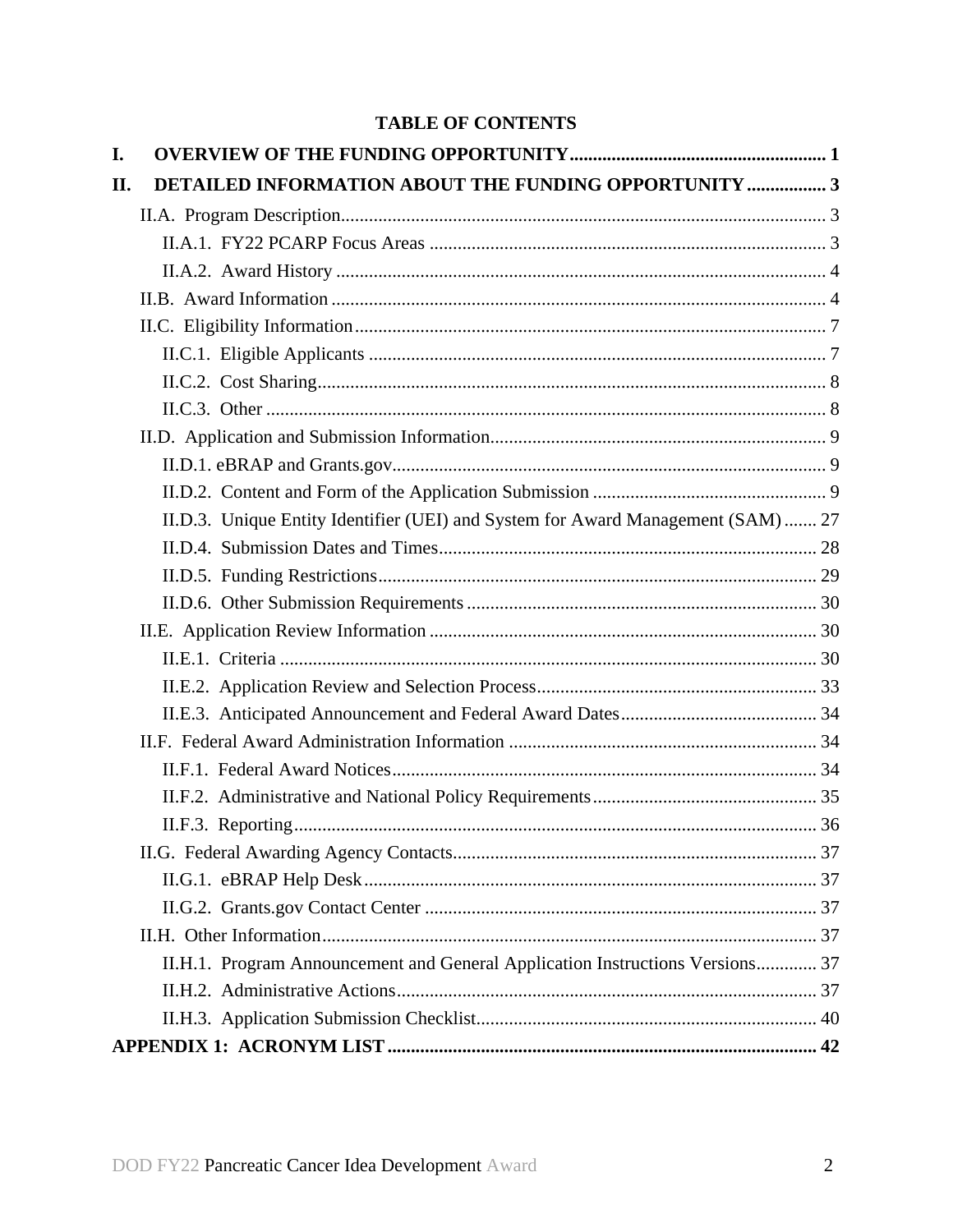# <span id="page-2-0"></span>**II. DETAILED INFORMATION ABOUT THE FUNDING OPPORTUNITY**

# <span id="page-2-1"></span>**II.A. Program Description**

Applications to the Fiscal Year 2022 (FY22) Pancreatic Cancer Research Program (PCARP) are being solicited by the U.S. Army Medical Research Acquisition Activity (USAMRAA) using delegated authority provided by United States Code, Title 10, Section 4001 (10 USC 4001). The execution management agent for this program announcement is the Congressionally Directed Medical Research Programs (CDMRP) at the U.S. Army Medical Research and Development Command (USAMRDC). The PCARP was initiated in FY20 to provide support for research of exceptional scientific merit. Appropriations for the PCARP from FY20 through FY21 totaled \$21 million (M). The FY22 appropriation is \$15M.

#### *The proposed research must be relevant to active-duty Service Members, Veterans, military beneficiaries, and/or the American public.*

The goal of the PCARP is to reduce the burden of pancreatic cancer among Service Members, Veterans, their families, and the American public. The mission of the PCARP is to promote rigorous, innovative, high-impact research that leads to earlier pancreatic cancer diagnosis and new therapeutic tools through collaboration.

# <span id="page-2-2"></span>**II.A.1. FY22 PCARP Focus Areas**

To be considered for funding, applications for the FY22 PCARP Idea Development Award must address at least one of the FY22 PCARP Focus Areas:

- Early detection research for pancreatic cancer, including the prevalence in individuals with pre-diabetes and diabetes and/or those in underserved ethnic and minority communities
- Supportive care interventions, patient-reported outcomes, quality of life, and perspectives during treatment and survivorship
- Understanding the relationship between metabolic disruptions in pancreatic cancer and their systemic effects, including diabetes and cachexia
- Understanding precursors, origins, and early progression of pancreatic cancer
- Understanding the events that promote pancreatic cancer metastasis
- Understanding the relationship between oncogenic signaling and the tumor microenvironment that drives drug resistance and therapeutic response
- New drug development targeted toward cancer sensitivity and resistance mechanisms including immune mechanisms of resistance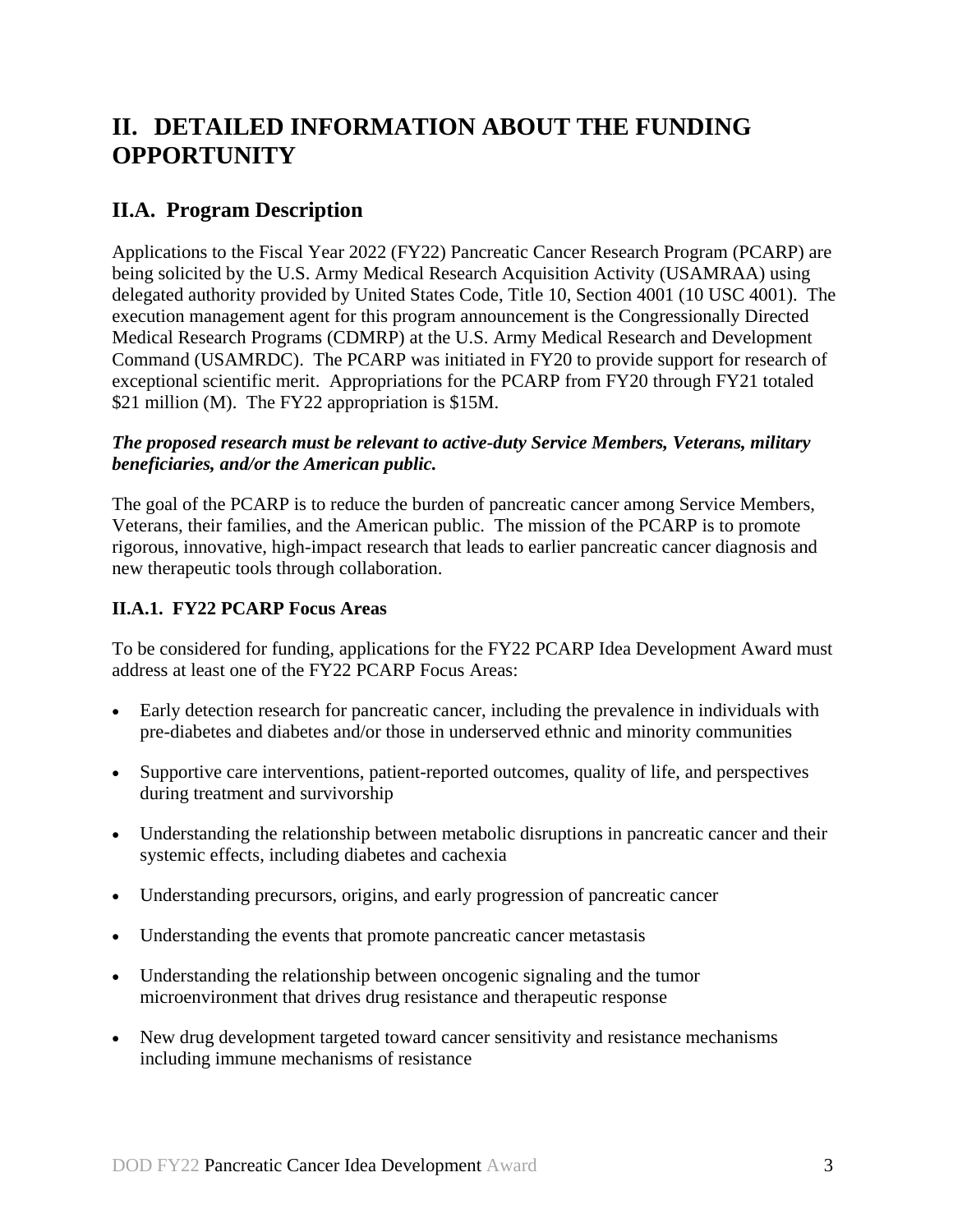Research in the above Focus Areas that include or address pancreatic cancer in minorities and underserved communities is encouraged.

# <span id="page-3-0"></span>**II.A.2. Award History**

The PCARP Idea Development Award mechanism was first offered in FY20. Since then, 95 Idea Development Award applications have been received, and 24 have been recommended for funding.

# <span id="page-3-1"></span>**II.B. Award Information**

The PCARP Idea Development Award supports the development of innovative, high-risk/highreward research that could lead to critical discoveries or major advancements that will accelerate progress in improving outcomes for individuals with pancreatic cancer. This award mechanism is designed to support innovative ideas with the potential to yield impactful data and new avenues of investigation.

# *Significant features of the Idea Development Award:*

- **Impact:** The proposed research is expected to make an important and original contribution to advancing the understanding of pancreatic cancer and ultimately lead to improved outcomes for individuals with pancreatic cancer. The project's impact on both pancreatic cancer research and patient care should be articulated, even if clinical impact is not an immediate outcome.
- **Innovation:** Research deemed innovative may represent a new paradigm, challenge existing paradigms, look at existing problems from new perspectives, or exhibit other highly creative qualities. Research may be innovative in study concept, research methods or technology, or adaptations of existing methods or technologies. Research that represents an incremental advance on previously published work is not considered innovative.
- **Personnel:** Personnel are considered a crucial element of the FY22 PCARP Idea Development Award. At least one member of the research team should have experience in pancreatic cancer research, as demonstrated by recent publications and funding. Inclusion of a biostatistician in the study team is encouraged.
- **Research must be based on preliminary data:** Although the proposed research must have direct relevance to pancreatic cancer, the required preliminary data, which may include unpublished results from the laboratory of the Principal Investigator(s) (PI[s]), research team, or collaborators named on the application, may be from outside the pancreatic cancer research field. Research should also be based on a sound scientific rationale that is established through logical reasoning and critical review and analysis of the literature.

**Partnering PI Option for Early-Career Investigator:** The FY22 Idea Development Award mechanism is offering a higher level of funding for applications that propose to partner an experienced PI (i.e., Initiating PI, who will serve as the mentor) with an Early-Career Investigator (i.e., Partnering PI) wishing to pursue a career in pancreatic cancer research. The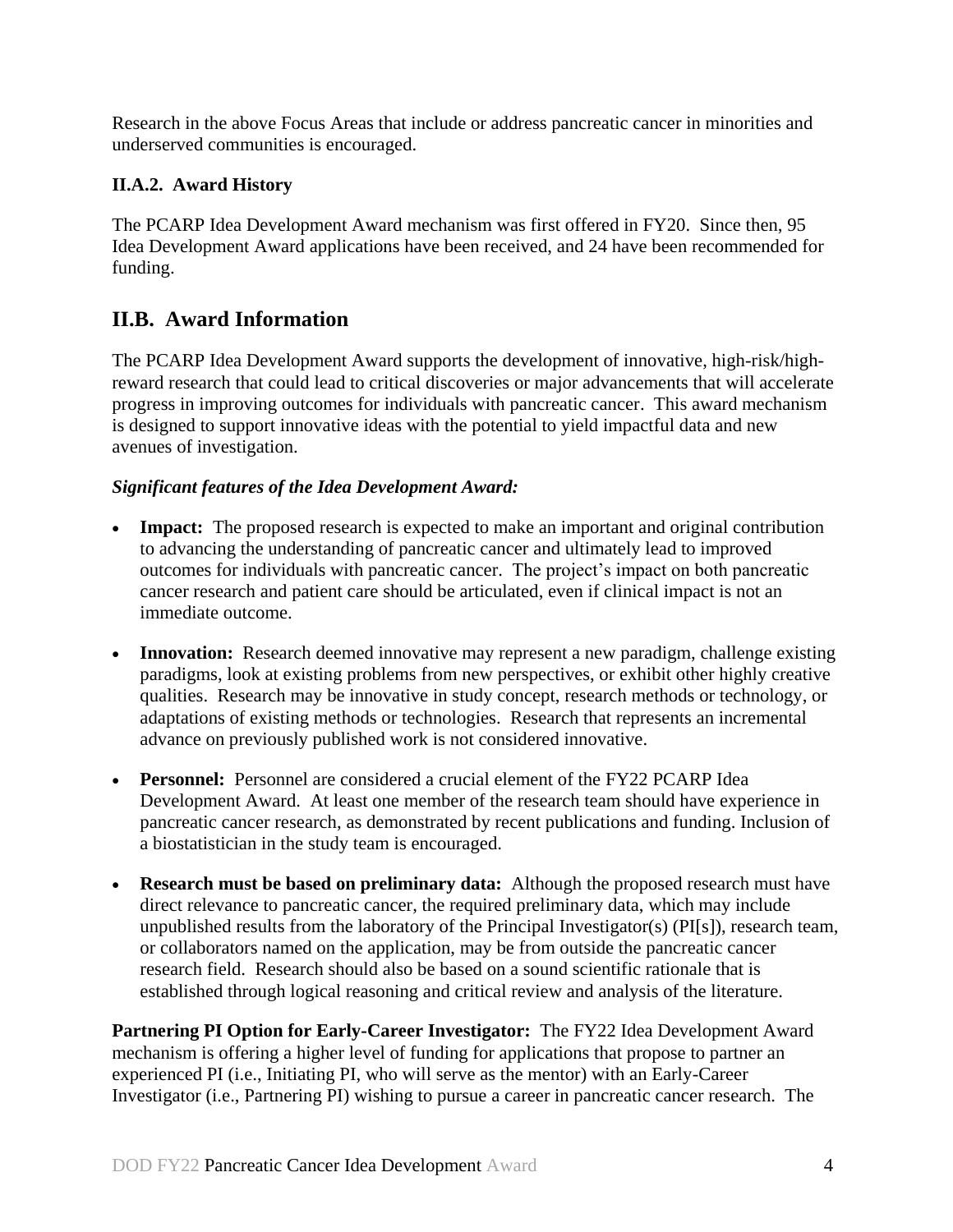Initiating PI on the Idea Development Award must mentor and collaborate with the Early-Career Investigator (Partnering PI) to promote their career development in pancreatic cancer research. The Early-Career Investigator must meet the specific eligibility criteria described in [Section II.C,](#page-6-1)  [Eligibility Information.](#page-6-1) The Initiating PI will be responsible for the majority of the administrative tasks associated with application submission. The Initiating and Partnering PIs each have different submission requirements, as described in [Section II.D.2, Content and Form](#page-8-2)  [of the Application Submission;](#page-8-2) however, both PIs should contribute significantly to the development of the proposed research project, including the Project Narrative, Statement of Work (SOW), and other required components. If recommended for funding, each PI will be named to an individual award within the recipient organization. *Projects involving convergence science partnerships are encouraged.*

A congressionally mandated Metastatic Cancer Task Force was formed with the purpose of identifying ways to help accelerate clinical and translational research aimed at extending the lives of advanced state and recurrent patients. As a member of the Metastatic Cancer Task Force, the CDMRP encourages applicants to review the recommendations and submit research ideas to address these recommendations, provided they are within the limitations of this funding opportunity and fit within the FY22 PCARP priorities. Please copy and paste the link below in your web browser to review the recommendations: [https://health.mil/Reference-](https://health.mil/Reference-Center/Congressional-Testimonies/2018/05/03/Metastatic-Cancer-Research)[Center/Congressional-Testimonies/2018/05/03/Metastatic-Cancer-Research](https://health.mil/Reference-Center/Congressional-Testimonies/2018/05/03/Metastatic-Cancer-Research)

Collaborations between researchers at military or Veteran institutions and non-military institutions are strongly encouraged. These relationships can leverage knowledge, infrastructure, and access to unique clinical populations that the partners bring to the research effort, ultimately advancing cancer research that is of significance to the Warfighter, military families, and the American public.

The types of awards made under the program announcement will be assistance agreements. An assistance agreement is appropriate when the federal government transfers a "thing of value" to a "state, local government," or "other recipient" to carry out a public purpose of support or stimulation authorized by a law of the United States instead of acquiring property or service for the direct benefit and use of the U.S. government. An assistance agreement can take the form of a grant or cooperative agreement. The level of involvement on the part of the Department of Defense (DOD) during project performance is the key factor in determining whether to award a grant or cooperative agreement. If "no substantial involvement" on the part of the funding agency is anticipated, a grant award will be made (31 USC 6304). Conversely, if substantial involvement on the part of the funding agency is anticipated, a cooperative agreement will be made (31 USC 6305), and the award will identify the specific substantial involvement. Substantial involvement may include, but is not limited to, collaboration, participation, or intervention in the research to be performed under the award. The award type, along with the start date, will be determined during the negotiation process.

The anticipated direct costs budgeted for the entire period of performance for an FY22 PCARP Idea Development Award will not exceed **\$500,000**. Refer to Section [II.D.5, Funding](#page-28-0)  [Restrictions,](#page-28-0) for detailed funding information.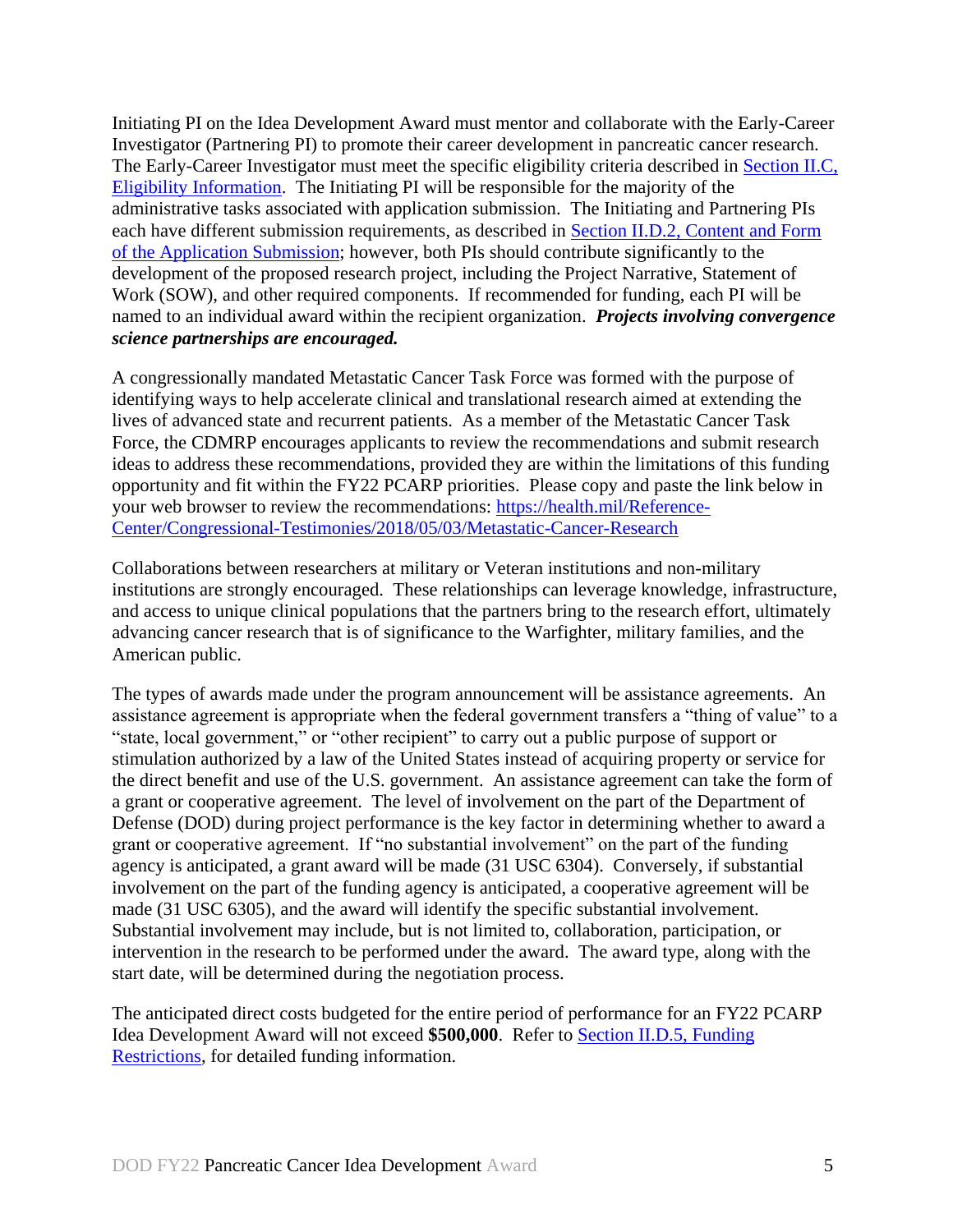The anticipated direct costs budgeted for the entire period of performance for an FY22 PCARP Idea Development Award with the **Partnering PI Option for Early-Career Investigator** will not exceed **\$650,000**. Refer to Section [II.D.5, Funding Restrictions,](#page-28-0) for detailed funding information.

Awards will be made no later than September 30, 2023. For additional information refer to [Section II.F.1, Federal Award Notices.](#page-33-2)

*The CDMRP expects to allot approximately \$8.4M to fund approximately four Idea Development Award - Single PI applications and five Idea Development Award - Partnering PI Option for Early-Career Investigator Award applications. Funding of applications received is contingent upon the availability of federal funds for this program as well as the number of applications received, the quality and merit of the applications as evaluated by scientific and programmatic review, and the requirements of the government. Funds to be obligated on any award resulting from this funding opportunity will be available for use for a limited time period based on the fiscal year of the funds. It is anticipated that awards made from this FY22 funding opportunity will be funded with FY22 funds, which will expire for use on September 30, 2028.*

#### **Research Involving Human Anatomical Substances, Human Subjects, or Human**

**Cadavers:** All DOD-funded research involving new and ongoing research with human anatomical substances, human subjects, or human cadavers must be reviewed and approved by the USAMRDC Office of Research Protections (ORP), Human Research Protection Office (HRPO), prior to research implementation. This administrative review requirement is in addition to the local Institutional Review Board (IRB) or Ethics Committee (EC) review. Local IRB/EC approval at the time of submission is *not* required. Allow up to 3 months to complete the HRPO regulatory review and approval process following submission of *all required and complete* documents to the HRPO. Refer to the General Application Instructions, Appendix 1, and the HRPO Resources and Overview document available on the electronic Biomedical Research Application Portal (eBRAP) "Funding Opportunities & Forms" web page [\(https://ebrap.org/eBRAP/public/Program.htm\)](https://ebrap.org/eBRAP/public/Program.htm) for additional information.

If the proposed research involves more than one institution, a written plan for single IRB review arrangements must be provided at the time of application submission or award negotiation. The lead institution responsible for developing the master protocol and master consent form should be identified and should be the single point of contact for regulatory submissions and requirements.

*Clinical research is defined* as: (1) Patient-oriented research. Research conducted with human subjects (or on material of human origin such as tissues, specimens, and cognitive phenomena) for which an investigator (or colleague) directly interacts with human subjects. Excluded from this definition are in vitro studies that utilize human tissues that cannot be linked to a living individual. Patient-oriented research includes: (a) mechanisms of human disease, (b) therapeutic interventions, (c) clinical trials, and (d) development of new technologies. (2) Epidemiologic and behavioral studies. (3) Outcomes research and health services research. *Note:* Studies that meet the requirements for IRB Exemption 4 are not considered CDMRP-defined clinical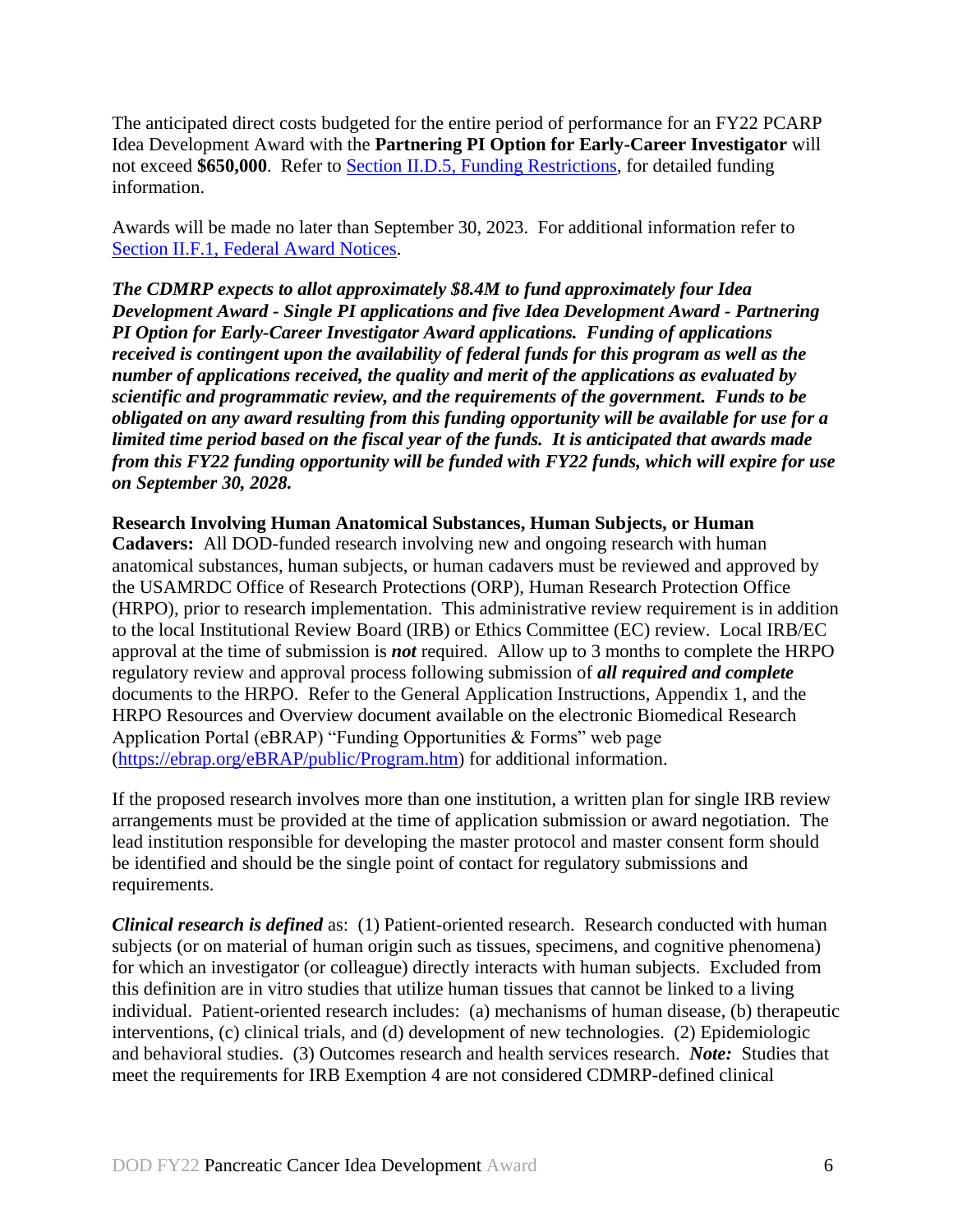research. IRB Exemption 4 refers to research involving the collection or study of existing deidentified specimens or data if these sources are publicly available.

*Clinical trials are not allowed. A clinical trial is defined* as a research study in which one or more human subjects are prospectively assigned to one or more interventions (which may include a placebo or other control) to evaluate the effects of the interventions on biomedical or behavioral health-related outcomes.

**Use of DOD or Department of Veterans Affairs (VA) Resources:** If the proposed research involves access to active-duty military patient populations and/or DOD or VA resources or databases, the application must describe the access at the time of submission and include a plan for maintaining access as needed throughout the proposed research. Refer to Section [II.D.2.b.ii,](#page-16-0)  [Full Application Submission Components,](#page-16-0) for detailed information. Refer to the General Application Instructions, Appendix 1, for additional information.

**Research Involving Animals:** All research funded by the FY22 PCARP Idea Development Award involving new and ongoing research with animals must be reviewed and approved by the USAMRDC ORP Animal Care and Use Review Office (ACURO), in addition to the local Institutional Animal Care and Use Committee (IACUC) of record. IACUC approval at the time of submission is *not* required. *Allow at least 3 to 4 months for ACURO regulatory review and approval processes for animal studies.* Refer to the General Application Instructions, Appendix 1, for additional information.

# <span id="page-6-0"></span>**II.C. Eligibility Information**

# <span id="page-6-1"></span>**II.C.1. Eligible Applicants**

<span id="page-6-2"></span>**II.C.1.a. Organization: All organizations, including foreign organizations, foreign public entities, and international organizations, are eligible to apply.** 

**Government Agencies Within the United States:** Local, state, and federal government agencies are eligible to the extent that applications do not overlap with their fully funded internal programs. Such agencies are required to explain how their applications do not overlap with their internal programs.

As applications for this program announcement may be submitted by extramural and intramural organizations, these terms are defined below.

**Extramural Organization:** An eligible non-DOD organization. Examples of extramural organizations include academic institutions, biotechnology companies, foundations, federal government organizations other than the DOD, and research institutes.

**Intramural DOD Organization:** A DOD laboratory, DOD military treatment facility, and/or DOD activity embedded within a civilian medical center. *Intramural Submission:* **An**  *application submitted by a DOD organization for an intramural investigator working within a DOD laboratory or military treatment facility or in a DOD activity embedded within a civilian medical center.*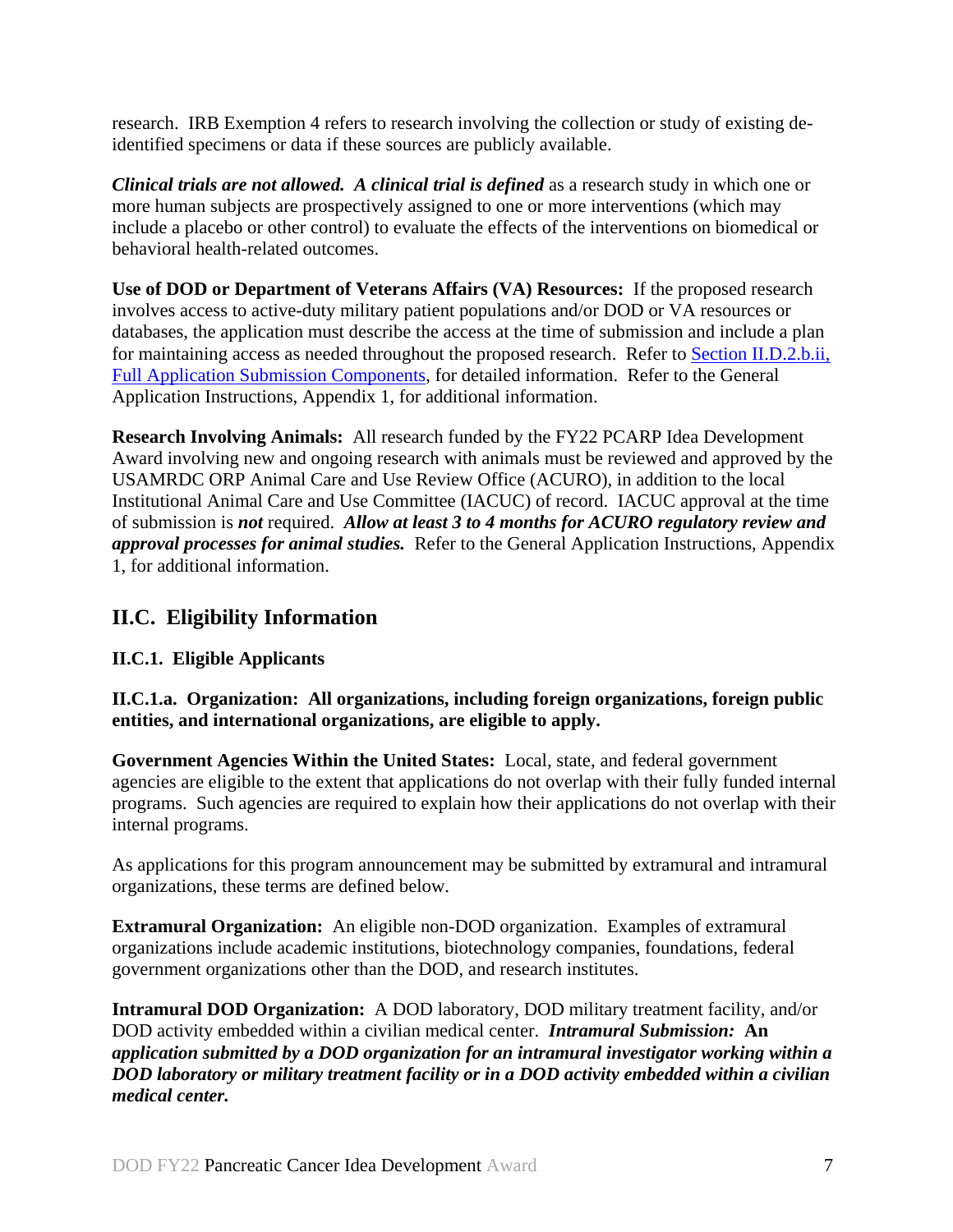#### **The USAMRAA makes awards to eligible organizations, not to individuals.**

# **II.C.1.b. Principal Investigator**

#### **For Single PI applications:**

 Investigators must be at or above the level of Assistant Professor (or equivalent) to be named by the organization as the PI on the application.

#### **For application submissions under the Partnering PI Option for Early-Career Investigator:**

- The Initiating PI (mentor) must be at or above the level of Assistant Professor (or equivalent) to be named by the organization as the PI on the application.
- By the full application submission date, the Partnering PI (Early-Career Investigator) must:
	- Have instructor-level (or equivalent) faculty appointment or above.
	- Be no more than 10 years from the receipt of a terminal degree (excluding time spent in residency or on family medical leave) at the time of the application deadline.
- It is not required that the Partnering PI (Early-Career Investigator) and the Initiating PI (mentor) be located at the same institution.

An eligible PI, regardless of ethnicity, nationality, or citizenship status, must be employed by, or affiliated with, an eligible organization.

The CDMRP strongly encourages all PIs to participate in a digital identifier initiative through Open Researcher and Contributor ID, Inc. (ORCID). Registration for a unique ORCID identifier can be done online at [https://orcid.org/.](https://orcid.org/)

# <span id="page-7-0"></span>**II.C.2. Cost Sharing**

Cost sharing/matching is not an eligibility requirement.

# <span id="page-7-1"></span>**II.C.3. Other**

Organizations must be able to access **.gov** and **.mil** websites in order to fulfill the financial and technical deliverable requirements of the award and submit invoices for payment.

For general information on required qualifications for award recipients, refer to the General Application Instructions, Appendix 3.

Refer to [Section II.H.2, Administrative Actions,](#page-36-5) for a list of administrative actions that may be taken if a pre-application or application does not meet the administrative, eligibility, or ethical requirements defined in this program announcement.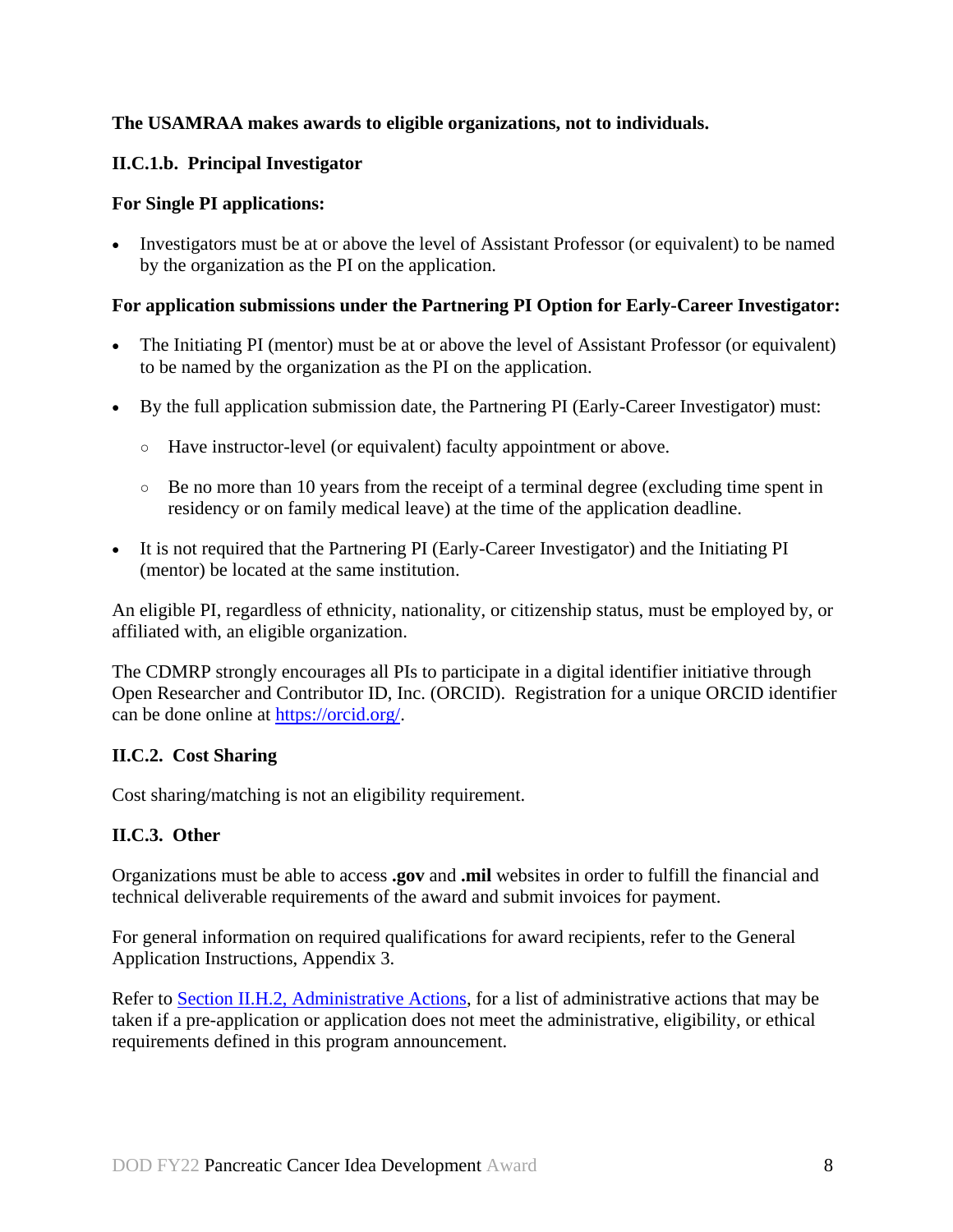# <span id="page-8-0"></span>**II.D. Application and Submission Information**

*Submission of applications that are essentially identical or propose essentially the same research project to different funding opportunities within the same program and fiscal year is prohibited and will result in administrative withdrawal of the duplicative application(s).*

#### <span id="page-8-1"></span>**II.D.1. eBRAP and Grants.gov**

**eBRAP** [\(https://ebrap.org\)](https://ebrap.org/) is a secure web-based system that allows PIs to submit their preapplications, view and verify extramural full applications submitted to Grants.gov [\(https://grants.gov\)](https://grants.gov/), receive communications from the CDMRP, and submit documentation during award negotiations and throughout the period of performance. eBRAP also allows intramural organizations to submit full applications following pre-application submission.

Grants.gov is a federal system required to be utilized by agencies to receive and process extramural grant applications. Full applications may only be submitted to Grants.gov after submission of a pre-application through eBRAP.

Contact information for the eBRAP Help Desk and the Grants.gov Contact Center can be found in [Section II.G, Federal Awarding Agency Contacts.](#page-36-0)

# *Extramural Submission:*

- Pre-application content and forms must be accessed and submitted at eBRAP.org.
- Full application packages must be accessed and submitted at Grants.gov.

# *Intramural DOD Submission:*

- Pre-application content and forms must be accessed and submitted at eBRAP.org.
- Full application packages must be accessed and submitted at eBRAP.org.

# *Note: Applications from an intramural DOD organization or from an extramural federal government organization may be submitted to Grants.gov through a research foundation.*

# <span id="page-8-2"></span>**II.D.2. Content and Form of the Application Submission**

Submission is a two-step process requiring both *pre-application* (eBRAP.org) and *full application* (eBRAP.org or Grants.gov) as indicated below. The submission process should be started early to avoid missing deadlines. There are no grace periods. Full application submission guidelines differ for extramural (Grants.gov) and intramural (eBRAP.org) organizations (refer to [Table 1, Full Application Guidelines\)](#page-14-0).

*The application title, eBRAP log number, and all information for the PI(s), Business Official(s), performing organization, and contracting organization must be consistent throughout the entire pre-application and full application submission process.* Inconsistencies may delay application processing and limit or negate the ability to view, modify, and verify the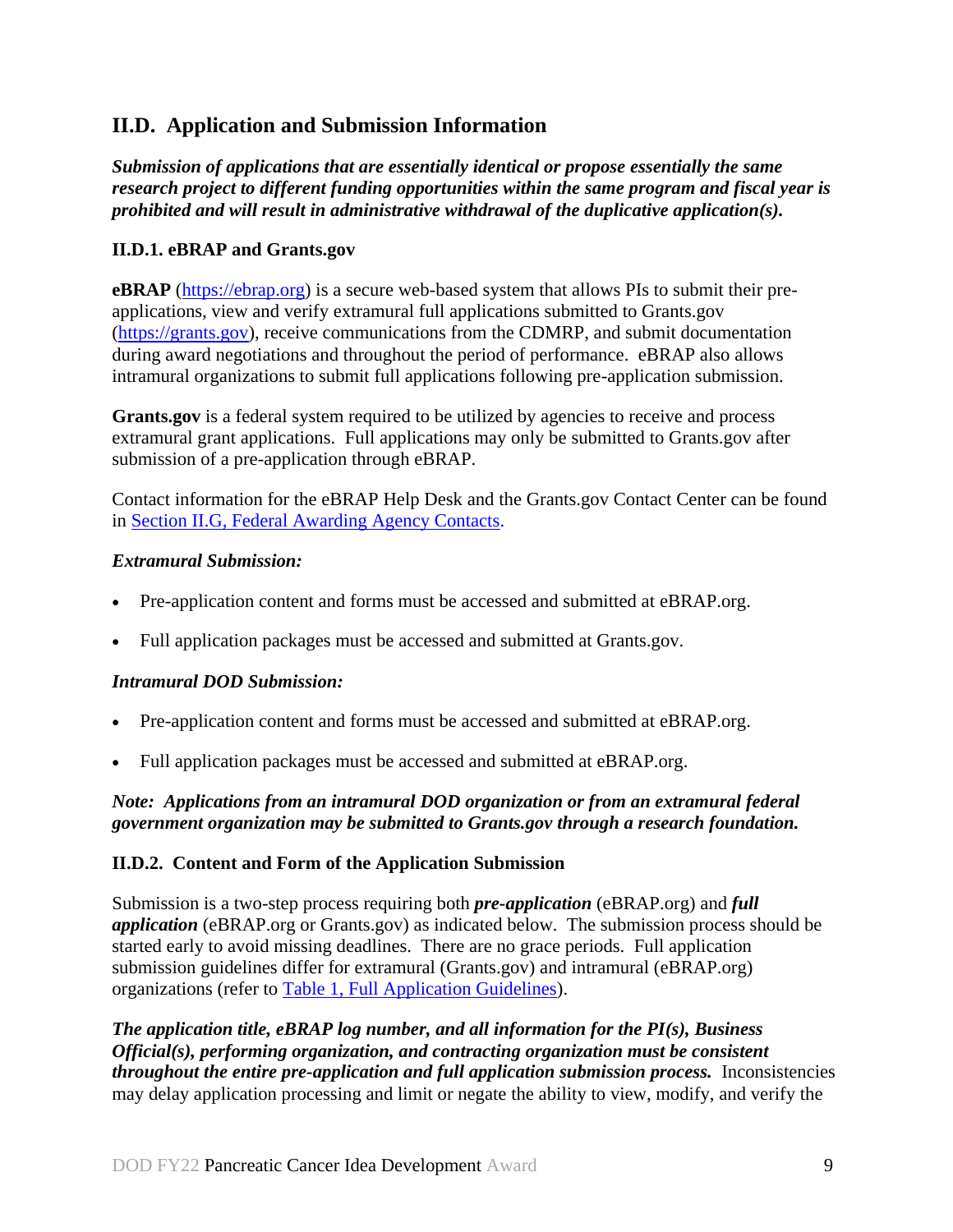application in eBRAP. If any changes need to be made, the applicant should contact the eBRAP Help Desk at [help@eBRAP.org](mailto:help@eBRAP.org) or 301-682-5507 prior to the application submission deadline.

**Partnering PI Option for Early-Career Investigator:** The Initiating PI (mentor) must complete the pre-application submission process and submit the contact information for the Partnering PI. The Partnering PI (Early-Career Investigator) will then be notified of the preapplication submission separately by email. *The Partnering PI must follow the link in the notification email in order to associate their full application package with that of the Initiating PI. After following the link, the Partnering PI must verify their contact information, organization, and designation as an extramural or intramural submission within eBRAP***.** If not previously registered, the Partnering PI must register in eBRAP. A new pre-application based on this research project should not be initiated by the Partnering PI. Applicants are urged to complete these steps as soon as possible. If they are not completed, the Partnering PI will not be able to view and modify their application during the verification period in eBRAP. If these steps are not completed, an intramural partner will not be able to submit the Partnering PI's required full application package components to eBRAP.

# **II.D.2.a. Step 1: Pre-Application Submission Content**

#### *During the pre-application process, eBRAP assigns each submission a unique log number. This unique eBRAP log number is required during the full application submission process***.**

To begin the pre-application process, first select whether the submitting organization is extramural or intramural, then confirm your selection or cancel. **Incorrect selection of extramural or intramural submission type will delay processing.**

If an error has been made in the selection of extramural versus intramural and the pre-application submission deadline has passed, the PI or Business Official must contact the eBRAP Help Desk at [help@eBRAP.org](mailto:help@eBRAP.org) or 301-682-5507 to request a change in designation.

All pre-application components must be submitted by the Initiating PI through eBRAP [\(https://eBRAP.org/\)](https://ebrap.org/). Because the invitation to submit an application is based on the contents of the pre-application, investigators should not change the title or research objectives after the preapplication is submitted.

The applicant organization and associated PI(s) identified in the pre-application should be the same as those intended for the subsequent application submission. If any changes are necessary after submission of the pre-application, the applicant must contact the eBRAP Help Desk at [help@eBRAP.org](mailto:help@eBRAP.org) or 301-682-5507.

A change in PI or organization after submission of the pre-application may be allowed after review of a submitted written appeal (contact the eBRAP Help Desk at [help@eBRAP.org](mailto:help@eBRAP.org) or 301-682-5507) and at the discretion of the USAMRAA Grants Officer.

PIs with an ORCID identifier should enter that information in the appropriate field in the "My Profile" tab in the "Account Information" section of eBRAP.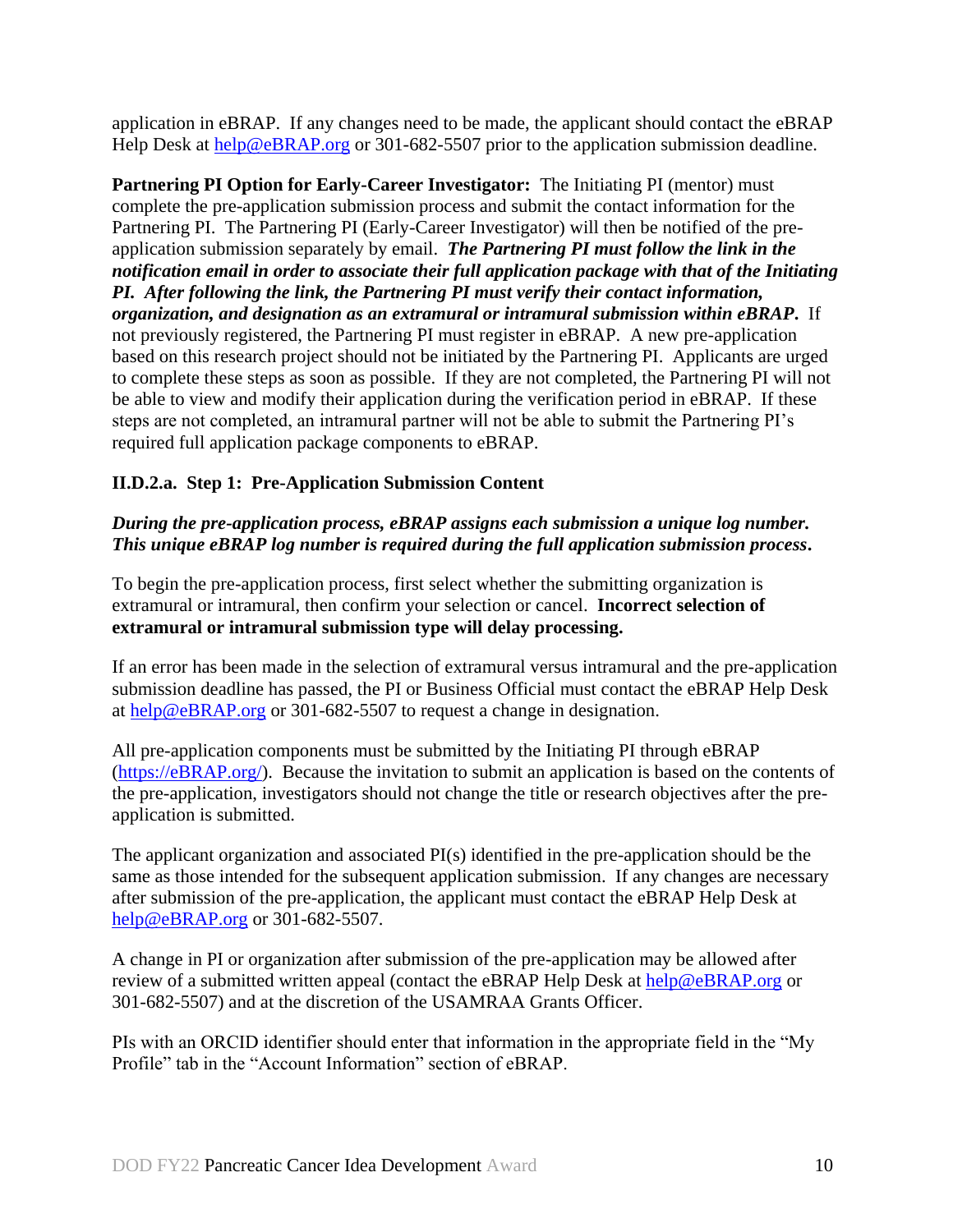#### **When starting the pre-application, PIs should ensure that they have selected the appropriate application category in eBRAP:**

- IDA Idea Development Award
- IDA-PPIO Idea Development Award Partnering PI Option for Early-Career Investigator

The pre-application consists of the following components, which are organized in eBRAP by separate tabs (refer to the General Application Instructions, Section II.B, for additional information on pre-application submission):

#### **Tab 1 – Application Information**

Submission of application information includes assignment of primary and secondary research classification codes, which may be found at [https://ebrap.org/eBRAP/public/](https://ebrap.org/eBRAP/public/Program.htm) [Program.htm.](https://ebrap.org/eBRAP/public/Program.htm) Applicants are strongly encouraged to review and confirm the codes prior to making their selection.

#### **Tab 2 – Application Contacts**

Enter contact information for the PI. Enter the organization's Business Official responsible for sponsored program administration (the "person to be contacted on matters involving this application" in Block 5 of the Grants.gov SF424 Research & Related Form). The Business Official must be either selected from the eBRAP list or invited in order for the preapplication to be submitted.

Select the performing organization (site at which the PI will perform the proposed work) and the contracting organization (organization submitting on behalf of the PI, which corresponds to Block 5 on the Grants.gov SF424 Research & Related Form), and click on "Add Organizations to this Pre-application." The organization(s) must be either selected from the eBRAP drop-down list or invited in order for the pre-application to be submitted.

It is recommended that PIs identify an Alternate Submitter in the event that assistance with pre-application submission is needed.

#### **Tab 3 – Collaborators and Key Personnel**

Enter the name, organization, and role of all collaborators and key personnel associated with the application.

FY22 [PCARP Programmatic Panel members](https://cdmrp.army.mil/pcarp/panels/panels22) should not be involved in any pre-application or application. For questions related to panel members and pre-applications or applications, refer to Section [II.H.2.c, Withdrawal,](#page-37-0) or contact the eBRAP Help Desk at [help@eBRAP.org](mailto:help@eBRAP.org) or 301-682-5507.

**Partnering PI Option for Early-Career Investigator:** The Initiating PI must enter the contact information for the Partnering PI in the Partnering PI section.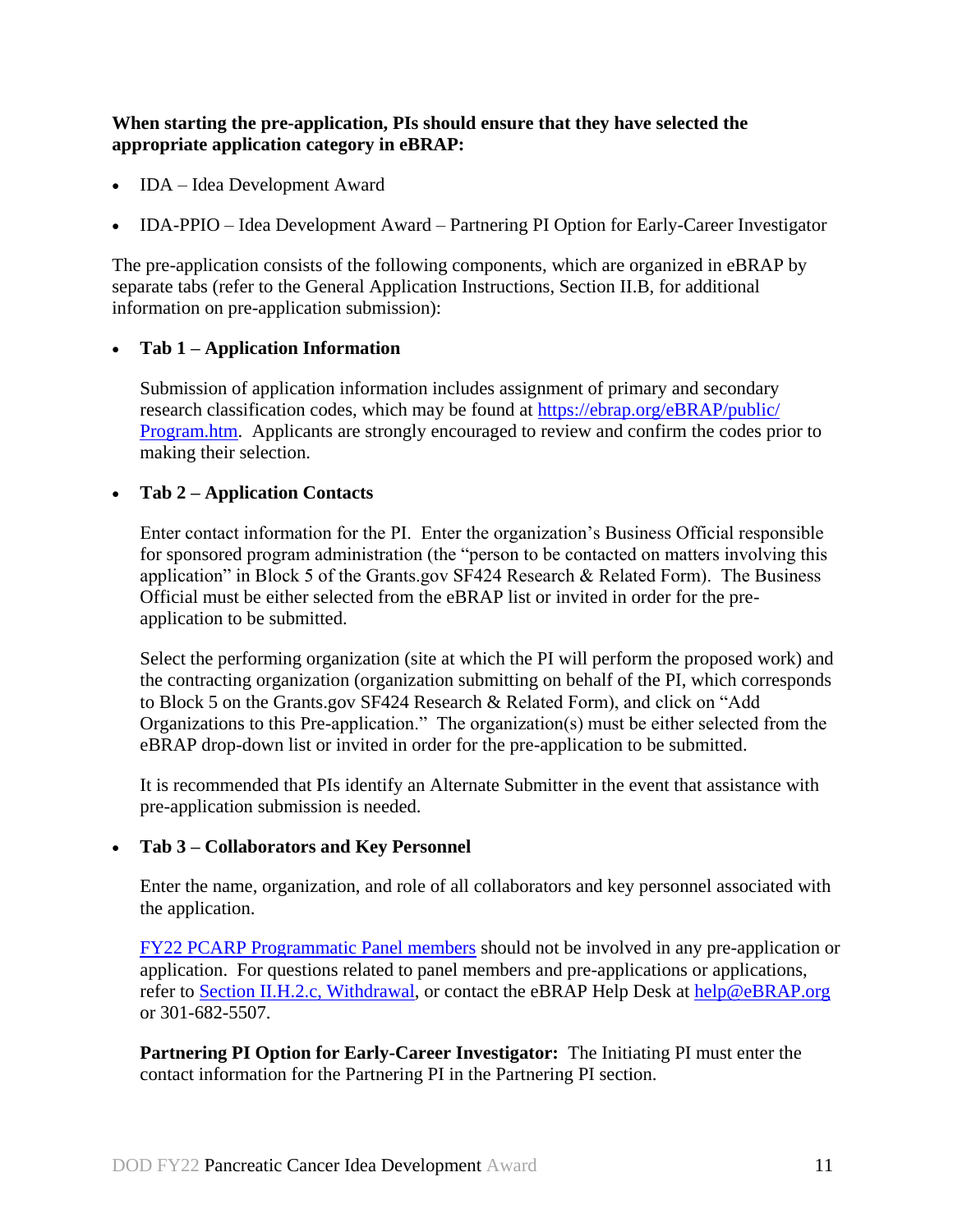#### **Tab 4 – Conflicts of Interest**

List all individuals other than collaborators and key personnel who may have a conflict of interest in the review of the application (including those with whom the PI has a personal or professional relationship).

#### **Tab 5 – Pre-Application Files**

*Note: Upload documents as individual PDF files unless otherwise noted. eBRAP will not allow a file to be uploaded if the number of pages exceeds the limit specified below.* 

○ **Preproposal Narrative (Single PI submission: two-page limit; Partnering PI Option for Early-Career Investigator: three-page-page limit):** The Preproposal Narrative page limit applies to text and non-text elements (e.g., figures, tables, graphs, photographs, diagrams, chemical structures, drawings) used to describe the project. Inclusion of URLs that provide additional information to expand the Preproposal Narrative and could confer an unfair competitive advantage is prohibited and may result in administrative withdrawal of the pre-application.

The Preproposal Narrative should include the following:

- **– Research Idea:** State the hypothesis to be tested or the objective to be reached. State the [FY22 PCARP Focus Area\(s\)](#page-2-2) that will be addressed. Detail the scientific rationale on which the proposed project is based and briefly describe relevant preliminary data. Describe how the research study will be accomplished in the defined study population, if applicable. Concisely state the specific aims and provide a brief overview of the study design. *This award cannot be used to conduct clinical trials or proof-of-concept intervention studies on human subjects.*
- **– Impact:** Describe the potential impact of this study on the outcomes of individuals with pancreatic cancer, their families/caregivers, and/or the understanding of pancreatic cancer.
- **– Innovation:** Describe how the proposed project is innovative and how the research represents more than an incremental advance on published data.
- **– Personnel:** Clearly describe the pancreatic cancer experience of the proposed research team and how this will factor into the team's ability to successfully complete the project.
- **– Partnering PI Option for Early-Career Investigator (if applicable):** Describe how the Initiating PI (mentor) is positioned to provide the Partnering PI (Early-Career Investigator) with mentorship toward a successful career in pancreatic cancer research. Briefly describe the Researcher Development Plan and how it will contribute to fostering the Partnering PI's career development as a pancreatic cancer researcher.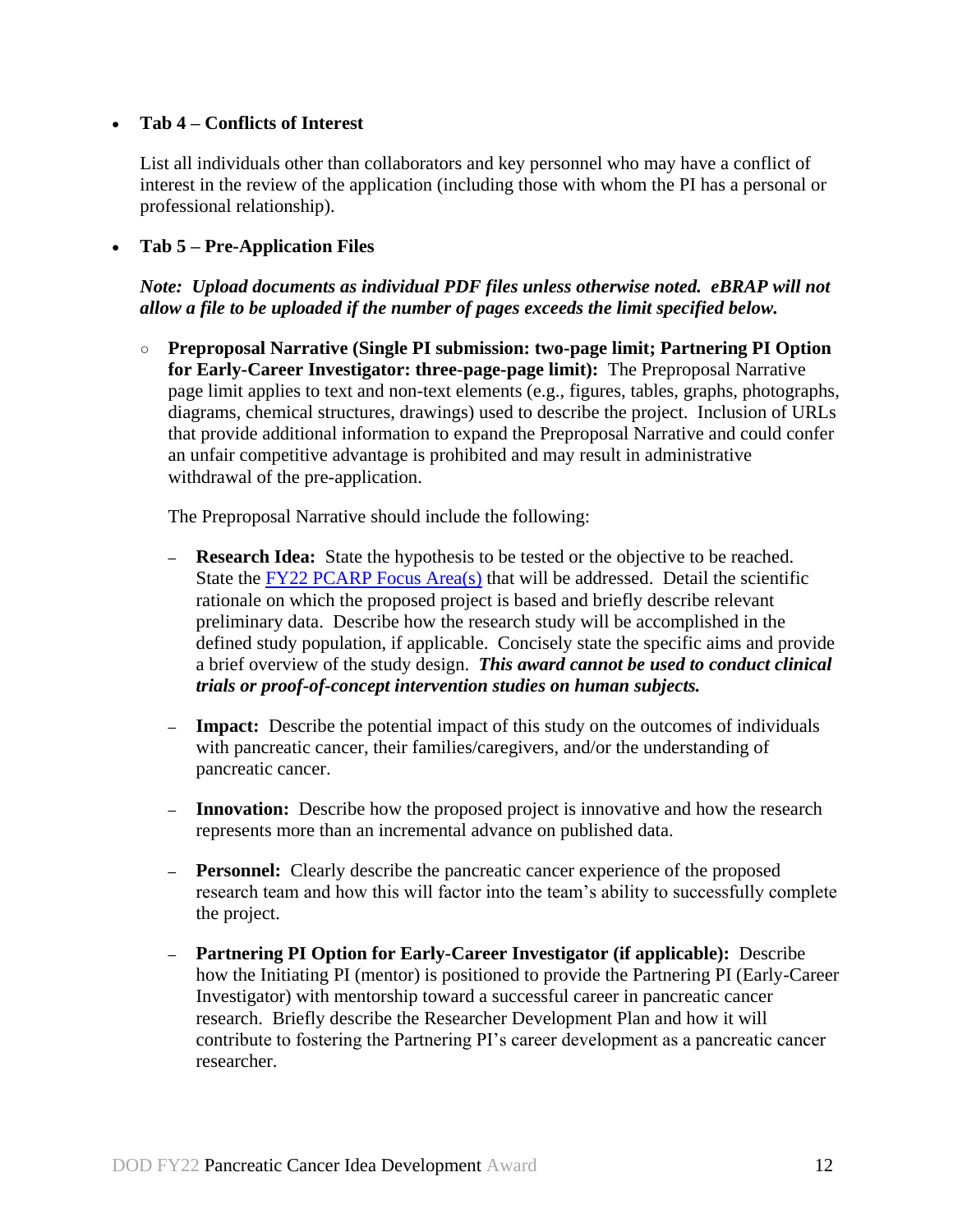- **○ Pre-Application Supporting Documentation:** The items to be included as supporting documentation for the pre-application *must be uploaded as individual files* and are limited to the following:
	- **– References Cited (one-page limit):** List the references cited (including URLs if available) in the Preproposal Narrative using a standard reference format that includes the full citation (i.e., author[s], year published, reference title, and reference source, including volume, chapter, page numbers, and publisher, as appropriate).
	- **– List of Abbreviations, Acronyms, and Symbols:** Provide a list of abbreviations, acronyms, and symbols used in the Preproposal Narrative.
	- **– Key Personnel Biographical Sketches (five-page limit per individual):** *All biographical sketches should be uploaded as a single combined file.* Biographical sketches should be used to demonstrate background and expertise through education, positions, publications, and previous work accomplished.

#### **Tab 6 – Submit Pre-Application**

This tab must be completed for the pre-application to be accepted and processed.

#### **Pre-Application Screening**

**Pre-Application Screening Criteria**

To determine the technical merits of the pre-application and the relevance to the mission of the Defense Health Program (DHP) and FY22 PCARP, pre-applications will be screened based on the following criteria:

- **Research Idea:** Whether the proposed research addresses one or more of the [FY22](#page-2-2)  [PCARP Focus Areas.](#page-2-2) How well the scientific rationale, preliminary data, study design, and specific aims support the project's objective. To what extent the research can be accomplished with the defined study population, if applicable.
- **Impact:** What potential impact this study will have on the outcomes of individuals with pancreatic cancer, their families/caregivers, and/or the understanding of pancreatic cancer.
- **Innovation:** To what extent the research is innovative and represents more than an incremental advance on published data.
- **Personnel:** To what degree the PI(s) and research team's backgrounds and pancreatic cancer-related experience are appropriate to successfully carry out the proposed research project.
- **Partnering PI Option for Early-Career Investigator (if applicable):** How well the Researcher Development Plan will contribute to fostering the Early-Career Investigator's development as a pancreatic cancer researcher. To what degree the Initiating PI (mentor)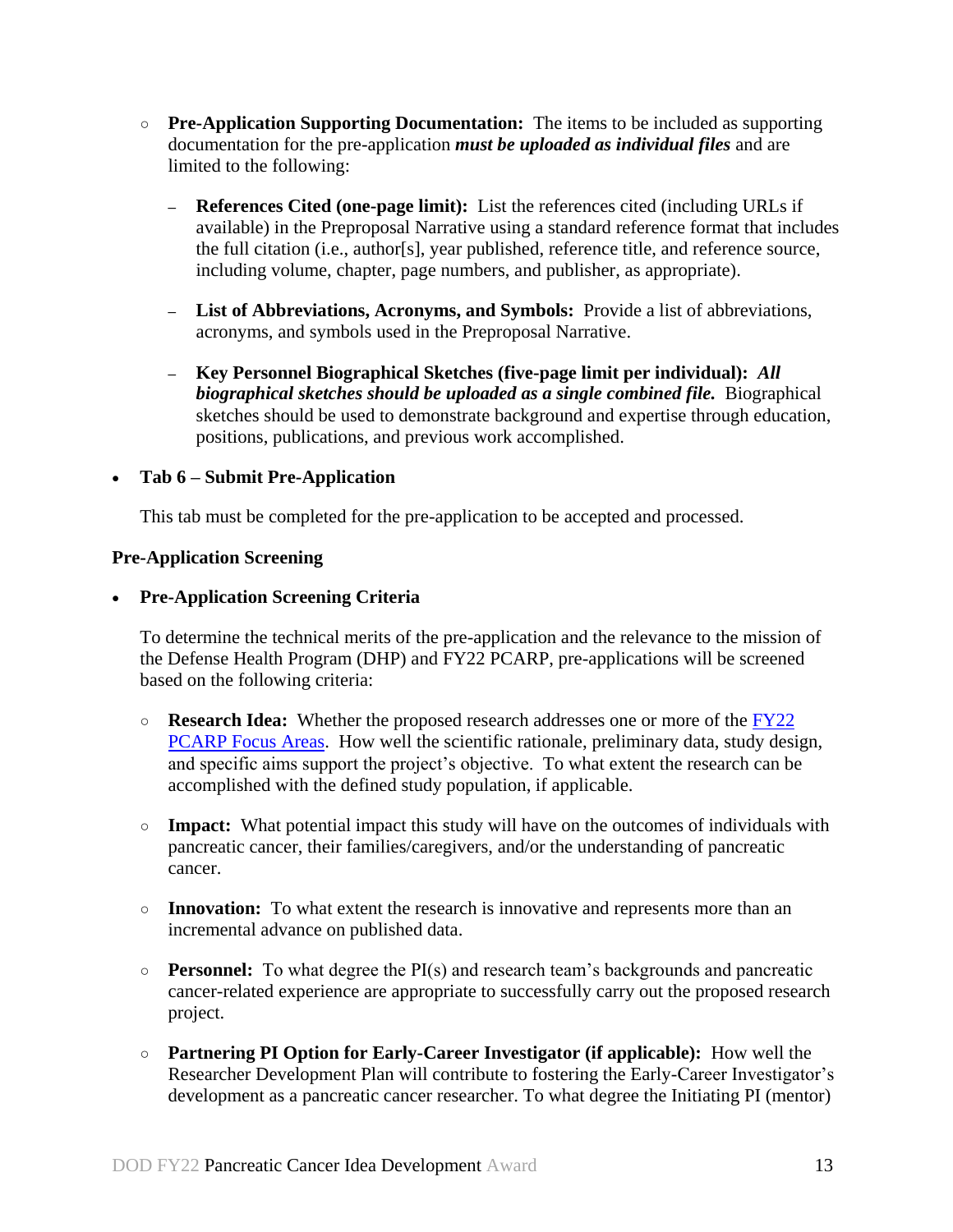is positioned to mentor the Early-Career Investigator toward a successful career in pancreatic cancer research.

# **Notification of Pre-Application Screening Results**

Following the pre-application screening, PIs (single PI applications) and Initiating PIs (Partnering PI Option for Early-Career Investigator applications) will be notified as to whether they are invited to submit applications; however, they will not receive feedback (e.g., a critique of strengths and weaknesses) on their pre-application. The estimated timeframe for notification of invitation to submit an application is indicated in [Section](#page-0-1) I, [Overview of the Funding Opportunity.](#page-0-1) Invitations to submit a full application are based on the Pre-Application Screening Criteria listed above.

# **II.D.2.b. Step 2: Full Application Submission Content**

Applications will not be accepted unless notification of invitation has been received by the PI or Initiating PI.

# *The CDMRP cannot make allowances/exceptions to its policies for submission problems encountered by the applicant organization using system-to-system interfaces with Grants.gov.*

Each application submission must include the completed full application package for this program announcement. The full application package is submitted by the Authorized Organizational Representative through Grants.gov [\(https://grants.gov/\)](https://www.grants.gov/) for extramural organizations or through eBRAP [\(https://ebrap.org/\)](https://ebrap.org/) for intramural organizations. See Table 1 below for more specific guidelines.

# **II.D.2.b.i. Full Application Guidelines**

Extramural organizations must submit full applications through Grants.gov. Applicants must create a Grants.gov Workspace for submission, which allows the application components to be completed online and routed through the applicant organization for review prior to submission. Applicants may choose to download and save individual PDF forms rather than filling out webforms in Workspace. A compatible version of Adobe Reader **must** be used to view, complete, and submit an application package consisting of PDF forms. If more than one person is entering text into an application package, the *same version* of Adobe Reader software should be used by each person. Check the version number of the Adobe software on each user's computer to make sure the versions match. Using different versions of Adobe Reader may cause submission and/or save errors – even if each version is individually compatible with Grants.gov. Refer to the General Application Instructions, Section III, and the "Apply For Grants" page of Grants.gov [\(https://www.grants.gov/web/grants/applicants/apply-for-grants.html\)](https://www.grants.gov/web/grants/applicants/apply-for-grants.html) for further information about the Grants.gov Workspace submission process. Submissions of extramural applications through eBRAP may be withdrawn.

#### *Do not password protect any files of the application package, including the Project Narrative.*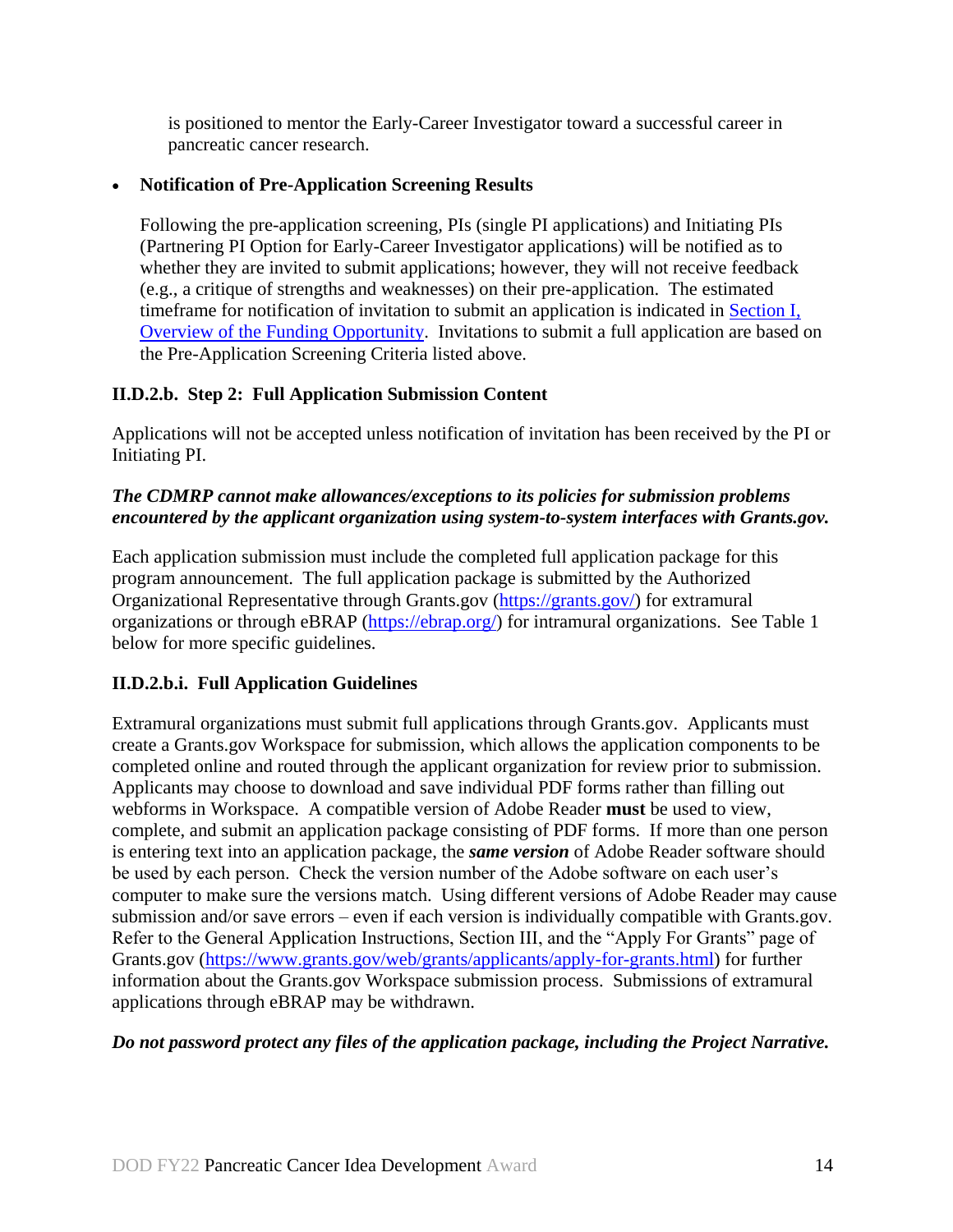<span id="page-14-0"></span>

| <b>Extramural Submissions</b>                                                                                                                                                                                                                                                                                                                                                                                                                                                                                                         | <b>Intramural DOD Submissions</b>                                                                                                                                                                                                                                                                                                                                                                                                                                                                            |  |  |
|---------------------------------------------------------------------------------------------------------------------------------------------------------------------------------------------------------------------------------------------------------------------------------------------------------------------------------------------------------------------------------------------------------------------------------------------------------------------------------------------------------------------------------------|--------------------------------------------------------------------------------------------------------------------------------------------------------------------------------------------------------------------------------------------------------------------------------------------------------------------------------------------------------------------------------------------------------------------------------------------------------------------------------------------------------------|--|--|
| <b>Application Package Location</b>                                                                                                                                                                                                                                                                                                                                                                                                                                                                                                   |                                                                                                                                                                                                                                                                                                                                                                                                                                                                                                              |  |  |
| Download application package components for<br>W81XWH-22-PCARP-IDA from Grants.gov<br>(https://grants.gov) and create a Grants.gov<br>Workspace. Workspace allows online completion<br>of the application components and routing of the<br>application package through the applicant<br>organization for review prior to submission.                                                                                                                                                                                                  | Download application package components for<br>W81XWH-22-PCARP-IDA from eBRAP<br>(https://ebrap.org).                                                                                                                                                                                                                                                                                                                                                                                                        |  |  |
| <b>Full Application Package Components</b>                                                                                                                                                                                                                                                                                                                                                                                                                                                                                            |                                                                                                                                                                                                                                                                                                                                                                                                                                                                                                              |  |  |
| <b>SF424 Research &amp; Related Application for</b><br>Federal Assistance Form: Refer to the General<br>Application Instructions, Section III.A.1, for<br>detailed information.                                                                                                                                                                                                                                                                                                                                                       | <b>Tab 1 – Summary:</b> Provide a summary of the<br>application information.<br><b>Tab 2 – Application Contacts:</b> This tab will be<br>pre-populated by eBRAP; add Authorized<br>Organizational Representative.                                                                                                                                                                                                                                                                                            |  |  |
| Descriptions of each required file can be found<br>under Full Application Submission Components:<br><b>Attachments</b><br>$\epsilon$<br>Research & Related Personal Data<br><b>Research &amp; Related Senior/Key Person</b><br>Profile (Expanded)<br><b>Research &amp; Related Budget</b><br><b>Project/Performance Site Location(s) Form</b><br><b>Research &amp; Related Subaward Budget</b><br>Attachment(s) Form                                                                                                                  | Tab 3 – Full Application Files: Upload files<br>under each Application Component in eBRAP.<br>Descriptions of each required file can be found<br>under Full Application Submission Components:<br><b>Attachments</b><br>$\bullet$<br><b>Key Personnel</b><br><b>Budget</b><br><b>Performance Sites</b><br>Tab 4 – Application and Budget Data: Review<br>and edit proposed project start date, proposed end<br>date, and budget data pre-populated from the<br>Budget Form.                                  |  |  |
| <b>Application Package Submission</b>                                                                                                                                                                                                                                                                                                                                                                                                                                                                                                 |                                                                                                                                                                                                                                                                                                                                                                                                                                                                                                              |  |  |
| <b>Create a Grants.gov Workspace.</b><br>Add participants (investigators and Business<br>Officials) to Workspace, complete all required<br>forms, and check for errors before submission.<br><b>Submit a Grants.gov Workspace Package.</b><br>An application may be submitted through<br>Workspace by clicking the "Sign and Submit"<br>button on the "Manage Workspace" page, under<br>the "Forms" tab. Grants.gov recommends<br>submission of the application package at least<br>24-48 hours prior to the close date to allow time | <b>Submit package components to eBRAP</b><br>(https://ebrap.org).<br>Tab 5 – Submit/Request Approval Full<br><b>Application:</b> After all components are uploaded<br>and prior to the full application submission<br>deadline, enter your password in the space<br>provided next to "Enter Your Password Here" and<br>press the "Submit Full Application" button.<br>eBRAP will notify your Resource Manager/<br>Comptroller/Task Area Manager or equivalent<br>Business Official by email. Do not password |  |  |

# **Table 1. Full Application Submission Guidelines**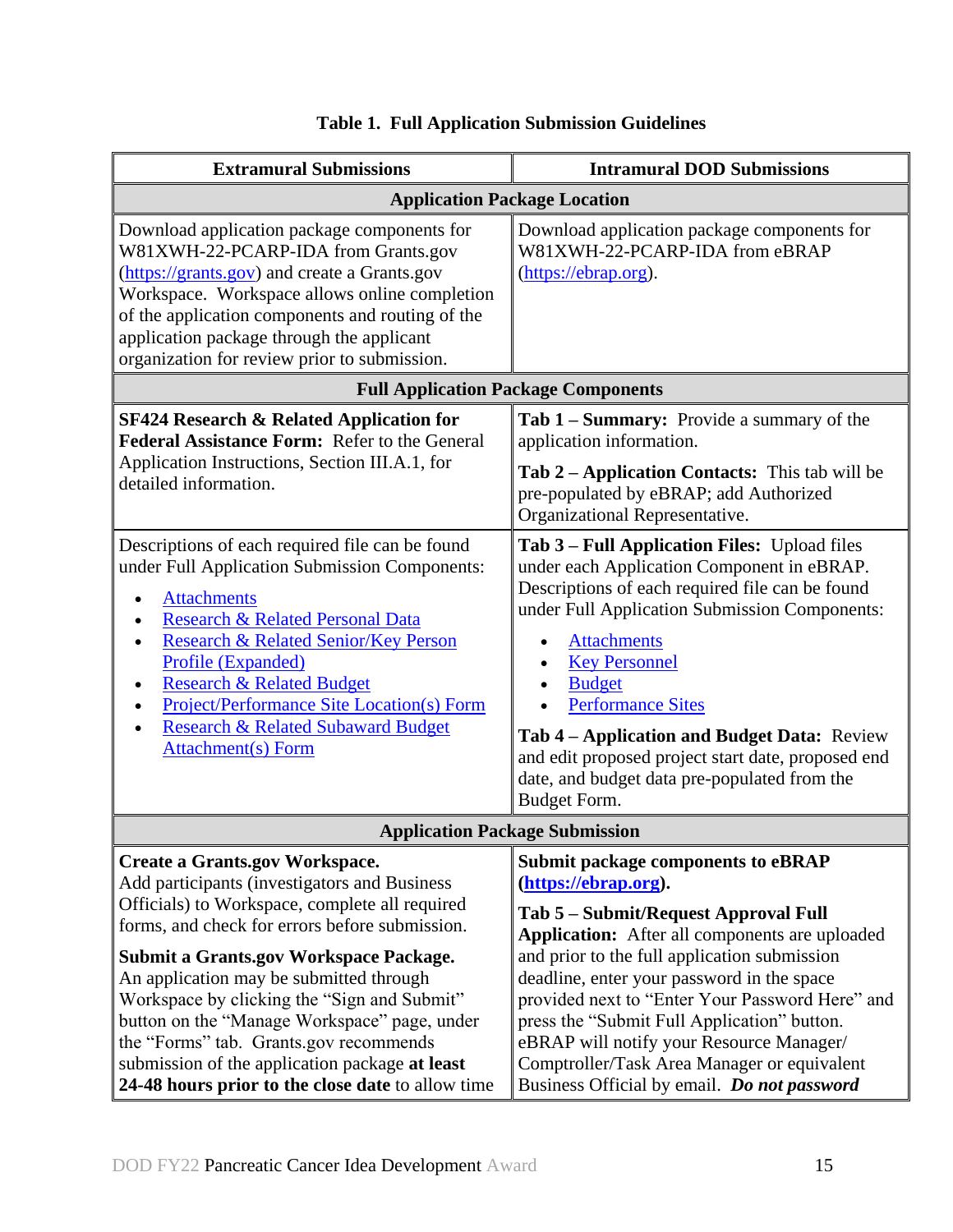| <b>Extramural Submissions</b>                                                                                                                                                                                                                                                                                                                                                                                                                   | <b>Intramural DOD Submissions</b>                                                                                                                                                                                                                                                                                                                                                                                                                                                                                                                                                                                                                                                           |  |
|-------------------------------------------------------------------------------------------------------------------------------------------------------------------------------------------------------------------------------------------------------------------------------------------------------------------------------------------------------------------------------------------------------------------------------------------------|---------------------------------------------------------------------------------------------------------------------------------------------------------------------------------------------------------------------------------------------------------------------------------------------------------------------------------------------------------------------------------------------------------------------------------------------------------------------------------------------------------------------------------------------------------------------------------------------------------------------------------------------------------------------------------------------|--|
| to correct any potential technical issues that may<br>disrupt the application submission.                                                                                                                                                                                                                                                                                                                                                       | protect any files of the application package,<br>including the Project Narrative.                                                                                                                                                                                                                                                                                                                                                                                                                                                                                                                                                                                                           |  |
| <b>Note:</b> If either the Project Narrative or the budget<br>fails eBRAP validation or needs to be modified, an<br>updated Grants.gov application package must be<br>submitted via Grants.gov as a "Changed/Corrected<br>Application" with the previous Grants.gov<br>Tracking ID <i>prior to</i> the application submission<br>deadline. Do not password protect any files of the<br>application package, including the Project<br>Narrative. |                                                                                                                                                                                                                                                                                                                                                                                                                                                                                                                                                                                                                                                                                             |  |
| <b>Application Verification Period</b>                                                                                                                                                                                                                                                                                                                                                                                                          |                                                                                                                                                                                                                                                                                                                                                                                                                                                                                                                                                                                                                                                                                             |  |
| The full application package submitted to<br>Grants.gov may be viewed and modified in eBRAP<br>until the end of the application verification period.<br>During the application verification period, the full<br>application package may be modified with the<br>exception of the Project Narrative and Research<br>& Related Budget Form.                                                                                                       | After eBRAP has processed the full application,<br>the organizational Resource Manager/Comptroller/<br>Task Area Manager or equivalent Business<br>Official and PI(s) will receive email notification of<br>this status and will be able to view and modify<br>application components in eBRAP. During the<br>application verification period, the full application<br>package may be modified with the exception of<br>the Project Narrative and Research & Related<br><b>Budget Form.</b> Your Resource Manager/<br>Comptroller/Task Area Manager or equivalent<br>Business Official should log into eBRAP to review<br>and to approve prior to the application verification<br>deadline. |  |
| <b>Further Information</b>                                                                                                                                                                                                                                                                                                                                                                                                                      |                                                                                                                                                                                                                                                                                                                                                                                                                                                                                                                                                                                                                                                                                             |  |
| <b>Tracking a Grants.gov Workspace Package.</b><br>After successfully submitting a Workspace<br>package, a Grants.gov Tracking Number is<br>automatically assigned to the package. The<br>number will be listed on the "Confirmation" page<br>that is generated after submission.<br>Refer to the General Application Instructions,<br>Section III, for further information regarding<br>Grants.gov requirements.                               | Refer to the General Application Instructions,<br>Section IV, for further information regarding<br>eBRAP requirements.                                                                                                                                                                                                                                                                                                                                                                                                                                                                                                                                                                      |  |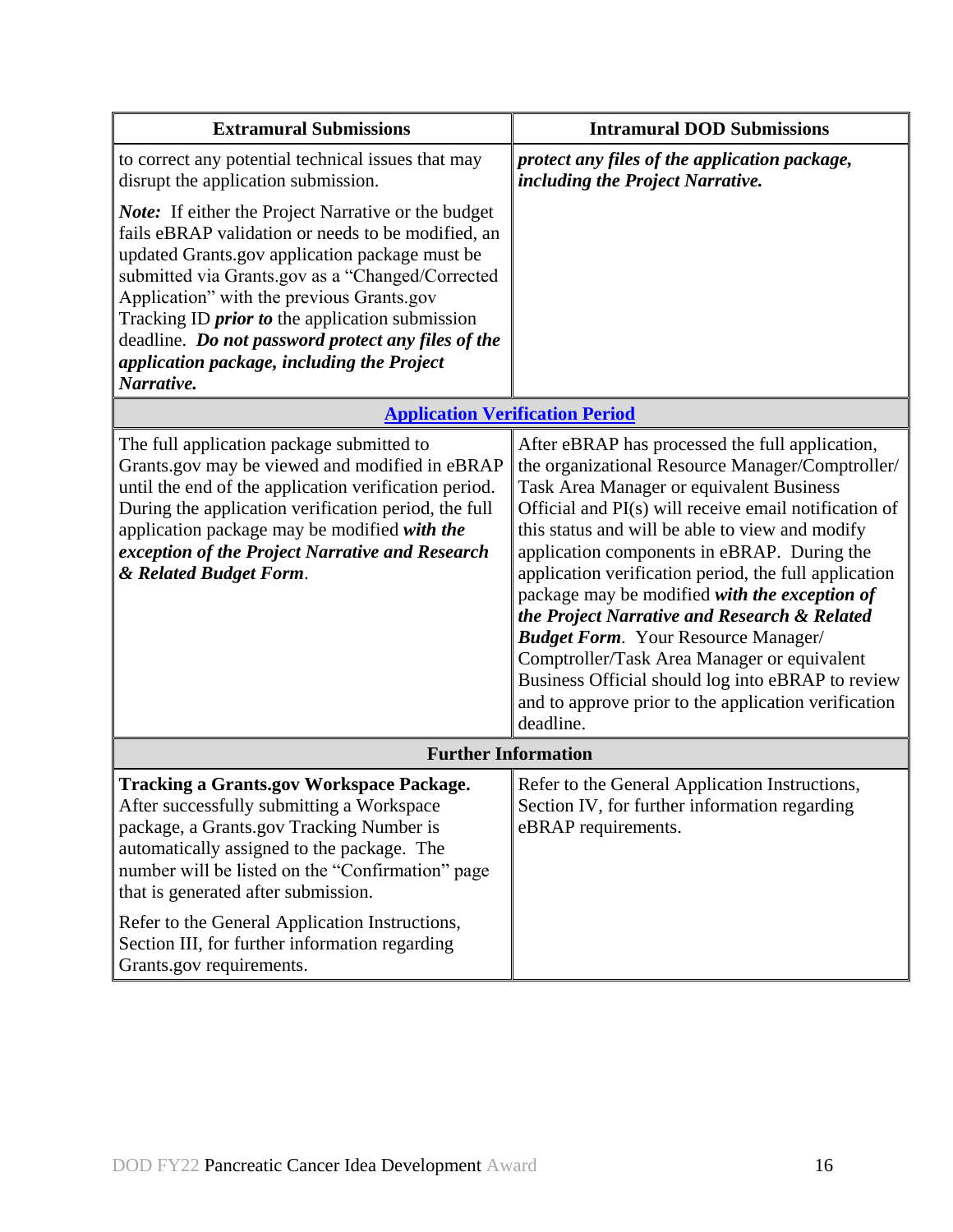#### **Partnering PI Option for Early-Career Investigator**

The CDMRP requires separate full application package submissions for the Initiating PI and each Partnering PI, even if the PIs are located within the same organization. Initiating and Partnering PIs will each be assigned a unique eBRAP log number. Each full application package must be submitted using the unique eBRAP log number. *Note: All associated applications (Initiating PI's and the Partnering PI's) must be submitted by the full application submission deadline.*

The full application package must be submitted using the unique eBRAP log number to avoid delays in application processing.

#### <span id="page-16-0"></span>**II.D.2.b.ii. Full Application Submission Components**

#### **Extramural Applications Only**

**SF424 Research & Related Application for Federal Assistance Form:** Refer to the General Application Instructions, Section III.A.1, for detailed information.

#### **Extramural and Intramural Applications**

#### <span id="page-16-1"></span>**Attachments:**

# *Each attachment to the full application components must be uploaded as an individual file in the format specified and in accordance with the formatting guidelines listed in the General Application Instructions, Appendix 4.*

For all attachments, ensure that the file names are consistent with the guidance. Attachments will be rejected if the file names are longer than 50 characters or have incorrect file names that contain characters other than the following: A-Z, a-z, 0-9, underscore, hyphen, space, and period. In addition, there are file size limits that may apply in some circumstances. Individual attachments may not exceed 20 megabytes (MB), and the file size for the entire full application package may not exceed 200 MB.

#### ○ **Attachment 1: Project Narrative (eight-page limit): Upload as**

**"ProjectNarrative.pdf".** The page limit of the Project Narrative applies to text and nontext elements (e.g., figures, tables, graphs, photographs, diagrams, chemical structures, drawings) used to describe the project. Inclusion of URLs (uniform resource locators) that provide additional information to expand the Project Narrative and could confer an unfair competitive advantage is prohibited and may result in administrative withdrawal of the application.

- **– Background:** Present the scientific rational behind the proposed research and include relevant literature citations. Describe and show the preliminary data to justify the rationale for the proposed project.
- **– Hypothesis(es) or Objective(s):** State the hypothesis(es) to be tested or the objective(s) to be reached.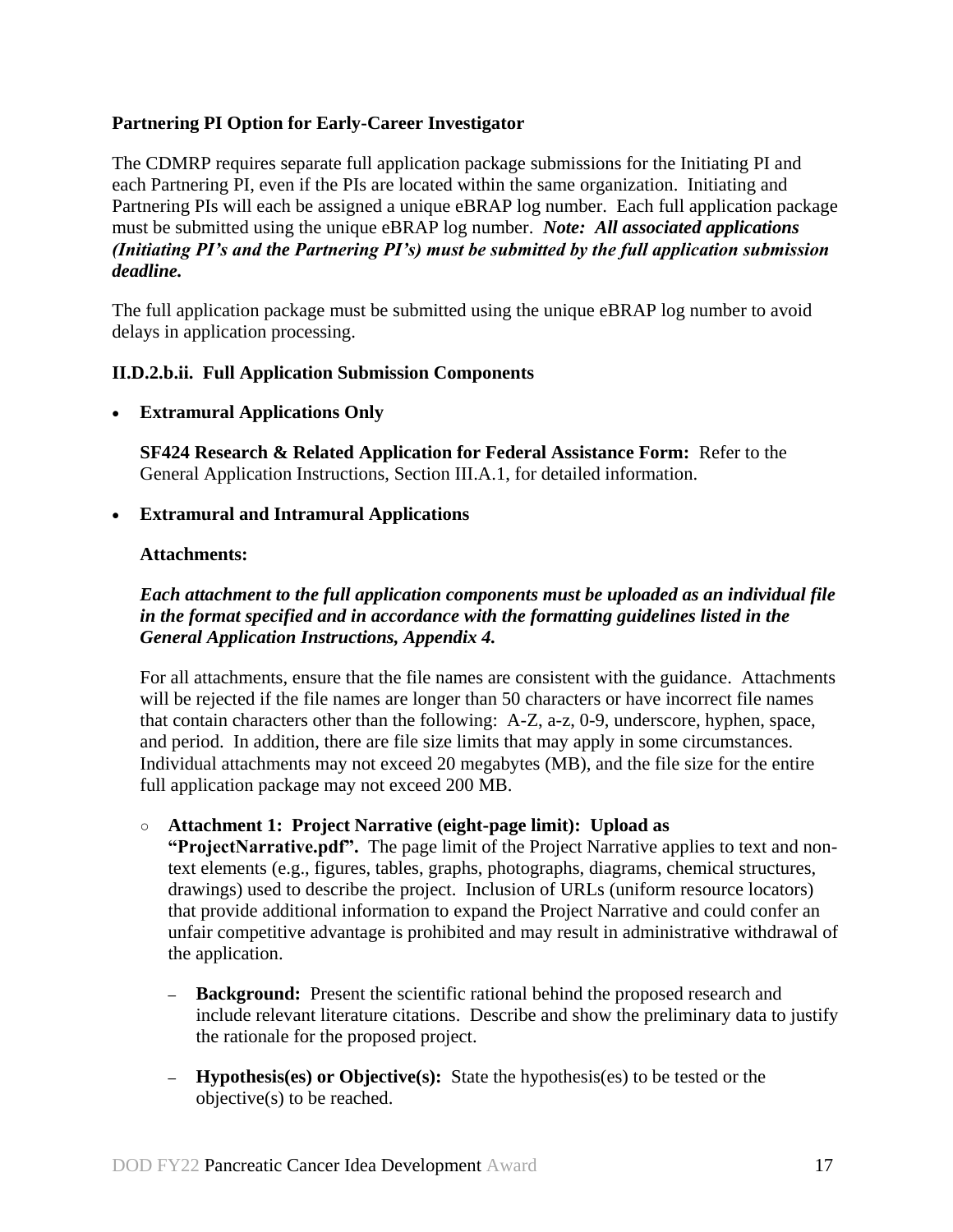- **– Specific Aims:** Concisely explain the project's specific aims to be supported by this application. If the proposed research is correlated with a larger study, present only tasks that this award would fund.
- **– Research Strategy:** Describe the experimental design, methods, and analyses including appropriate controls, in sufficient detail for assessment. Address potential limitations and present alternative methods and approaches. Clearly describe the statistical plan and the rationale for the statistical methodology as well as an appropriate power analysis. Describe how the statistical plan is appropriate for the experimental methodology being used. Explain how the proposed statistical analysis supports the relevance of any research outcomes to  $FY22$  PCARP Focus Area(s). If animal studies are proposed, describe how they will be conducted in accordance with the ARRIVE 2.0 (Animal Research: Reporting *In Vivo* Experiments) guidelines [\(https://arriveguidelines.org/arrive-guidelines\)](https://arriveguidelines.org/arrive-guidelines). If applicable, describe how the human subject population (clinical trials are not allowed) is appropriate for the study and provide assurance that there is clear access to the designated population.
- **–** If applicable, describe the strategy for the inclusion of women and minorities appropriate to the objectives of the study, including a description of the composition of the proposed study population in terms of sex/gender, racial, and/or ethnic group, and an accompanying rationale for the selection of subjects.
- **Attachment 2: Supporting Documentation: Combine and upload as a single file named "Support.pdf".** Start each document on a new page. If documents are scanned to PDF, the lowest resolution (100 to 150 dpi) should be used. The Supporting Documentation attachment should not include additional information such as figures, tables, graphs, photographs, diagrams, chemical structures, or drawings. These items should be included in the Project Narrative.

*There are no page limits for any of these components unless otherwise noted. Include only those components described below; inclusion of items not requested or viewed as an extension of the Project Narrative will result in the removal of those items or may result in administrative withdrawal of the application.*

**References Cited:** List the references cited (including URLs, if available) in the Project Narrative using a standard reference format that includes the full citation (i.e., author[s], year published, title of reference, source of reference, volume, chapter, page numbers, and publisher, as appropriate).

**List of Abbreviations, Acronyms, and Symbols:** Provide a list of abbreviations, acronyms, and symbols.

**Facilities, Existing Equipment, and Other Resources:** Describe the facilities and equipment available for performance of the proposed project and any additional facilities or equipment proposed for acquisition at no cost to the award. Indicate whether government-furnished facilities or equipment are proposed for use. If so, reference should be made to the original or present government award under which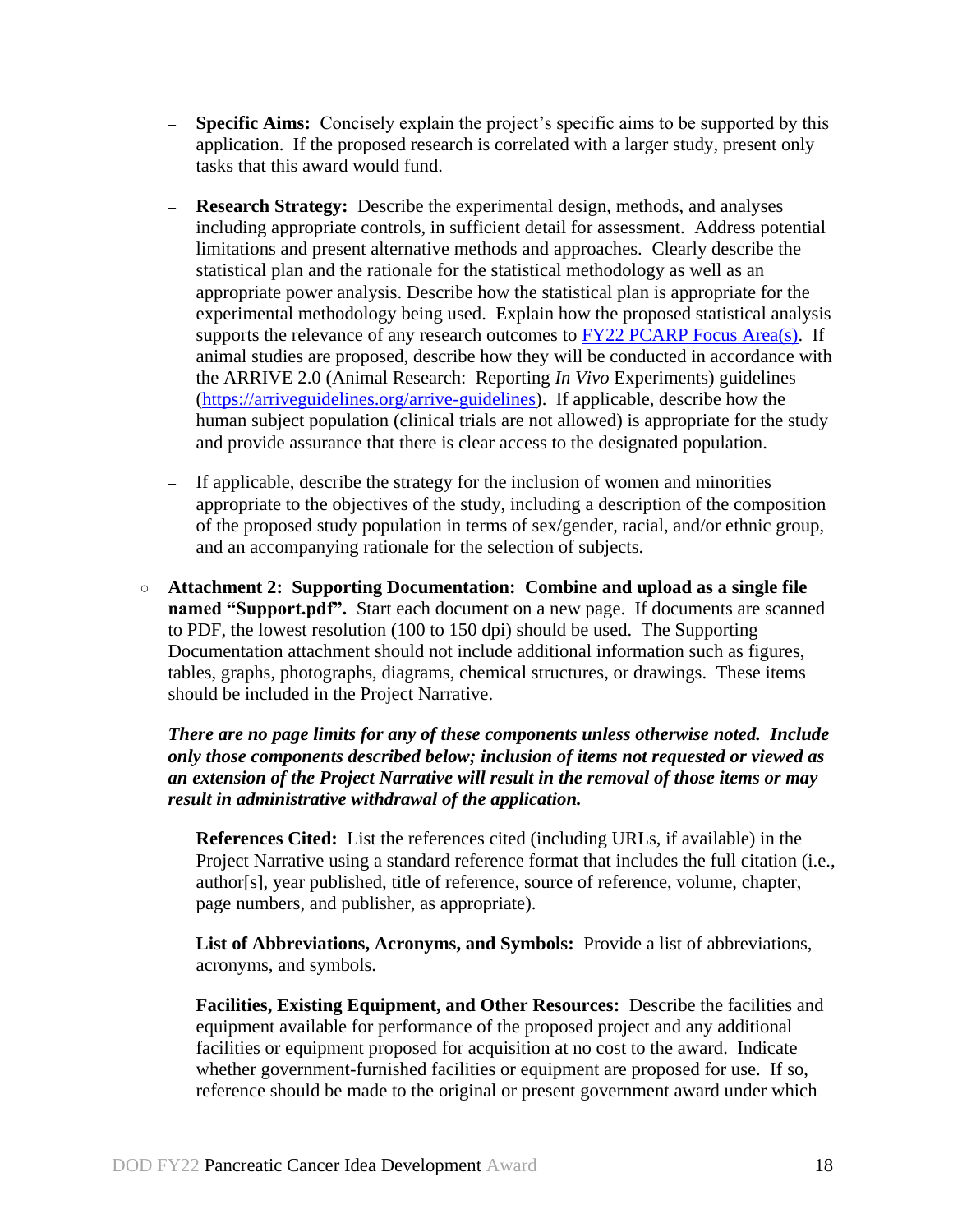the facilities or equipment items are now accountable. There is no form for this information.

**Publications and/or Patents:** Include a list of relevant publication URLs and/or patent abstracts. If articles are not publicly available, then copies of up to five published manuscripts may be included in Attachment 2. Extra items will not be reviewed.

**Enrollment Table (if applicable):** Provide an anticipated enrollment table(s) for the inclusion of women and minorities appropriate to the objectives of the study with the proposed enrollment distributed on the basis of sex/gender, race, and ethnicity. The Public Health Service (PHS) Inclusion Enrollment Report format is a one-page fillable PDF form, which can be downloaded from eBRAP at <https://ebrap.org/eBRAP/public/Program.htm>

**Intellectual Property:** Information can be found in the Code of Federal Regulations, Title 2, Part 200.315 (2 CFR 200.315), "Intangible Property."

- **Intellectual and Material Property Plan (if applicable):** Provide a plan for resolving intellectual and material property issues among participating organizations.
- **Commercialization Strategy (if applicable):** Describe the commercialization plan. The plan should include intellectual property, market size, financial analysis, strengths and weaknesses, barriers to the market, competitors, and management team. Discuss the significance of this development effort, when it can be anticipated, and the potential commercial use for the technology being developed.

**Use of DOD Resources (if applicable):** Provide a letter of support signed by the lowest-ranking person with approval authority confirming access to active-duty military populations and/or DOD resources or databases.

**Use of VA Resources (if applicable):** Provide a letter of support from the VA Facility Director(s) or individual designated by the VA Facility Director(s), such as the Associate Chief of Staff for Research and Development (ACOS/R&D) or Clinical Service Chief, confirming access to VA patients, resources, and/or VA research space. For VA PIs, if the VA non-profit corporation is not identified as the applicant institution for administering the funds, include a letter from the VA ACOS/R&D confirming this arrangement and identifying the institution that will administer the funds associated with the proposed research.

The following supporting documents are required *only* for application submission under the *Partnering PI Option for Early-Career Investigator:*

**Transcripts (if applicable; no page limit):** Include a copy of the Early-Career Investigator's transcripts from all undergraduate and graduate institutions attended. All foreign-language transcripts must be accompanied by a certified English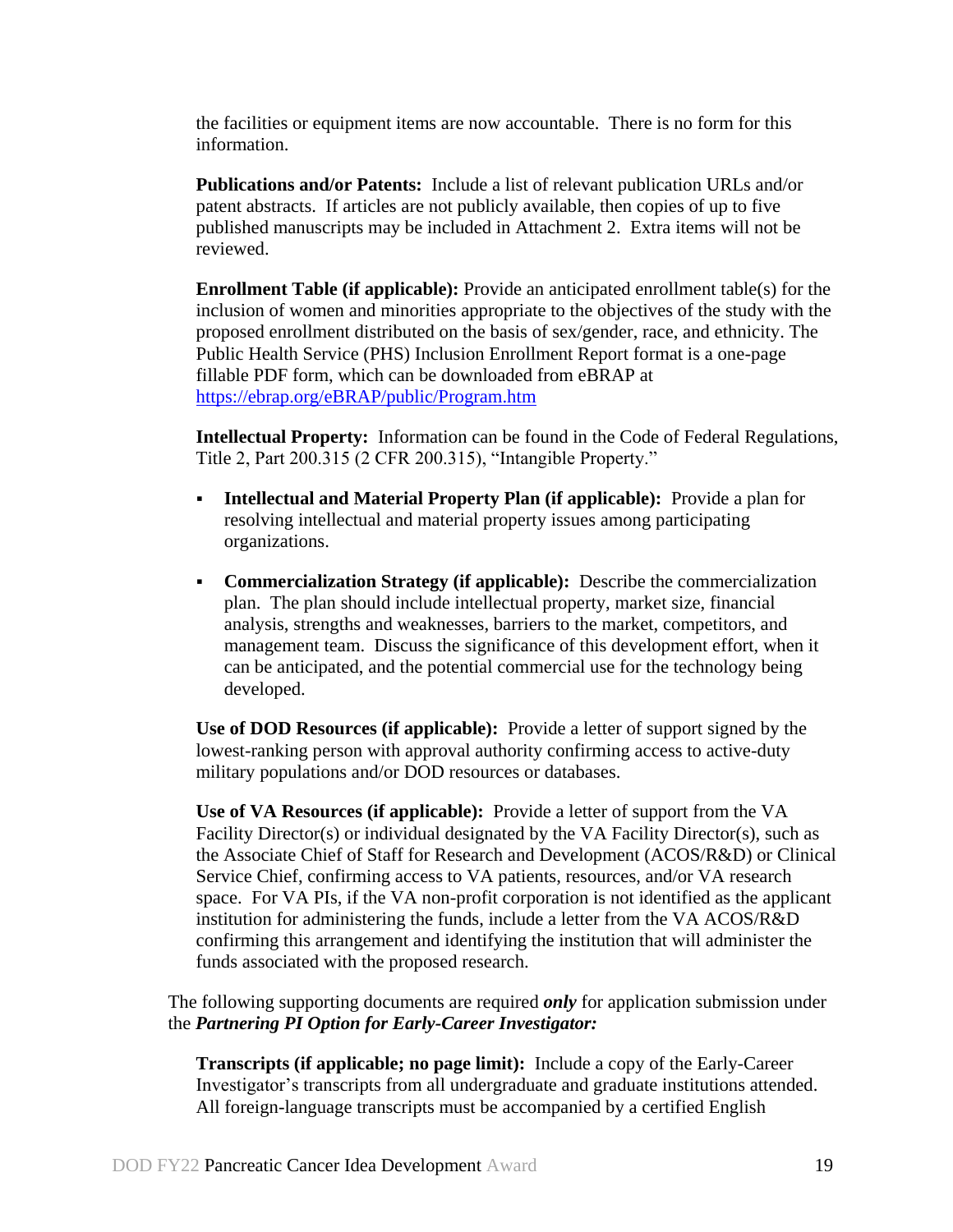translation. The government reserves the right to request official transcripts during award negotiations. Diplomas are not acceptable in lieu of academic transcripts. If an institution does not provide academic transcripts (i.e., a record of courses completed, grades and credit hours earned, and indication of completion of degree), complete and include the Academic Statement (available for download on the "Full Announcement" page in [Grants.gov\)](https://grants.gov/) in place of the transcript.

- **Attachment 3: Technical Abstract (one-page limit): Upload as "TechAbs.pdf".** The technical abstract is used by all reviewers. Abstracts of all funded research projects will be posted publicly. *Do not include proprietary or confidential information*. Use only characters available on a standard QWERTY keyboard. Spell out all Greek letters, other non-English letters, and symbols. Graphics are not allowed.
	- **– Background:** Present the scientific rational behind the proposed research. Identify the FY22 [PCARP Focus Area\(s\)](#page-2-2) to be addressed in the proposed research.
	- **– Hypothesis/Objective:** State the hypothesis to be tested or objective to be reached.
	- **– Specific Aims:** State the specific aims of the study.
	- **– Study Design:** Briefly describe the study design including appropriate controls.
	- **– Impact:** Summarize how the proposed project is relevant to and will have an impact on the outcomes of individuals with pancreatic cancer, their families/caregivers, and/or the understanding of pancreatic cancer.
	- **– Innovation:** Briefly describe how the proposed project uses innovation to yield critical discoveries, new avenues of investigation, or major advancements to improve the understanding of pancreatic cancer and ultimately to improve outcomes of individuals with pancreatic cancer.
- **Attachment 4: Lay Abstract (one-page limit): Upload as "LayAbs.pdf".** The lay abstract is used by all reviewers. Abstracts of all funded research projects will be posted publicly. *Do not include proprietary or confidential information*. *Do not duplicate the technical abstract.* Use only characters available on a standard QWERTY keyboard. Spell out all Greek letters, other non-English letters, and symbols. Graphics are not allowed.

Lay abstracts should be written using the outline below.

- **–** Identify the [FY22 PCARP Focus Area\(s\)](#page-2-2) to be addressed in the proposed research.
- **–** Describe the innovative aspects of the proposed research project.
- **–** Explain the impact that the proposed research project's results might have on the field of pancreatic cancer research and/or patient care, including the goal of diminishing the burden of pancreatic cancer.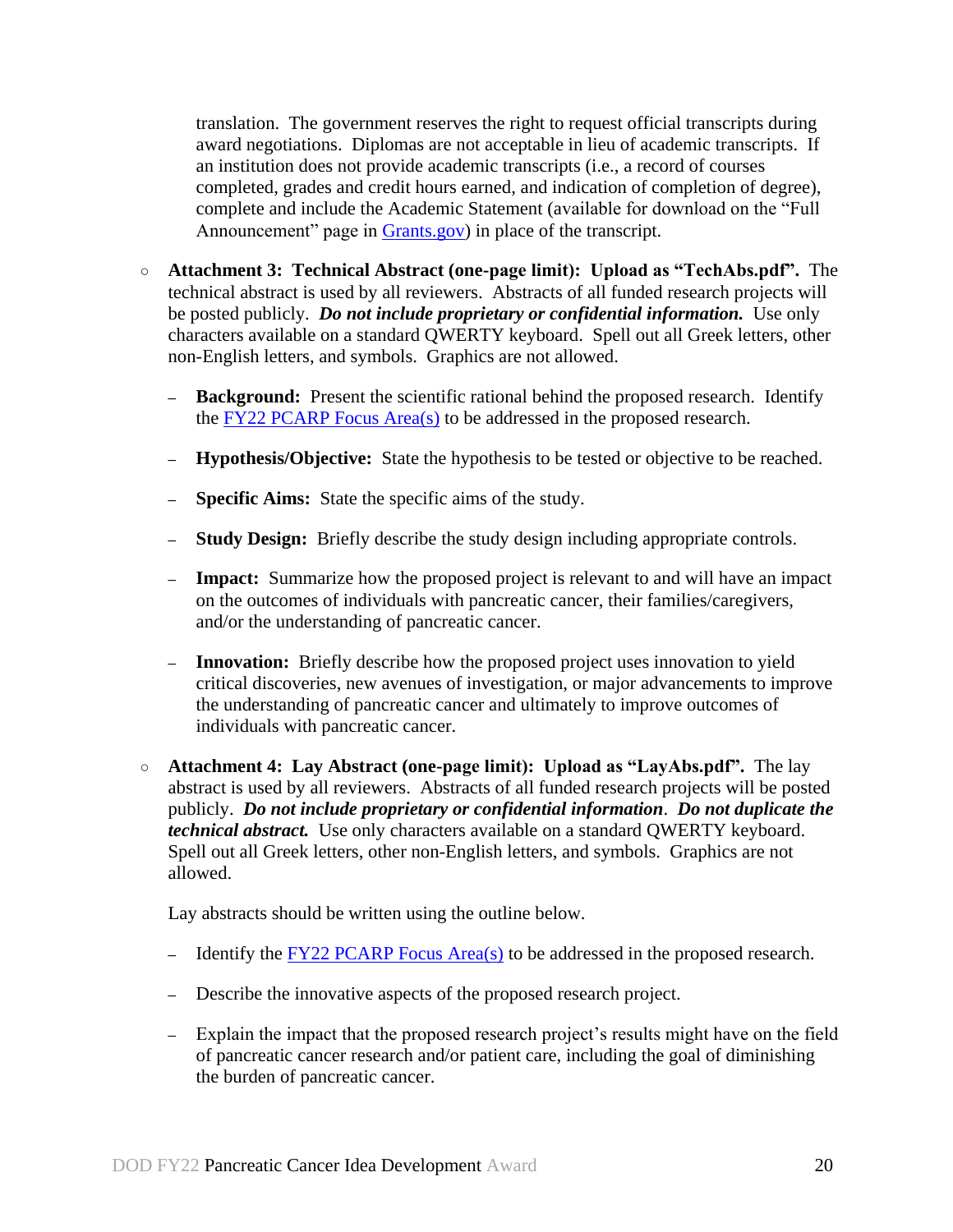- **–** Describe the impact, in the short or long term, on individuals with pancreatic cancer, their families/caregivers, and/or the understanding of pancreatic cancer.
- **Attachment 5: Statement of Work (three-page limit): Upload as "SOW.pdf".** The suggested SOW format and examples specific to different types of research projects are available on the eBRAP "Funding Opportunities & Forms" web page [\(https://ebrap.org/eBRAP/public/Program.htm\)](https://ebrap.org/eBRAP/public/Program.htm). Recommended strategies for assembling the SOW can be found at [https://ebrap.org/eBRAP/public/Program.htm.](https://ebrap.org/eBRAP/public/Program.htm)

For the Idea Development Award mechanism, refer to the "*Suggested SOW Strategy Generic Research*" document for guidance on preparing the SOW and use the blank SOW format titled "Suggested SOW Format". The SOW must be in PDF format prior to attaching.

*Partnering PI Option for Early-Career Investigator (if applicable)*: Each PI must submit an identical copy of a jointly created SOW. The contributions of the Initiating PI and the Partnering PI should be noted for each task.

- **Attachment 6**: **Impact Statement (one-page limit): Upload as "Impact.pdf".** Summarize how the project addresses one or more of the FY22 [PCARP Focus Areas.](#page-2-2) Describe how the anticipated short-term outcomes of the project will advance the field and may impact those with pancreatic cancer. Describe how the project has the potential to lead to advancements in pancreatic cancer research or improved health or quality of life for individuals with pancreatic cancer in the short and/or long term.
- **Attachment 7: Innovation Statement (one-page limit):** Upload as "Innovation.pdf". Summarize how the proposed research is innovative. State how the research challenges existing paradigms or presents new paradigms, technologies, evidence-based diagnoses, and/or applications in the field of pancreatic cancer research. Describe how the proposed research represents more than the next logical step or an incremental advance on published data.
- **Attachment 8: Accomplishments Statement (four-page limit):** Upload as "Accomplishments.pdf". Provide pancreatic cancer or other cancer research accomplishments of the PI, Initiating PI, and/or Partnering PI (if applicable) based on the outline below:
	- **–** Past and current pancreatic cancer or other cancer research support from both federal and non-federal sources (as applicable) from the past 5 years.
	- **–** Any pancreatic cancer or other cancer publications from the past 5 years.
	- **–** Any honoraria, awards, or other distinctions received for work in pancreatic cancer or other cancer research from the past 5 years.
	- **–** Any patents or other pancreatic cancer or other cancer research accomplishments from the past 5 years.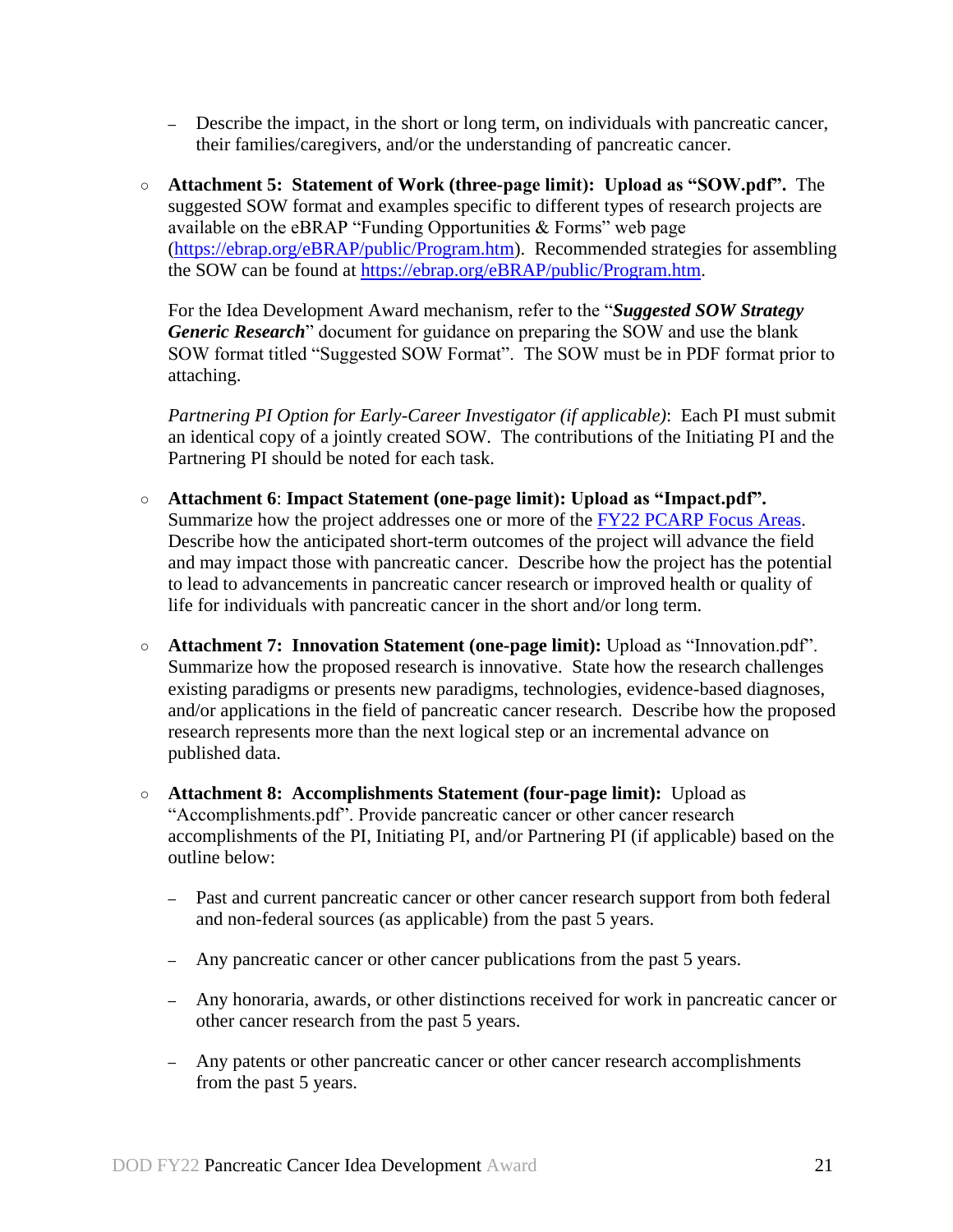- **Attachment 9: Data and Research Resources Sharing Plan: Upload as "ResourceSharing.pdf".** Describe how data and resources generated during the performance of the project will be shared with the research community. Specifically describe a plan to make animal models, tissue samples, and other resources developed as part of the proposed research project available to the scientific community. Refer to the General Application Instructions, Appendix 2, Section K, for more information about the CDMRP expectations for making data and research resources publicly available.
- **Attachment 10: Early-Career Investigator Statement, if applicable (Required for Partnering PI Option for Early-Career Investigator; one page recommended): Upload as "ECIStatement.pdf".** The Early-Career Investigator Statement is expected to be written by the Partnering PI (Early-Career Investigator) while also showing evidence of appropriate direction from the Initiating PI, who will serve as the mentor for this project.
	- **–** The Early-Career Investigator should describe their accomplishments (i.e., academic performance, awards, honors, and/or previous publications and funding) and how they are indicative of potential for a successful, productive, independent career in pancreatic cancer research.
	- **–** The Early-Career Investigator should describe their career goals and how the proposed research project and mentored research experience will promote their career development in pancreatic cancer. The Early-Career Investigator should discuss their career/research plans after the completion of this award.
- **Attachment 11: Researcher Development Plan, if applicable (Required for Partnering PI Option for Early-Career Investigator; two pages recommended): Upload as "ResearcherDevPlan.pdf"**. The Researcher Development Plan is expected to be written by the Initiating PI (mentor) and articulate the following:
	- **–** Clearly describe and outline the individualized Researcher Development Plan, including proposed training to support the development of the Early-Career Investigator's research skills. If the Mentor and Early-Career Investigator are located in the same laboratory, provide a plan that will provide a pathway of independence for the Early-Career Investigator.
	- **–** Highlight the unique features of this plan as it pertains specifically to pancreatic cancer research.
	- **–** Clearly articulate a strategy for the Early-Career Investigator to develop the necessary skills, competence, and expertise to pursue a promising career in pancreatic cancer research.
	- **–** Describe how the Initiating PI is positioned to mentor the Early-Career Investigator toward a successful career in pancreatic cancer research.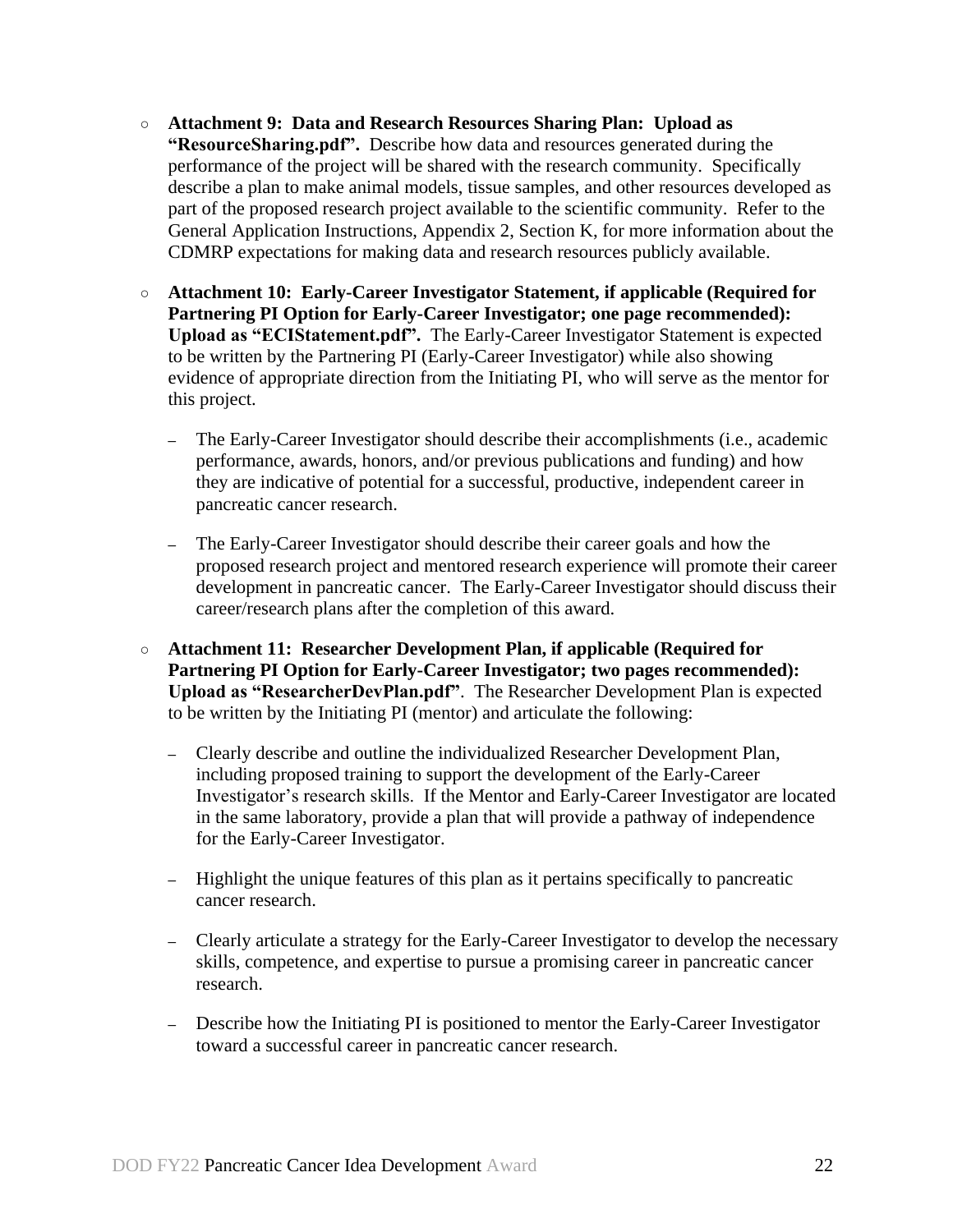- **–** Describe how the Researcher Development Plan is supported by the research environment, including a description of ongoing pancreatic cancer research at the institution(s). Include information on collaborations with other investigators.
- **–** Describe the Early-Career Investigator's role in the proposed research project.
- **Attachment 12: Letter of Eligibility, if applicable (Required for Partnering PI Option for Early-Career Investigator; one-page limit): Upload as "Eligibility.pdf".** Provide a letter signed by the PI and the Department Chair, Dean, or equivalent official to verify that the eligibility requirements have been met. The letter should verify that the Partnering PI is no more than 10 years from their terminal degree (Refer to Section II.C, Eligibility Information). Include the organizational commitment for independent laboratory space (if applicable).
- **Attachment 13: Representations, if applicable (extramural submissions only): Upload as "RequiredReps.pdf".** All extramural applicants must complete and submit the Required Representations template available on eBRAP [\(https://ebrap.org/eBRAP/](https://ebrap.org/eBRAP/public/Program.htm) [public/Program.htm\)](https://ebrap.org/eBRAP/public/Program.htm). For more information, see the General Application Instructions, Appendix 5, Section B, Representations.
- <span id="page-22-2"></span> **Attachment 14: Suggested Collaborating DOD Military Facility Budget Format, if applicable: Upload as "MFBudget.pdf".** If a military facility (Military Health System facility, research laboratory, medical treatment facility, dental treatment facility, or DOD activity embedded with a civilian medical center) will be a collaborator in performance of the project, complete a separate budget, using "Suggested Collaborating DOD Military Facility Budget Format", available for download on the eBRAP "Funding Opportunities & Forms" web page [https://ebrap.org/eBRAP/public/Program.htm\)](https://ebrap.org/eBRAP/public/Program.htm), including a budget justification, for each military facility as instructed. The costs per year should be included on the Grants.gov Research & Related Budget Form under subaward costs. Refer to the General Application Instructions, Section III.A.8, for detailed information.

#### **Extramural and Intramural Applications**

To evaluate compliance with Title IX of the Education Amendments of 1972 (20 USC 1681[a] et seq.), the DOD is collecting certain demographic and career information to be able to assess the success rates of women who are proposed for key roles in applications in science, technology, engineering, and/or mathematics (STEM) disciplines. To enable this assessment, each application must include the following forms completed as indicated.

<span id="page-22-0"></span>**Research & Related Personal Data:** For extramural submissions (via Grants.gov), refer to the General Application Instructions, Section III.A.3, and for intramural submissions (via eBRAP), refer to the General Application Instructions, Section IV.A.2, for detailed information.

<span id="page-22-1"></span>**Research & Related Senior/Key Person Profile (Expanded):** For extramural submissions (via Grants.gov), refer to the General Application Instructions, Section III.A.4, and for intramural submissions (via eBRAP), refer to the General Application Instructions, Section IV.A.3, for detailed information.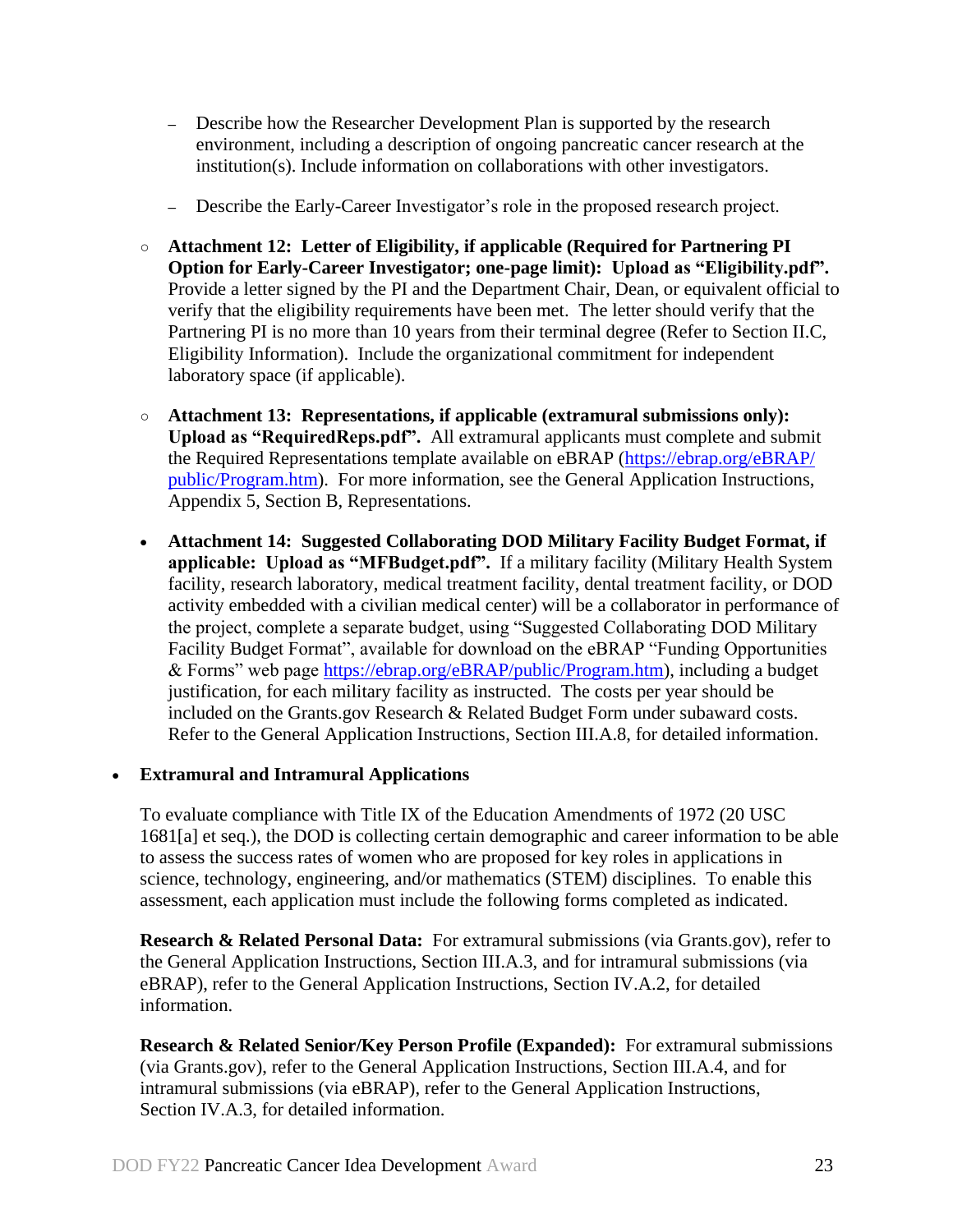- PI Biographical Sketch (five-page limit): Upload as "Biosketch\_LastName.pdf". The suggested biographical sketch format is available on the "Funding Opportunities  $\&$ Forms" web page [\(https://ebrap.org/eBRAP/public/Program.htm\)](https://ebrap.org/eBRAP/public/Program.htm) in eBRAP. The National Institutes of Health (NIH) Biographical Sketch may also be used. All biographical sketches should be submitted in uneditable PDF format.
- PI Previous/Current/Pending Support (no page limit): Upload as "Support\_LastName.pdf".
	- For extramural submissions, refer to the General Application Instructions, Section III.A.4, for detailed information.
	- For intramural submissions, refer to the General Application Instructions, Section IV.A.3, for detailed information.
- Key Personnel Biographical Sketches (five-page limit each): Upload as "Biosketch\_LastName.pdf".
- Key Personnel Previous/Current/Pending Support (no page limit): Upload as "Support\_LastName.pdf".
	- For extramural submissions, refer to the General Application Instructions, Section III.A.4, for detailed information.
	- For intramural submissions, refer to the General Application Instructions, Section IV.A.3, for detailed information.

<span id="page-23-0"></span>**Research & Related Budget:** For extramural submissions (via Grants.gov), refer to the General Application Instructions, Section III.A.5, and for intramural submissions (via eBRAP), refer to the General Application Instructions, Section IV.A.4, for detailed information.

**Budget Justification (no page limit): Upload as "BudgetJustification.pdf".** The budget justification for the entire period of performance must be uploaded to the Research & Related Budget after completion of the budget for Period 1.

*Partnering PI Option for Early-Career Investigator: Initiating and Partnering PIs must have a separate budget and justification specific to their distinct portions of the effort that the applicant organization will submit as separate Grants.gov or eBRAP application packages. The Initiating PI should not include budget information for Partnering PI(s), even if they are located within the same organization. Refer to Section [II.D.5, Funding](#page-28-0)  [Restrictions,](#page-28-0) for detailed information.*

**Project/Performance Site Location(s) Form:** For extramural submissions (via Grants.gov), refer to the General Application Instructions, Section III.A.6, and for intramural submissions (via eBRAP), refer to the General Application Instructions, Section IV.A.5, for detailed information.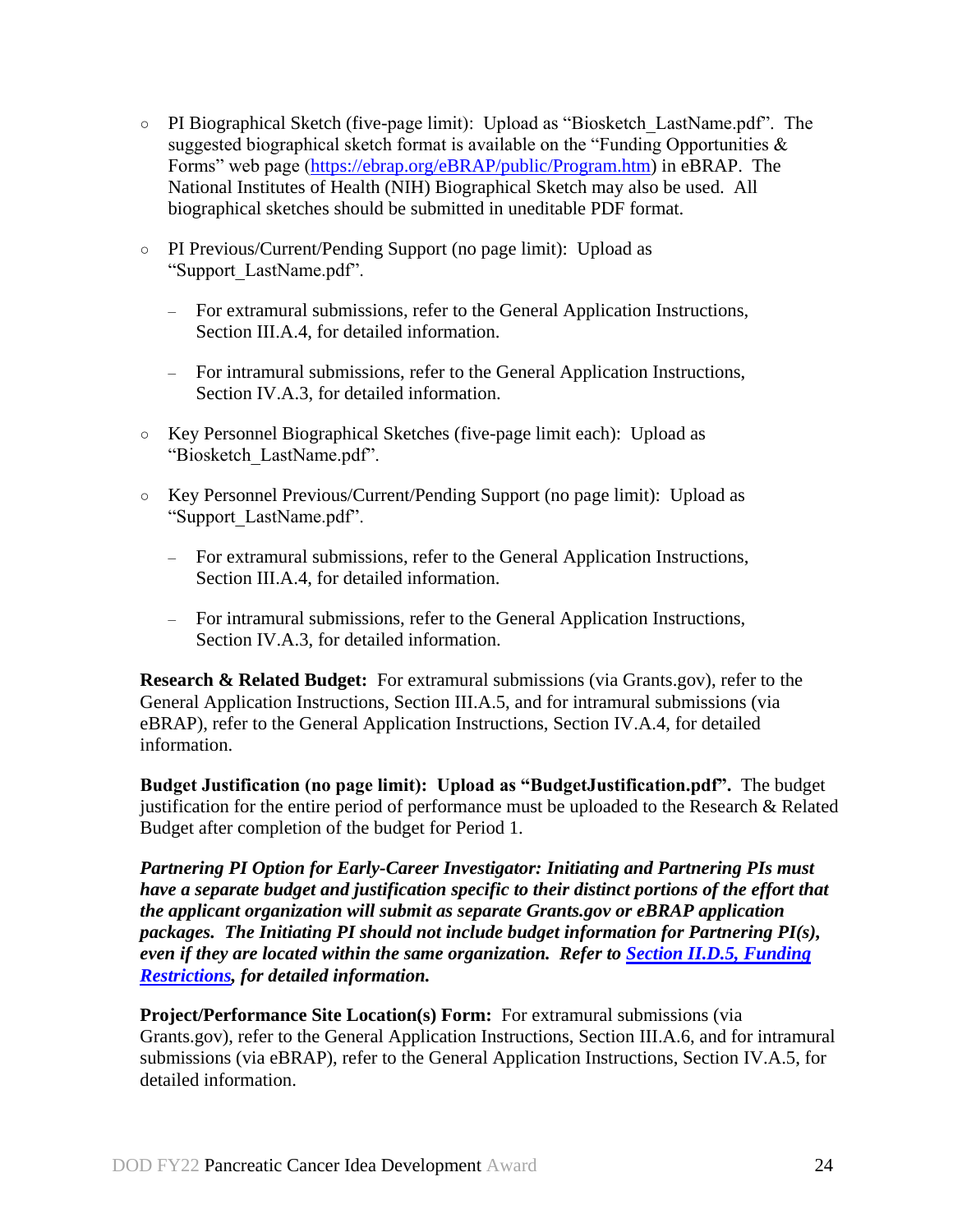#### **Extramural Applications Only**

<span id="page-24-0"></span>**Research & Related Subaward Budget Attachment(s) Form (if applicable):** Refer to the General Application Instructions, Section III.A.7, for detailed information.

- **Extramural Subaward:** Complete the Research & Related Subaward Budget Form through Grants.gov. (Refer to the General Application Instructions, Section III.A.7, for detailed information.) Verify subaward budget(s) and budget justification forms are present in eBRAP during the application verification period. If these components are missing, upload them to eBRAP before the end of the application verification period.
- **Intramural DOD Collaborator(s):** Complete the "Suggested Collaborating DOD Military Facility Budget Format" and upload to Grants.gov attachment form as [Attachment 14.](#page-22-2) (Refer to the General Application Instructions, Section IV.A.4, for detailed information.) Each Intramural DOD Collaborator should include costs per year on the Grants.gov Research & Related Budget Form under subaward costs.

**Suggested DOD Military Budget Format:** A military facility collaborating in the performance of the project (but not participating as a Partnering PI) should be treated as a subaward for budget purposes. *Note:*Applicants should complete a separate military budget using "Suggested Collaborating DOD Military Facility Budget Format" (available for download on the eBRAP "Funding Opportunities & Forms" web page [\[https://ebrap.org/eBRAP/public/Program.htm\]](https://ebrap.org/eBRAP/public/Program.htm)) [\(Attachment 14\)](#page-22-2) to show all direct and indirect costs. The costs per year should be included on the Grants.gov Research & Related Budget Form under subaward costs. Refer to the General Application Instructions, Section III.A.8, for detailed information.

#### **Application Components for the Partnering PI (Early-Career Investigator)**

The Partnering PI (Early-Career Investigator) must follow the link in the email from eBRAP and, if not registered in eBRAP, complete the registration process prior to the application submission deadline in order to associate their full application package with that of the Initiating PI.

For the Partnering PI, the Initiating PI must identify if the Partnering PI will be named on an extramural or intramural application (in accordance with the guidelines in Section [II.C.1.a,](#page-6-2)  [Organization\)](#page-6-2) and the appropriate mode of submission (Grants.gov for extramural and eBRAP for intramural). The Partnering PI must verify their contact information and mode of submission within eBRAP to ensure proper submission of their application.

The application submission process for the Partnering PI uses an abbreviated full application package that includes:

**Extramural and Intramural Applications** 

#### **Attachments:**

○ **Attachment 5: Statement of Work (three-page limit): Upload as "SOW.pdf".** Refer to the General Application Instructions, Section III.A.2, for detailed information on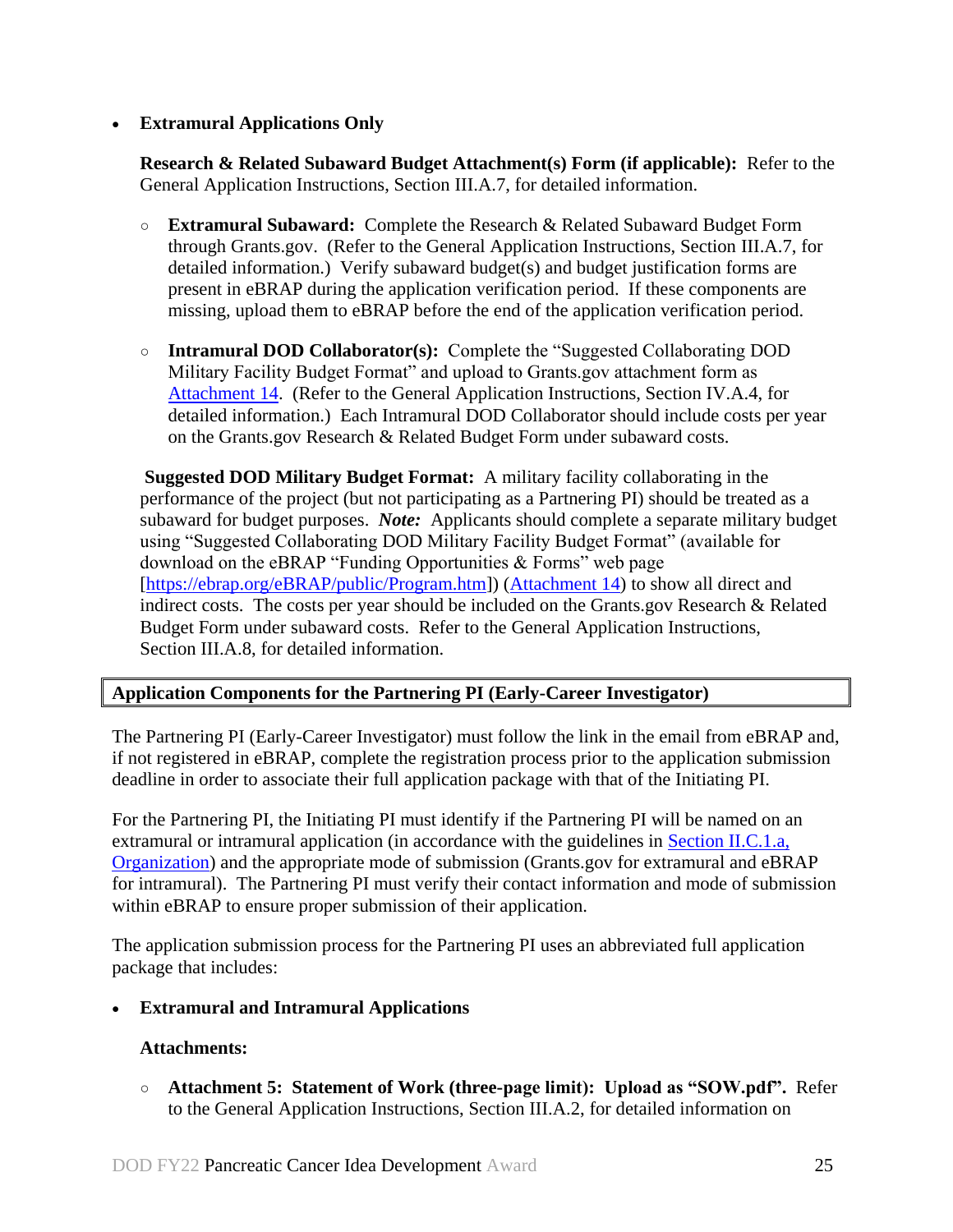completing the SOW. Each PI must submit an identical copy of a jointly created SOW. The contributions of the Initiating PI and the Partnering PI should be noted for each task.

- **Attachment 13: Representations (extramural submissions only): Upload as "RequiredReps.pdf".** All extramural applicants must complete and submit the Required Representations template available on eBRAP [\(https://ebrap.org/eBRAP/](https://ebrap.org/eBRAP/public/Program.htm) [public/Program.htm\)](https://ebrap.org/eBRAP/public/Program.htm). For more information, see the General Application Instructions, Appendix 5, Section B, Representations.
- **Attachment 14: Suggested Collaborating DOD Military Facility Budget Format: Upload as "MFBudget.pdf".** Refer to the General Application Instructions, Section IV.A.4, for detailed information. The costs per year should be included on the Grants.gov Research & Related Budget Form under subaward costs.

**Research & Related Personal Data:** For extramural submissions (via Grants.gov) refer to the General Application Instructions, Section III.A.3, and for intramural submissions (via eBRAP), refer to the General Application Instructions, Section IV.A.2, for detailed information.

**Research & Related Senior/Key Person Profile (Expanded):** For extramural submissions (via Grants.gov), refer to the General Application Instructions, Section III.A.4, and for intramural submissions (via eBRAP), refer to the General Application Instructions, Section IV.A.3, for detailed information.

- PI Biographical Sketch (five-page limit): Upload as "Biosketch\_LastName.pdf". The suggested biographical sketch format is available on the "Funding Opportunities  $\&$ Forms" web page [\(https://ebrap.org/eBRAP/public/Program.htm\)](https://ebrap.org/eBRAP/public/Program.htm) in eBRAP. The NIH Biographical Sketch may also be used. All biographical sketches should be submitted in the PDF format that is not editable.
- PI Previous/Current/Pending Support (no page limit): Upload as "Support\_LastName.pdf".
	- For extramural submissions, refer to the General Application Instructions, Section III.A.4, for detailed information.
	- For intramural submissions, refer to the General Application Instructions, Section IV.A.3, for detailed information.
- Key Personnel Biographical Sketches (five-page limit each): Upload as "Biosketch\_LastName.pdf".
- Key Personnel Previous/Current/Pending Support (no page limit): Upload as "Support\_LastName.pdf".
	- For extramural submissions, refer to the General Application Instructions, Section III.A.4, for detailed information.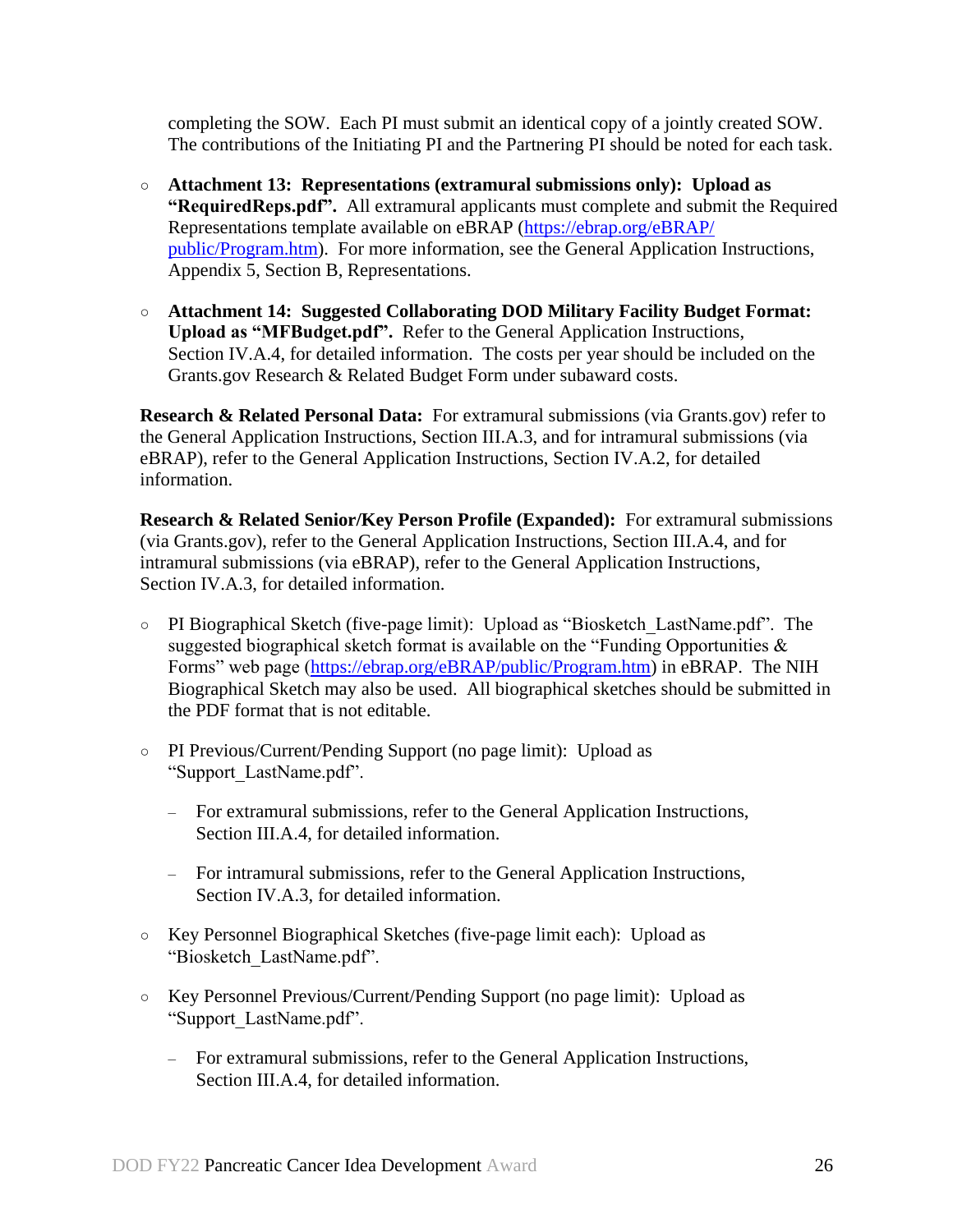– For intramural submissions, refer to the General Application Instructions, Section IV.A.3, for detailed information.

**Research & Related Budget:** For extramural submissions, refer to the General Application Instructions, Section III.A.5, and for intramural submissions, refer to the General Application Instructions, Section IV.A.4, for detailed information.

#### **Budget Justification (no page limit): Upload as "BudgetJustification.pdf".**

*Initiating and Partnering PIs must each submit a budget and justification specific to their own portion of the efforts as part of their separate Grants.gov or eBRAP application packages. The Research & Related Budget for the Partnering PI should not include budget information for the Initiating PI, even if they are located within the same organization. Justification should be provided if greater than 50% of the total direct cost budget is requested for the initiating PI. Refer to [Section II.D.5, Funding Restrictions,](#page-28-0) for detailed information.* 

<span id="page-26-1"></span>**Project/Performance Site Location(s) Form:** For extramural submissions (via Grants.gov), refer to the General Application Instructions, Section III.A.6, and for intramural submissions (via eBRAP), refer to General Application Instructions, Section IV.A.5, for detailed information.

**Extramural Applications Only**

#### **Research & Related Subaward Budget Attachment(s) Form:**

- **Extramural Subaward:** Complete the Research & Related Subaward Budget Form through Grants.gov. (Refer to the General Application Instructions, Section III.A.7, for detailed information.)
- **Intramural DOD Collaborator(s):** Complete a separate DOD military budget, using Suggested Collaborating DOD Military Facility Budget Format (available for download on the eBRAP "Funding Opportunities & Forms" web page [\[https://ebrap.org/eBRAP/public/Program.htm\]](https://ebrap.org/eBRAP/public/Program.htm)), and upload to Grants.gov attachment form as [Attachment 14.](#page-22-2) (Refer to the General Application Instructions, Section III.A.8, for detailed information.)

# <span id="page-26-0"></span>**II.D.3. Unique Entity Identifier (UEI) and System for Award Management (SAM)**

The applicant organization must be registered as an entity in SAM [\(https://www.sam.gov/SAM/\)](https://www.sam.gov/SAM/) and receive confirmation of an "Active" status before submitting an application through Grants.gov. As published in the Federal Register, July 10, 2019, [\(https://www.federalregister.gov/documents/2019/07/10/2019-14665/unique-entity-id-standard](https://www.federalregister.gov/documents/2019/07/10/2019-14665/unique-entity-id-standard-for-awards-management)[for-awards-management\)](https://www.federalregister.gov/documents/2019/07/10/2019-14665/unique-entity-id-standard-for-awards-management), the UEI for awards management generated through SAM will be used instead of the Data Universal Numbering System (DUNS) number as of April 2022. *All federal awards including, but not limited to, contracts, grants, and cooperative agreements will use the UEI.* USAMRDC will transition to use of the UEI beginning with FY22 announcements and utilize the latest SF424, which includes the UEI. The DUNS will no longer be accepted.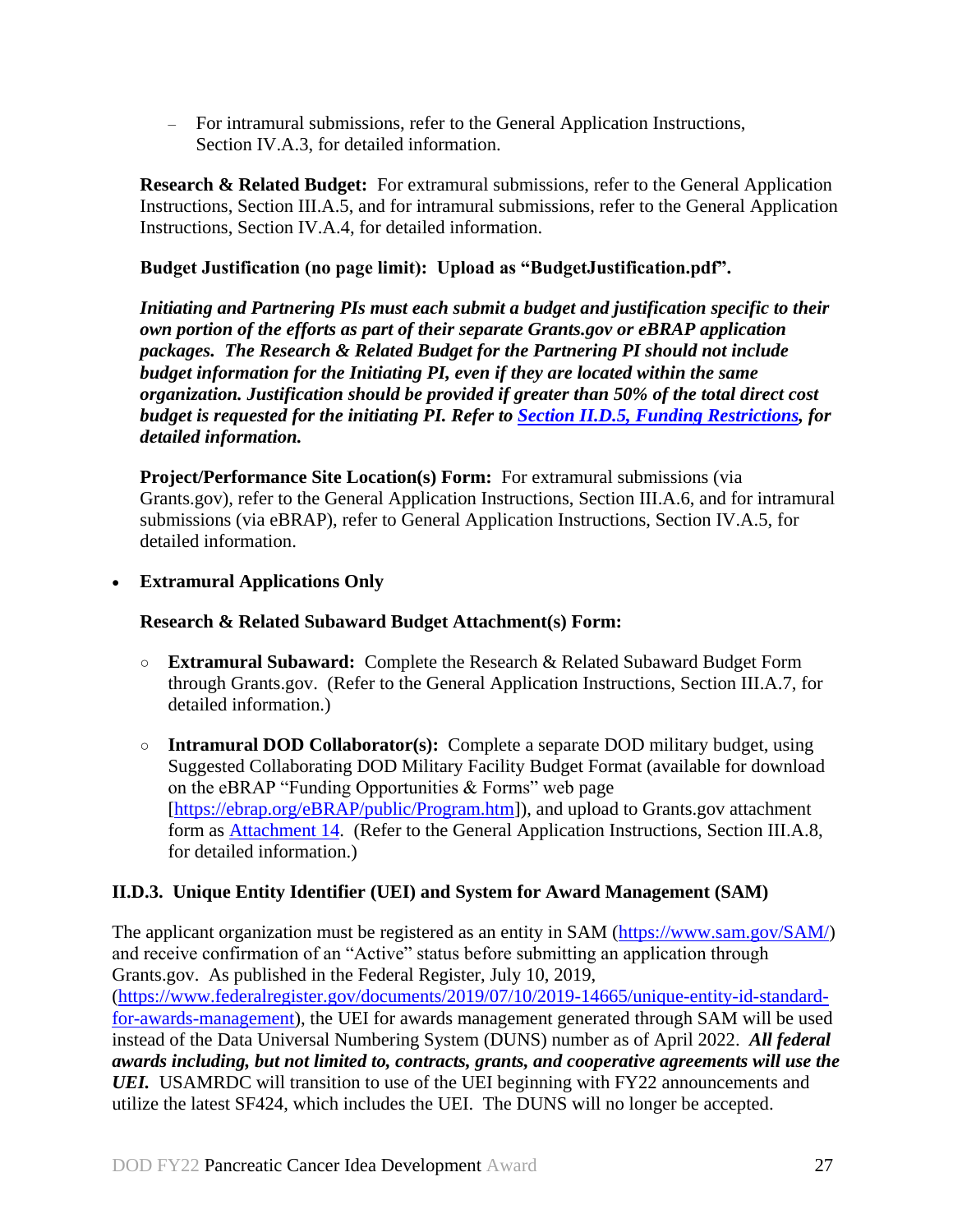Applicant organizations will not go to a third-party website to obtain an identifier. During the transition, your SAM registration will automatically be assigned a new UEI displayed in SAM. (For more information, visit the General Services Administration: [https://www.gsa.gov/about](https://www.gsa.gov/about-us/organization/federal-acquisition-service/office-of-systems-management/integrated-award-environment-iae/iae-information-kit/unique-entity-identifier-update)[us/organization/federal-acquisition-service/office-of-systems-management/integrated-award](https://www.gsa.gov/about-us/organization/federal-acquisition-service/office-of-systems-management/integrated-award-environment-iae/iae-information-kit/unique-entity-identifier-update)[environment-iae/iae-information-kit/unique-entity-identifier-update.](https://www.gsa.gov/about-us/organization/federal-acquisition-service/office-of-systems-management/integrated-award-environment-iae/iae-information-kit/unique-entity-identifier-update)) Current SAM.gov registrants are assigned their UEI and can view it within SAM.gov. *Authorized Organizational Representatives with existing eBRAP accounts should update their organizational profile to include the UEI prior to submission of the full application to Grant.gov (see Section II.D.4, Submission Dates and Times below).* Refer to the General Application Instructions, Section III, for further information regarding Grants.gov requirements.

# <span id="page-27-0"></span>**II.D.4. Submission Dates and Times**

All submission dates and times are indicated in [Section I, Overview of the Funding Opportunity.](#page-0-1) Pre-application and application submissions are required. The pre-application and application submission process should be started early to avoid missing deadlines. There are no grace periods. Failure to meet either of these deadlines will result in submission rejection.

# <span id="page-27-1"></span>**Applicant Verification of Full Application Submission in eBRAP**

*For Both Extramural and Intramural Applicants:* eBRAP allows an organization's representatives and PIs to view and modify the full application submissions associated with them. Following retrieval and processing of the full application, eBRAP will notify the organizational representatives and PI by email to log into eBRAP to review, modify, and verify the full application submission. eBRAP will validate full application files against the specific program announcement requirements, and discrepancies will be noted in an email to the PI and in the "Full Application Files" tab in eBRAP. eBRAP does not confirm the accuracy of file content. Application viewing, modification, and verification in eBRAP are strongly recommended, but not required. It is the applicant's responsibility to review all application components and ensure proper ordering as specified in the program announcement. *If either the Project Narrative or the budget fails eBRAP validation or needs to be modified, an updated full application package must be submitted prior to the application submission deadline. The Project Narrative and Research & Related Budget Form cannot be changed after the application submission deadline.* Other application components may be changed until the end of the [application verification period.](#page-0-0) Verify that subaward budget(s) and budget justification forms are present in eBRAP during the application verification period. If these components are missing, upload them to eBRAP before the end of the application verification period. After the end of the application verification period, the full application cannot be modified.

*Extramural Submission:* The full application package submitted to Grants.gov may be viewed and modified in eBRAP until the end of the application verification period. During the application verification period, the full application package, *with the exception of the Project Narrative and Budget Form,* may be modified.

*Intramural DOD Submission:* After eBRAP has processed the full application, the organizational Resource Manager/Comptroller/Task Area Manager or equivalent Business Official and PI(s) will receive email notification of the status and will be able to view and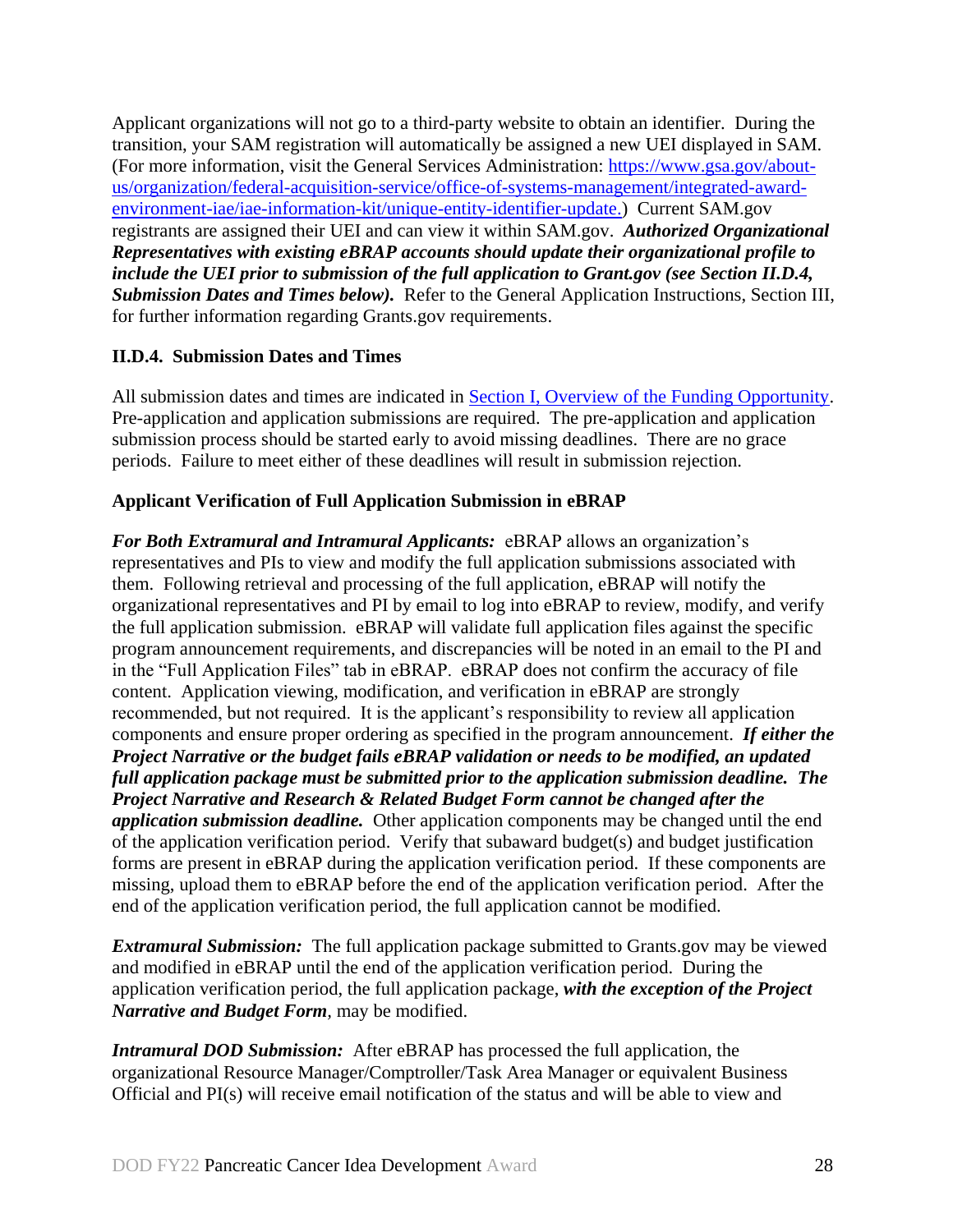modify application components in eBRAP. During the application verification period, the full application package, *with the exception of the Project Narrative and Budget Form*, may be modified. The Resource Manager/Comptroller/Task Area Manager or equivalent Business Official should log into eBRAP to review and to approve the application package prior to the application verification deadline.

*For All Submissions:* Verify that subaward budget(s) with budget justification are present in eBRAP during the application verification period. If these components are missing, upload them to eBRAP before the end of the application verification period.

# <span id="page-28-0"></span>**II.D.5. Funding Restrictions**

The maximum period of performance is **3** years.

Application submissions with a **Single PI:** The anticipated direct costs budgeted for the entire period of performance will not exceed **\$500,000.** If indirect cost rates have been negotiated, indirect costs are to be budgeted in accordance with the organization's negotiated rate. No budget will be approved by the government exceeding **\$500,000** direct costs or using an indirect cost rate exceeding the organization's negotiated rate.

Application submissions with the **Partnering PI Option for Early-Career Investigator:** The anticipated combined direct costs budgeted for the entire period of performance in the applications of the Initiating PI and the Partnering PI will not exceed **\$650,000**. If indirect cost rates have been negotiated, indirect costs are to be budgeted in accordance with the organization's negotiated rate. Collaborating organizations should budget associated indirect costs in accordance with each organization's negotiated rate. The combined budgeted direct costs approved by the government will not exceed **\$650,000** or use an indirect cost rate exceeding each organization's negotiated rate.

A separate award will be made to each PI's organization.

#### **For All Funding Levels:**

All direct and indirect costs of any subaward or contract must be included in the total direct costs of the primary award.

The applicant may request the entire maximum funding amount for a project that may have a period of performance less than the maximum **3** years.

For this award mechanism, direct costs may be requested for:

- Travel in support of multidisciplinary collaborations.
- Travel costs for one investigator to travel to one scientific/ technical meeting per year to present project outcomes or disseminate project results for the FY22 PCARP Idea Development Award.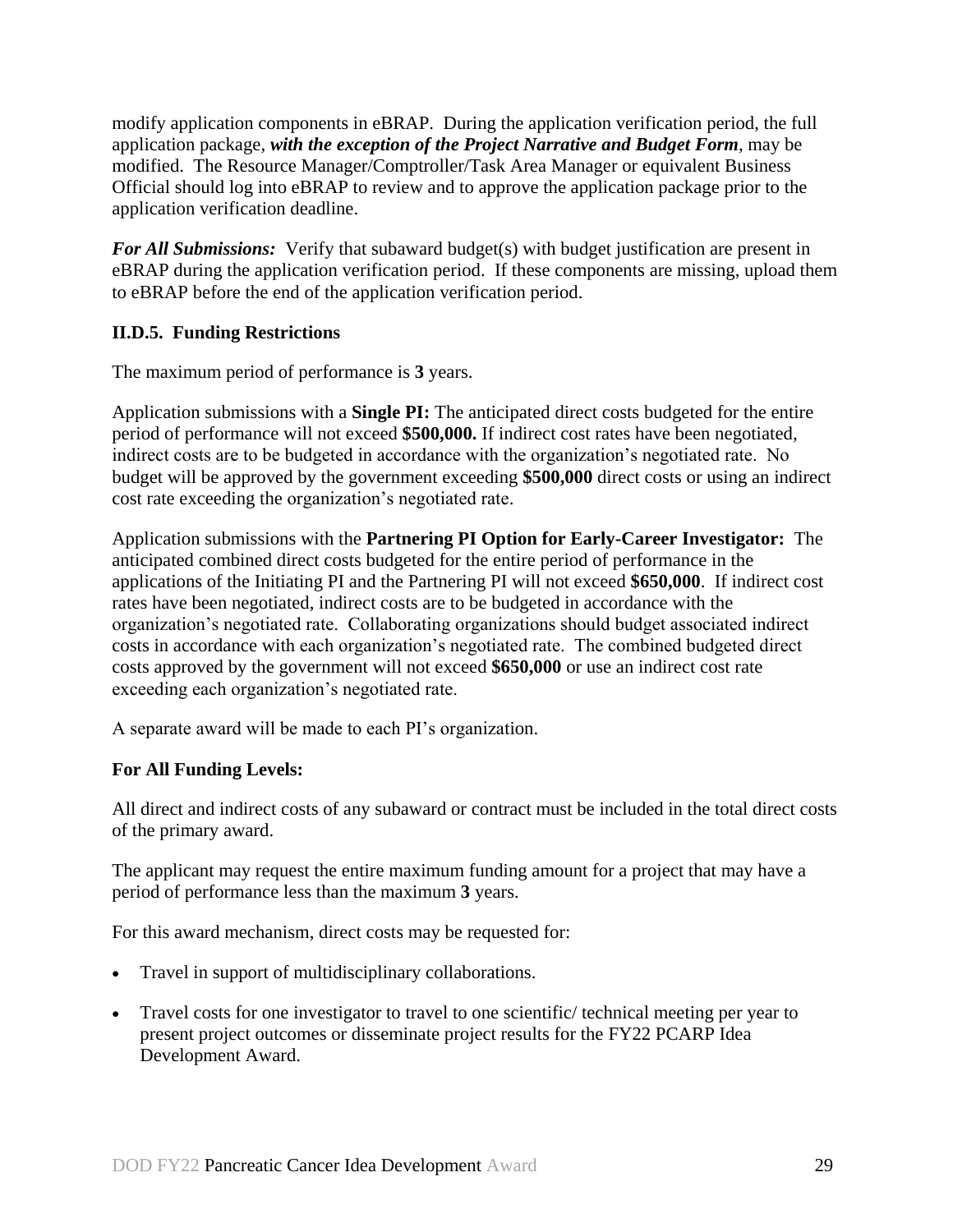Must not be requested for:

Clinical trial costs

For extramural awards with an intragovernmental component, direct transfer of funds from an extramural award recipient to a DOD or other federal agency is not allowed except under very limited circumstances. Funding to intramural DOD and other federal agencies will be managed through a direct funds transfer. Intramural applicants are responsible for coordinating through their agency's procedures the use of contractual or assistance funding awards or other appropriate agreements to support extramural collaborators.

Refer to the General Application Instructions, Section III.A.5, for budget regulations and instructions for the Research & Related Budget. *For federal agencies or organizations collaborating with federal agencies, budget restrictions apply as are noted in the General Application Instructions, Section III.A.5***.**

#### <span id="page-29-0"></span>**II.D.6. Other Submission Requirements**

Refer to the General Application Instructions, Appendix 4, for detailed formatting guidelines.

# <span id="page-29-1"></span>**II.E. Application Review Information**

#### <span id="page-29-2"></span>**II.E.1. Criteria**

#### **II.E.1.a. Peer Review**

To determine technical merit, all applications will be evaluated according to the following **scored criteria**, which are of equal importance:

#### *Note that high innovation and impact do not compensate for deficiencies in scientific merit.*

#### **Scientific Merit**

- To what extent a clear hypothesis is stated and supported through scientific rationale, preliminary data, and referenced literature.
- How well the hypothesis or objectives, specific aims, and experimental design are developed.
- If applicable, to what extent the human subject population is appropriate for the study and whether there is clear access to the designated population.
- How well the application acknowledges potential limitations and addresses alternative methods and approaches.
- If applicable, whether the strategy for the inclusion of women and minorities and distribution of proposed enrollment is appropriate for the proposed research.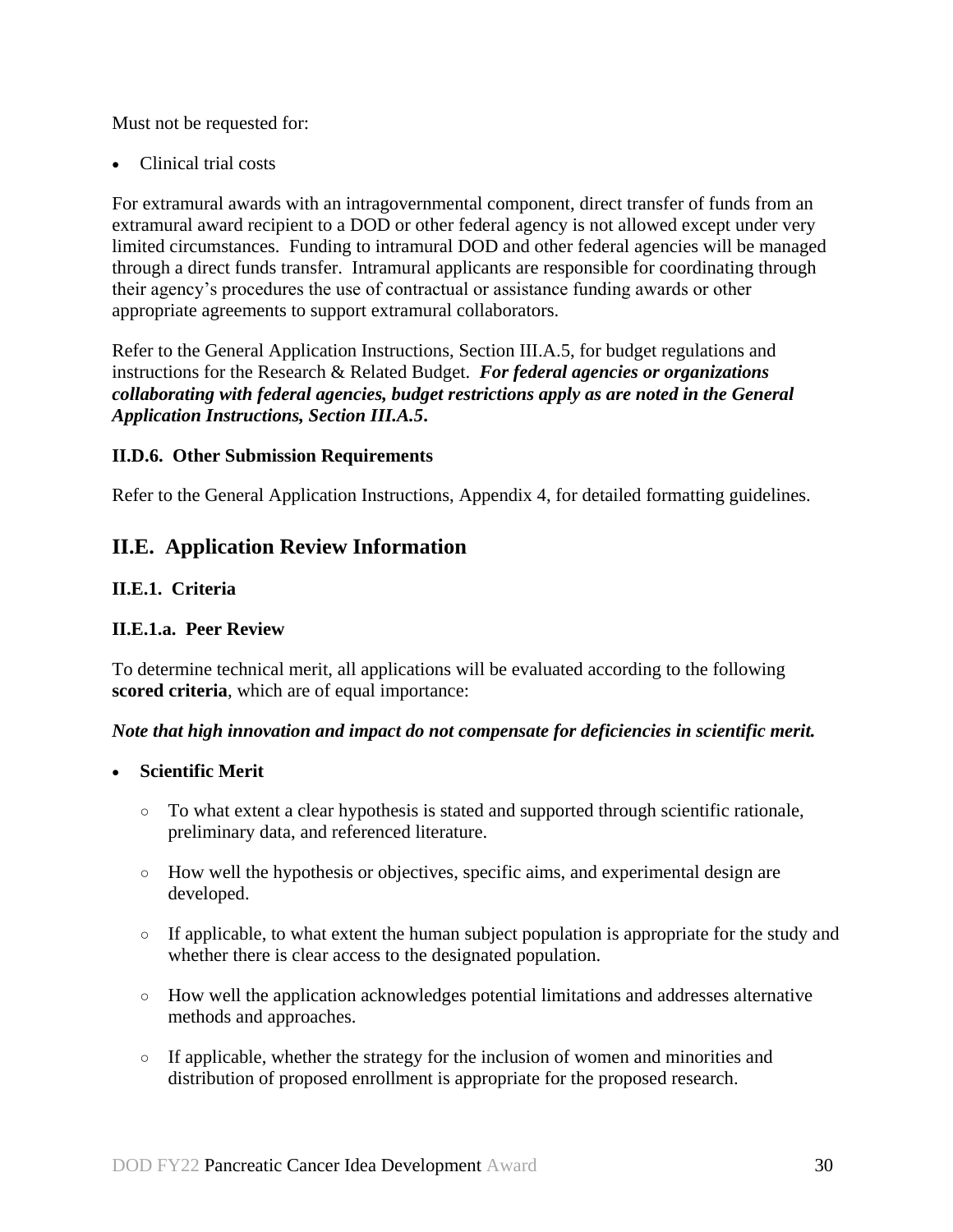#### **Impact**

- $\circ$  How well the proposed research addresses at least one of the FY22 [PCARP Focus Areas.](#page-2-2)
- $\circ$  To what extent the anticipated short-term outcome(s) of the project may impact individuals with pancreatic cancer, and/or improve understanding of pancreatic cancer.
- To what degree the anticipated short-term and/or long-term gains from this research project may impact the pancreatic cancer community.
- To what extent the proposed project will ultimately improve the health or quality of life of individuals with pancreatic cancer.

#### **Innovation**

- To what extent the proposed research is innovative and will challenge existing paradigms, or provide new paradigms, technologies, evidence-based diagnoses, and/or applications for pancreatic cancer.
- To what degree the proposed research represents more than a logical step and/or incremental advance upon published data.

#### **Statistical Plan**

- To what degree the statistical plan is appropriate for the experimental methodology being used.
- How well the proposed statistical analysis supports the relevance of any research outcomes to [FY22 PCARP Focus Area\(s\).](#page-2-2)
- Whether the power analysis for the proposed study adequately represents an assessment of the population proposed, if applicable.

#### **Personnel**

- To what extent the research team's background and experience are appropriate to accomplish the proposed research.
- Based on information in the biographical sketches, to what extent the levels of effort by the Initiating PI (mentor) and the Partnering PI (Early-Career Investigator) (if applicable) and other key personnel are appropriate for successful conduct of the proposed research.
- To what extent each PI's experience and skill in the research areas of pancreatic cancer or other fields have been demonstrated as evidenced by publications, funding, distinctions, awards, and/or patents.

**The following separately scored criteria evaluate only the merits of the proposed Partnering PI (Early-Career Investigator).** These criteria are considered independent components of the application evaluation and will be considered at the programmatic review to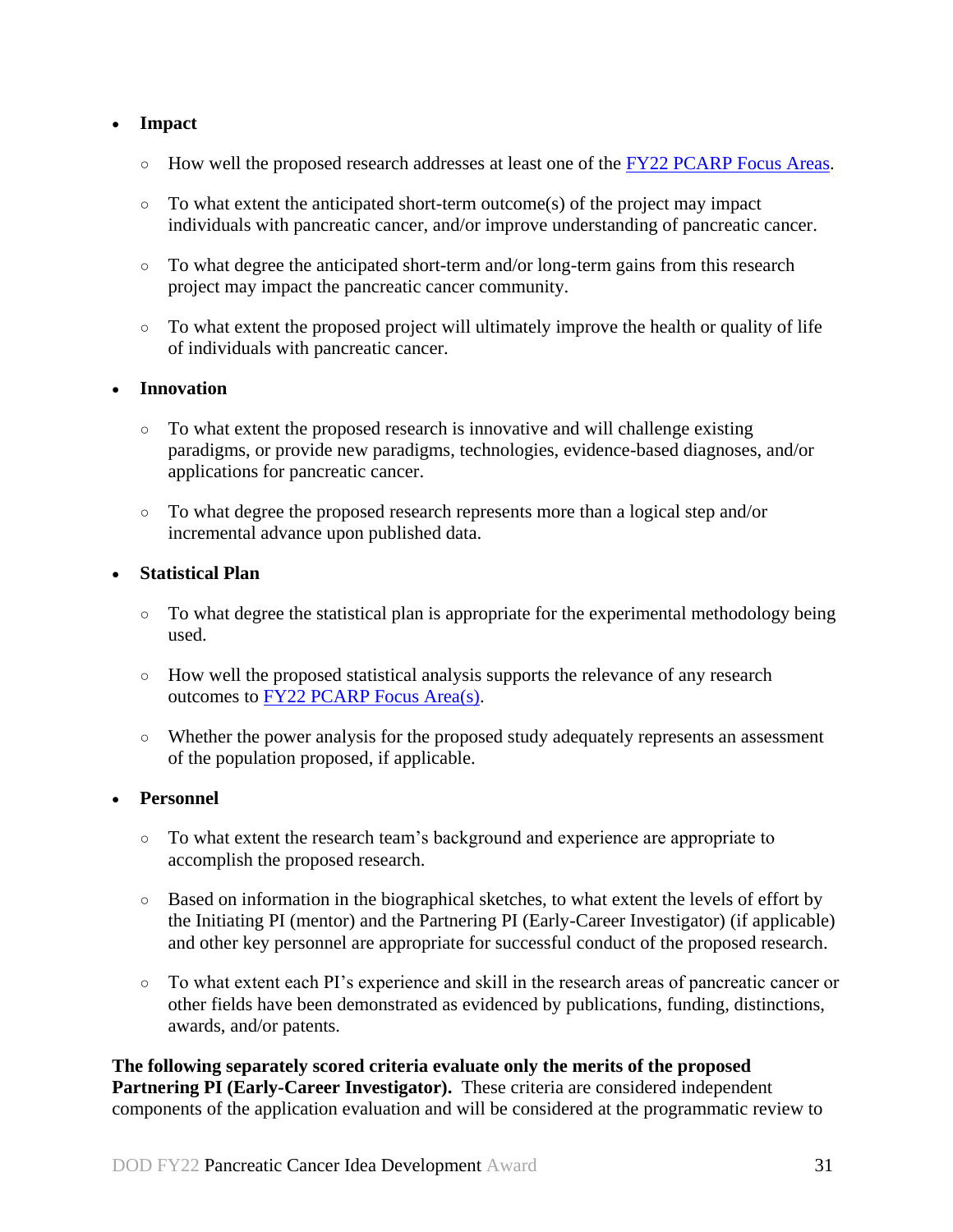make funding recommendations for applications submitted under the Partnering PI Option for Early-Career Investigator:

#### **Early-Career Investigator**

- To what extent the Partnering PI's (Early-Career Investigator's) achievements (as reflected by academic performance, awards, honors, and/or previous publications and funding) indicate potential for a successful career as a pancreatic cancer researcher.
- To what extent the Early-Career Investigator's stated career goals will promote their career development in pancreatic cancer research.

#### **Researcher Development Plan**

- How well the application has outlined a detailed, individualized Researcher Development Plan that will effectively support the development, and if located in the same laboratory, a pathway for independence of the Early-Career Investigator's research skills in pancreatic cancer research.
- To what degree the Initiating PI's (mentor's) experience in pancreatic cancer research and mentoring, as demonstrated by a record of active funding, recent publications, and successful mentorship, positions them to mentor the Early-Career Investigator toward a successful career in pancreatic cancer research.
- To what extent the scientific environment is appropriate for the proposed career development activities.

In addition, the following unscored criteria will also contribute to the overall evaluation of the application:

#### **Environment**

- Whether the scientific environment is appropriate for the proposed research.
- Whether the research requirements are supported by the availability of and access to facilities and resources.
- To what extent the quality and level of institutional support are appropriate for the proposed research.

#### **Budget**

- Whether the maximum **direct** costs are equal to or less than the allowable maximum direct costs as published in the program announcement.
- Whether the budget is appropriate for the proposed research.
- If applicable for the Early-Career Investigator Option, whether appropriate justification is provided by the Initiating PI requesting greater than 50% of the direct cost budget.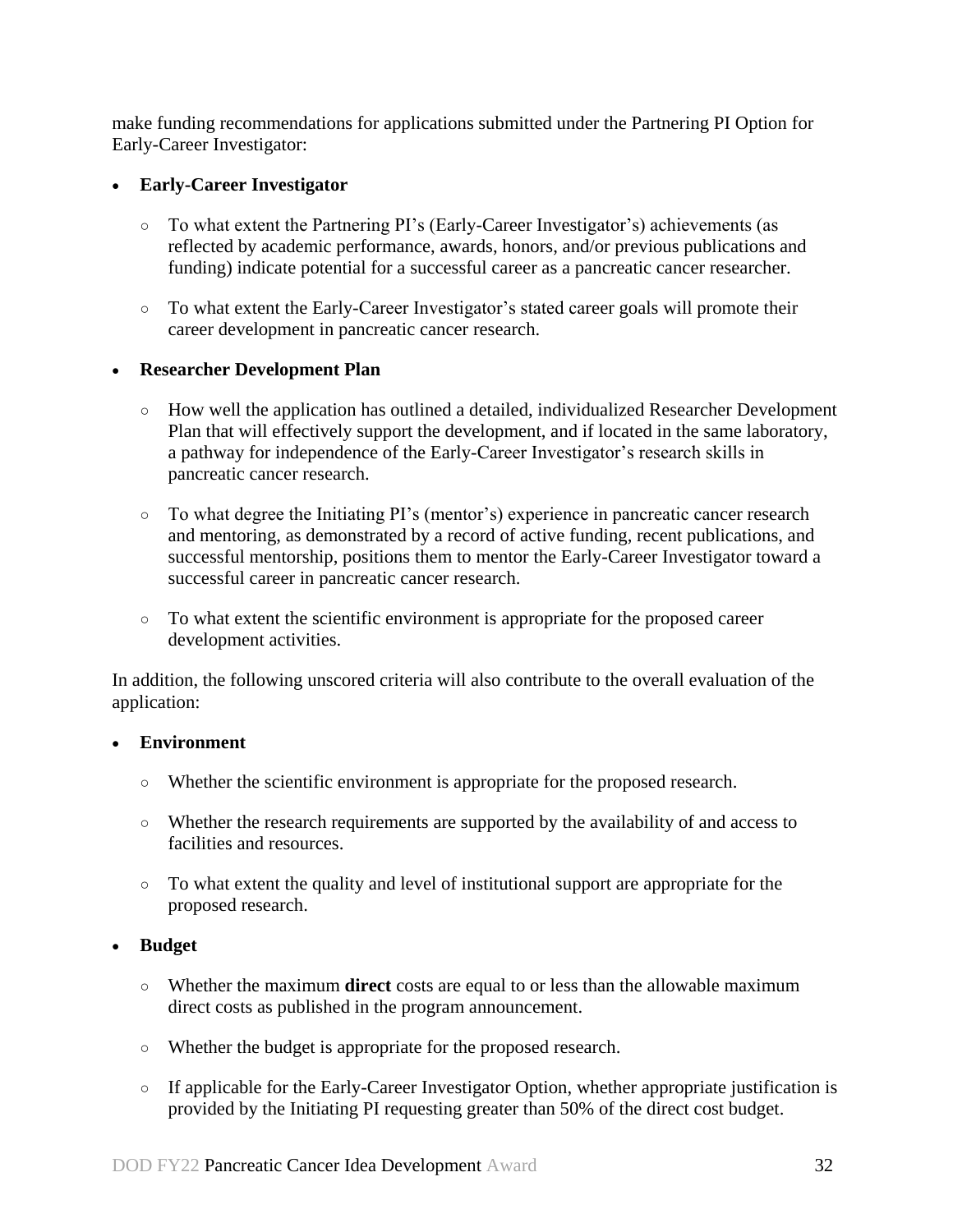#### **Application Presentation**

 $\circ$  To what extent the writing, clarity, and presentation of the application components influence the review.

#### <span id="page-32-1"></span>**II.E.1.b. Programmatic Review**

To make funding recommendations and select the application(s) that, individually or collectively, will best achieve the program objectives, the following criteria are used by programmatic reviewers:

- Ratings and evaluations of the peer reviewers
- Relevance to the mission of the DHP and FY22 PCARP, as evidenced by the following:
	- Adherence to the intent of the award mechanism
	- Program portfolio balance
	- Programmatic relevance to the [FY22 PCARP Focus Areas](#page-2-2)
	- Relative impact and innovation

# <span id="page-32-0"></span>**II.E.2. Application Review and Selection Process**

All applications are evaluated by scientists, clinicians, and consumers in a two-tier review process. The first tier is **peer review**, the evaluation of applications against established criteria to determine technical merit, where each application is assessed for its own merit, independent of other applications. The second tier is **programmatic review**, a comparison-based process in which applications with high scientific and technical merit are further evaluated for programmatic relevance. Final recommendations for funding are made to the Commanding General, USAMRDC. *The highest-scoring applications from the first tier of review are not automatically recommended for funding. Funding recommendations depend on various factors as described in Section [II.E.1.b, Programmatic Review.](#page-32-1)* Additional information about the two-tier process used by the CDMRP can be found at [https://cdmrp.army.mil/about/2tierRevProcess.](http://cdmrp.army.mil/about/2tierRevProcess) An information paper describing the funding recommendations and review process for the award mechanisms for the PCARP will be provided to the PI(s) and posted on the CDMRP website.

All CDMRP review processes are conducted confidentially to maintain the integrity of the meritbased selection process. Panel members sign a statement declaring that application and evaluation information will not be disclosed outside the panel. Violations of confidentiality can result in the dissolving of a panel(s) and other corrective actions. In addition, personnel at the applicant or collaborating organizations are prohibited from contacting persons involved in the review and approval process to gain protected evaluation information or to influence the evaluation process. Violations of these prohibitions will result in the administrative withdrawal of the organization's application. Violations by panel members or applicants that compromise the confidentiality of the review and approval process may also result in suspension or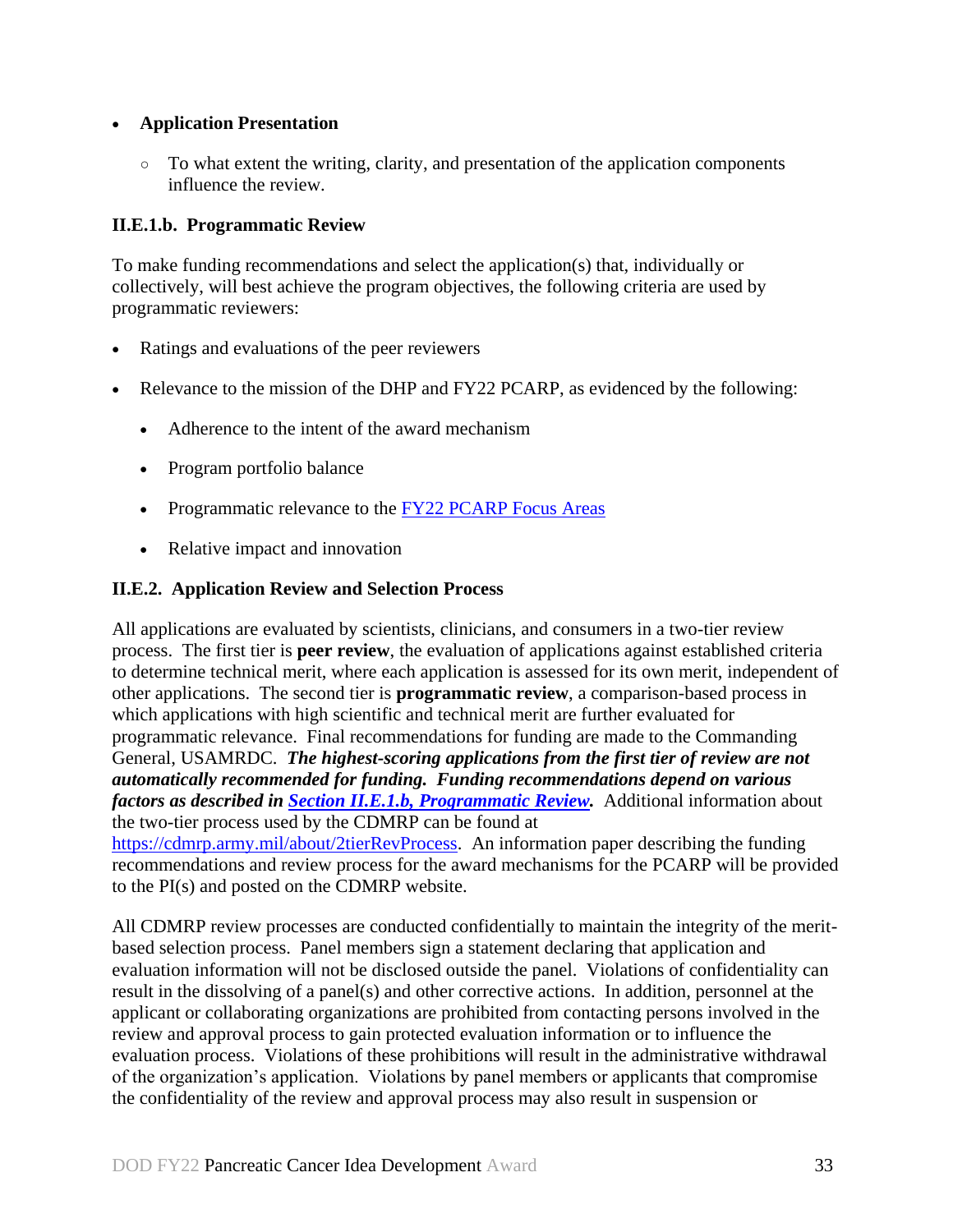debarment from federal awards. Furthermore, the unauthorized disclosure of confidential information of one party to another third party is a crime in accordance with 18 USC 1905.II.E.3. Integrity and Performance Information

Prior to making an assistance agreement award where the federal share is expected to exceed the simplified acquisition threshold, as defined in 2 CFR 200.1, over the period of performance, the federal awarding agency is required to review and consider any information about the applicant that is available in the Federal Awardee Performance and Integrity Information System (FAPIIS).

An applicant organization may review FAPIIS, accessible through SAM, and submit comments to FAPIIS on any information about the organization that a federal awarding agency previously entered and is currently available in FAPIIS.

The federal awarding agency will consider any comments by the applicant, in addition to other information in the designated integrity and performance system, in making a judgment about the applicant's integrity, business ethics, and record of performance under federal awards when determining a recipient's qualification prior to award, according to the qualification standards of the Department of Defense Grant and Agreement Regulations (DoDGARs), Section 22.415.

# <span id="page-33-0"></span>**II.E.3. Anticipated Announcement and Federal Award Dates**

All application review dates and times are indicated in [Section I, Overview of the Funding](#page-0-1)  [Opportunity.](#page-0-1)

Each PI and organization will receive email notification of posting of the funding recommendation in eBRAP. Each PI will receive a peer review summary statement on the strengths and weaknesses of the application.

# <span id="page-33-1"></span>**II.F. Federal Award Administration Information**

# <span id="page-33-2"></span>**II.F.1. Federal Award Notices**

Awards supported with FY22 funds are anticipated to be made no later than September 30, 2023. Refer to the General Application Instructions, Appendix 2, for additional award administration information.

After email notification of application review results through eBRAP, and if selected for funding, a representative from the USAMRAA will contact the Business Official authorized to negotiate on behalf of the PI's organization.

**Pre-Award Costs:** An institution of higher education, hospital, or non-profit organization may, at its own risk and without the government's prior approval, incur obligations and expenditures to cover costs up to 90 days before the beginning date of the initial budget period of a new award. Refer to the General Application Instructions, Section III.A.5.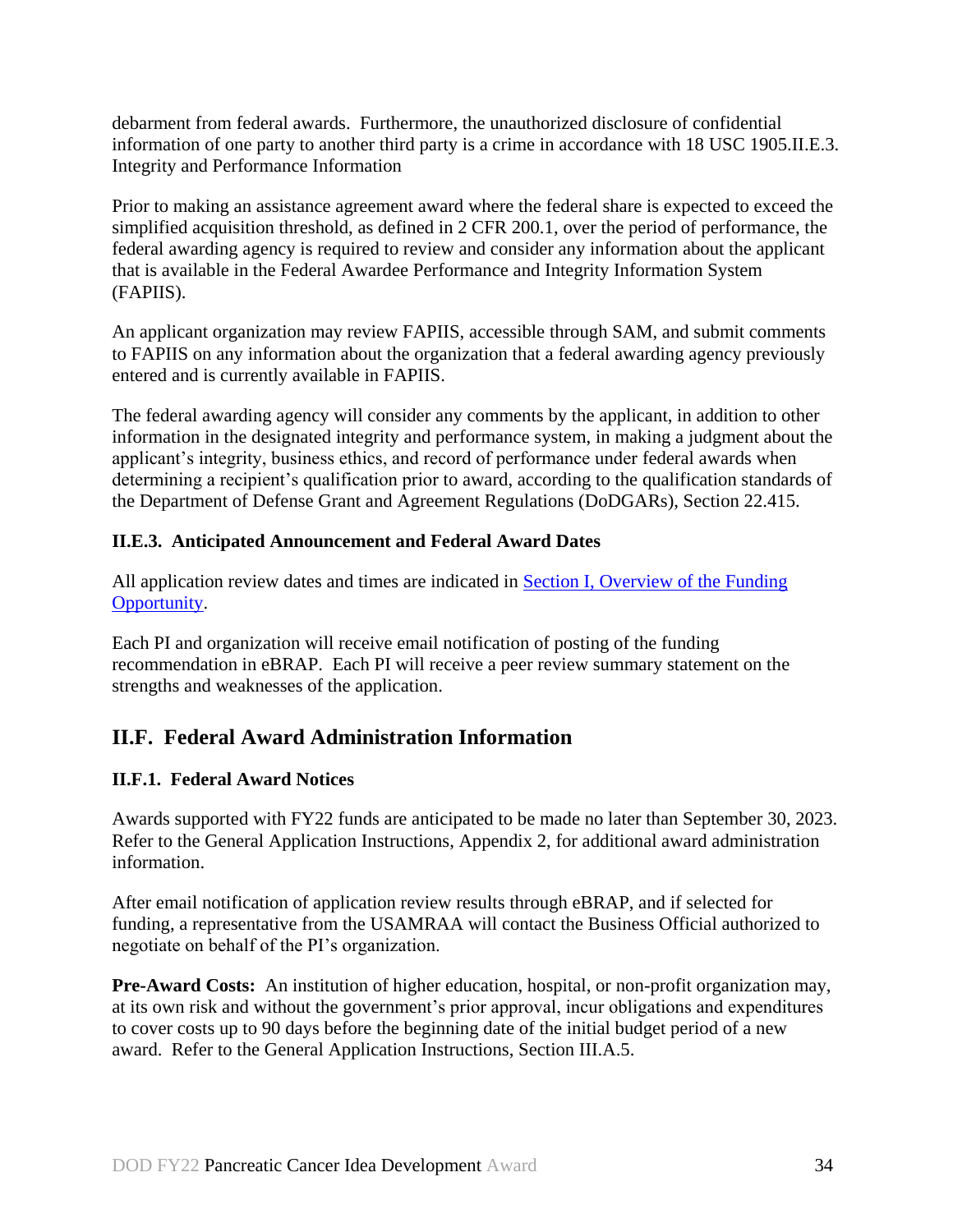*Only an appointed USAMRAA Grants Officer may obligate the government to the expenditure of funds.* No commitment on the part of the government should be inferred from discussions with any other individual. **The award document signed by the Grants Officer is the official authorizing document.**

**Federal Government Organizations:** Funding made to federal government organizations (to include intramural DOD organizations) will be executed through the Military Interdepartmental Purchase Request (MIPR) or Funding Authorization Document (FAD) process. Transfer of funds is contingent upon appropriate safety and administrative approvals. Intramural applicants and collaborators are reminded to coordinate receipt and commitment of funds through their respective Resource Manager/Task Area Manager/Comptroller or equivalent Business Official.

# **II.F.1.a. PI Changes and Award Transfers**

Unless otherwise restricted, changes in PI will be allowed at the discretion of the USAMRAA Grants Officer, provided the intent of the award mechanism is met.

An organizational transfer of an award supporting the Initiating PI or Partnering PI (Early-Career Investigator) is discouraged and will be evaluated on a case-by-case basis and only allowed at the discretion of the Grants Officer.

An organizational transfer of an award will not be allowed in the last year of the (original) period of performance or any extension thereof.

Refer to the General Application Instructions, Appendix 2, Section B, for general information on organization or PI changes.

# <span id="page-34-0"></span>**II.F.2. Administrative and National Policy Requirements**

Applicable requirements in the DoDGARs found in 32 CFR, Chapter I, Subchapter C, and 2 CFR, Chapter XI, apply to grants and cooperative agreements resulting from this program announcement.

Refer to the General Application Instructions, Appendix 2, for general information regarding administrative requirements.

Refer to the General Application Instructions, Appendix 5, for general information regarding national policy requirements.

Refer to full text of the latest **DoD R&D General Terms and Conditions**; the USAMRAA [General Research Terms and Conditions with Institutions of Higher Education, Hospitals, and](https://www.usamraa.army.mil/Pages/Resources.aspx)  [Non-Profit Organizations: Addendum to the DoD](https://www.usamraa.army.mil/Pages/Resources.aspx) R&D General Terms and Conditions; and the [USAMRAA General Research Terms and Conditions with For-Profit Organizations,](https://www.usamraa.army.mil/Pages/Resources.aspx) for further information.

*New Requirement:* Certification Regarding Disclosure of Funding Sources. The proposing entity must comply with Section 223(a) of the William M. (Mac) Thornberry National Defense Authorization Act for Fiscal Year 2021, which requires that the PI,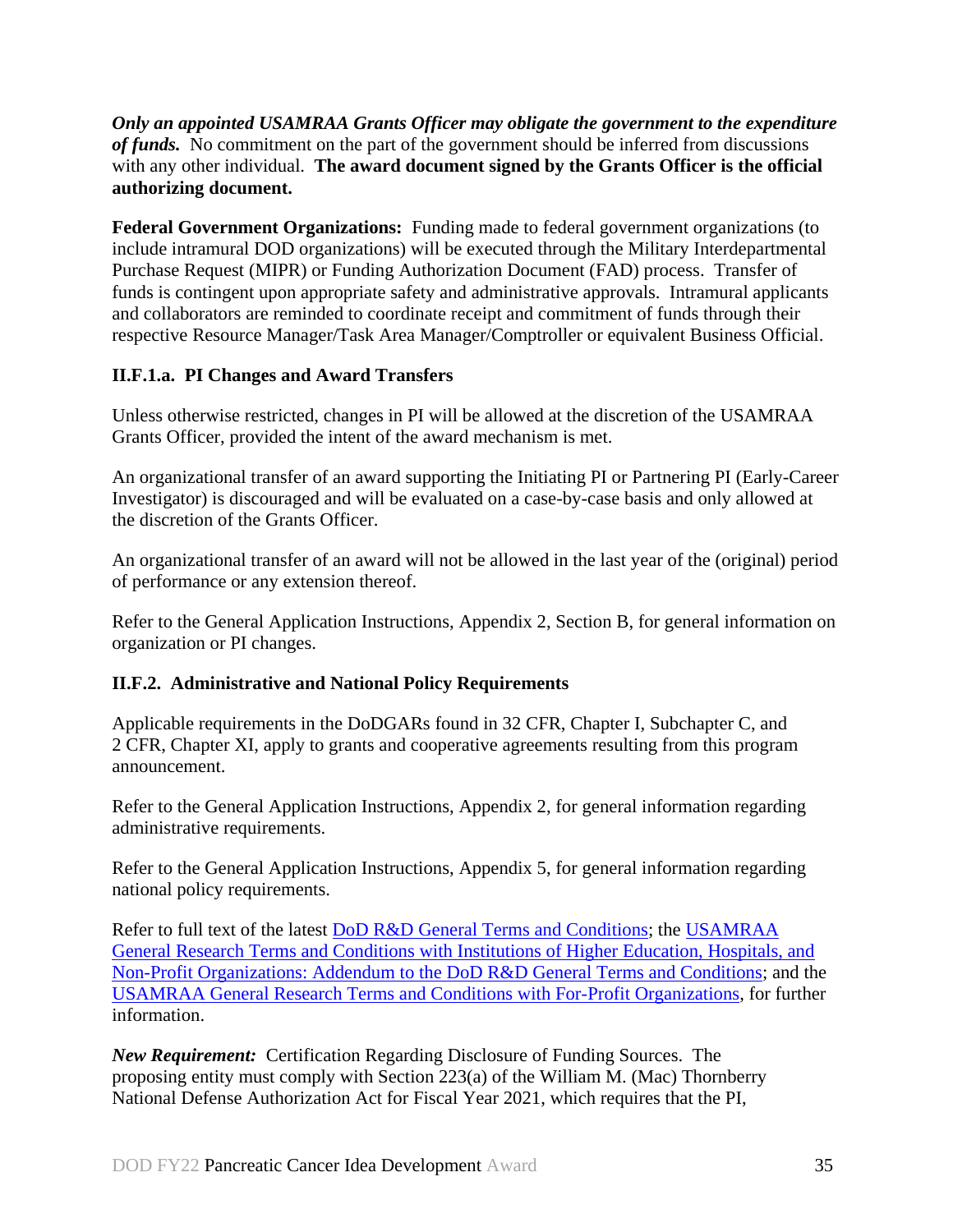Partnering PIs (if applicable), and all key personnel:

- Certify that the current and pending support provided on the application is current, accurate, and complete;
- Agree to update such disclosure at the request of the agency prior to the award of support and at any subsequent time the agency determines appropriate during the term of the award; and
- Have been made aware of the requirements under Section  $223(a)(1)$  of this Act.

False, fictitious, or fraudulent statements or claims may result in criminal, civil, or administrative penalties (18 USC 1001).

#### <span id="page-35-0"></span>**II.F.3. Reporting**

Refer to the General Application Instructions, Appendix 2, Section A, for general information on reporting requirements. *If there are technical reporting requirement delinquencies for any existing USAMRAA-sponsored awards at the applicant organization, no new awards will be issued to the applicant organization until all delinquent reports have been submitted.*

Annual progress reports as well as a final progress report will be required.

Award Expiration Transition Plan: An Award Expiration Transition Plan must be submitted with the final progress report. Use the one-page template "Award Expiration Transition Plan," available on the eBRAP "Funding Opportunities & Forms" web page [\(https://ebrap.org/eBRAP/public/Program.htm\)](https://ebrap.org/eBRAP/public/Program.htm) under the "Progress Report Formats" section. The Award Expiration Transition Plan must outline whether and how the research supported by this award will progress and must include source(s) of funding, either known or pending.

Public Health Service (PHS) Inclusion Enrollment Reporting Requirement *(only required for clinical research studies)*: Enrollment reporting on the basis of sex/gender, race, and/or ethnicity will be required with each annual and final progress report. The PHS Inclusion Enrollment Report is available on the "Funding Opportunities & Forms" web page [\(https://ebrap.org/eBRAP/public/Program.htm\)](https://ebrap.org/eBRAP/public/Program.htm) in eBRAP.

Awards resulting from this program announcement may entail additional reporting requirements related to recipient integrity and performance matters. Recipient organizations that have federal contract, grant, and cooperative agreement awards with a cumulative total value greater than \$10M are required to provide information to FAPIIS about certain civil, criminal, and administrative proceedings that reached final disposition within the most recent 5-year period and that were connected with performance of a federal award. These recipients are required to disclose, semiannually, information about criminal, civil, and administrative proceedings as specified in the applicable Representations (see General Application Instructions, Appendix 5, Section B).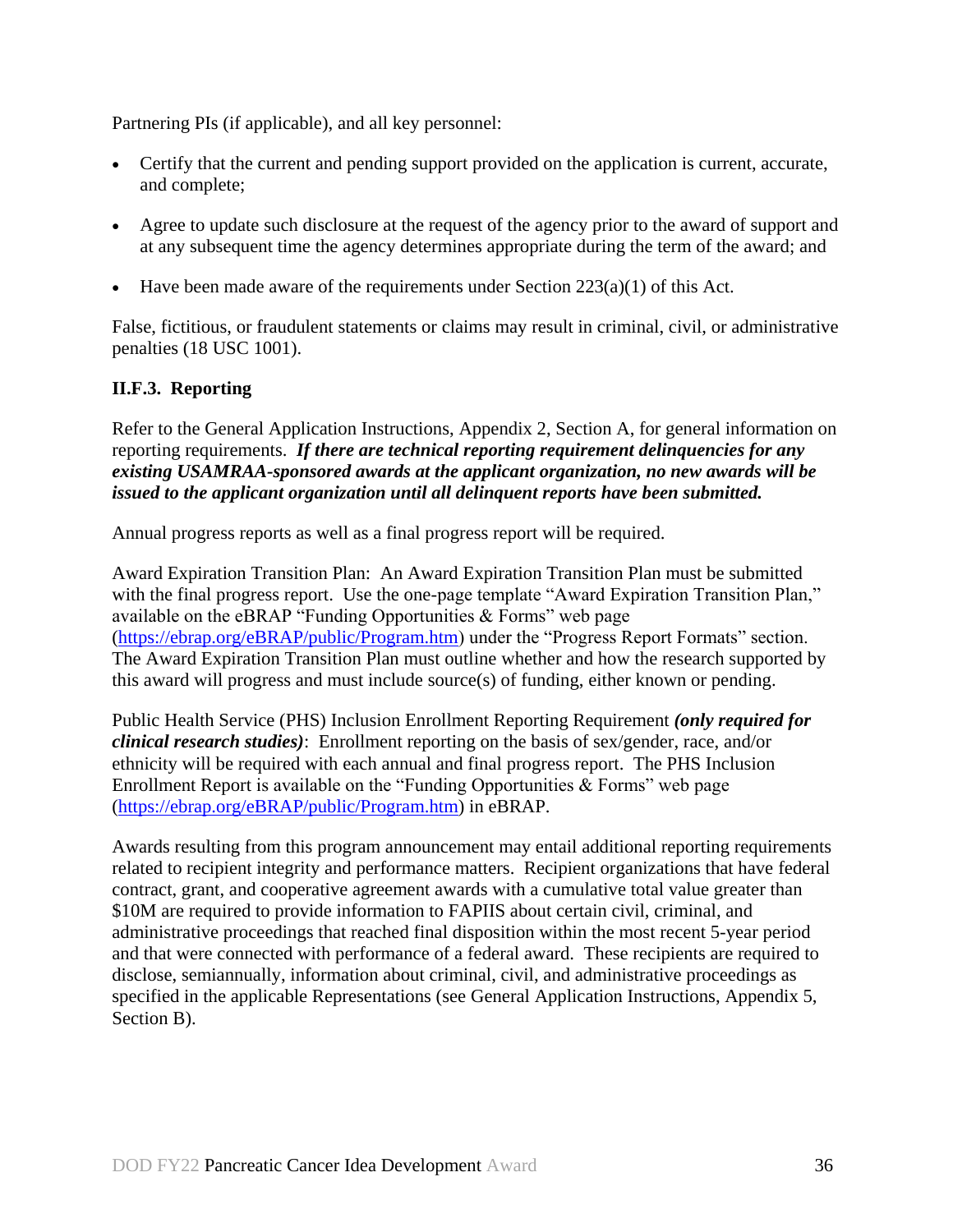# <span id="page-36-0"></span>**II.G. Federal Awarding Agency Contacts**

# <span id="page-36-1"></span>**II.G.1. eBRAP Help Desk**

Questions related to program announcement content or submission requirements as well as questions related to the pre-application or intramural application submission through eBRAP should be directed to the eBRAP Help Desk, which is available Monday through Friday from 8:00 a.m. to 5:00 p.m. ET. Response times may vary depending upon the volume of inquiries.

Phone: 301-682-5507

Email: [help@eBRAP.org](mailto:help@eBRAP.org)

#### <span id="page-36-2"></span>**II.G.2. Grants.gov Contact Center**

Questions related to extramural application submission through Grants.gov portal should be directed to the Grants.gov Contact Center, which is available 24 hours a day, 7 days a week (closed on U.S. federal holidays). Note that the eBRAP Help Desk is unable to provide technical assistance with Grants.gov submission.

Phone: 800-518-4726; International 1-606-545-5035

Email: [support@grants.gov](mailto:support@grants.gov)

Sign up on Grants.gov for "send me change notification emails" by following the link on the "Synopsis" page for the program announcement or by responding to the prompt provided by Grants.gov when first downloading the Grants.gov application package. If the Grants.gov application package is updated or changed, the original version of the application package may not be accepted by Grants.gov.

# <span id="page-36-3"></span>**II.H. Other Information**

#### <span id="page-36-4"></span>**II.H.1. Program Announcement and General Application Instructions Versions**

Questions related to this program announcement should refer to the program name, the program announcement name, and the program announcement version code 702b. The program announcement numeric version code will match the General Application Instructions version code 702.

#### <span id="page-36-5"></span>**II.H.2. Administrative Actions**

After receipt of pre-applications or applications, the following administrative actions may occur:

#### **II.H.2.a. Rejection**

The following will result in administrative rejection of the pre-application:

• Preproposal Narrative exceeds page limit.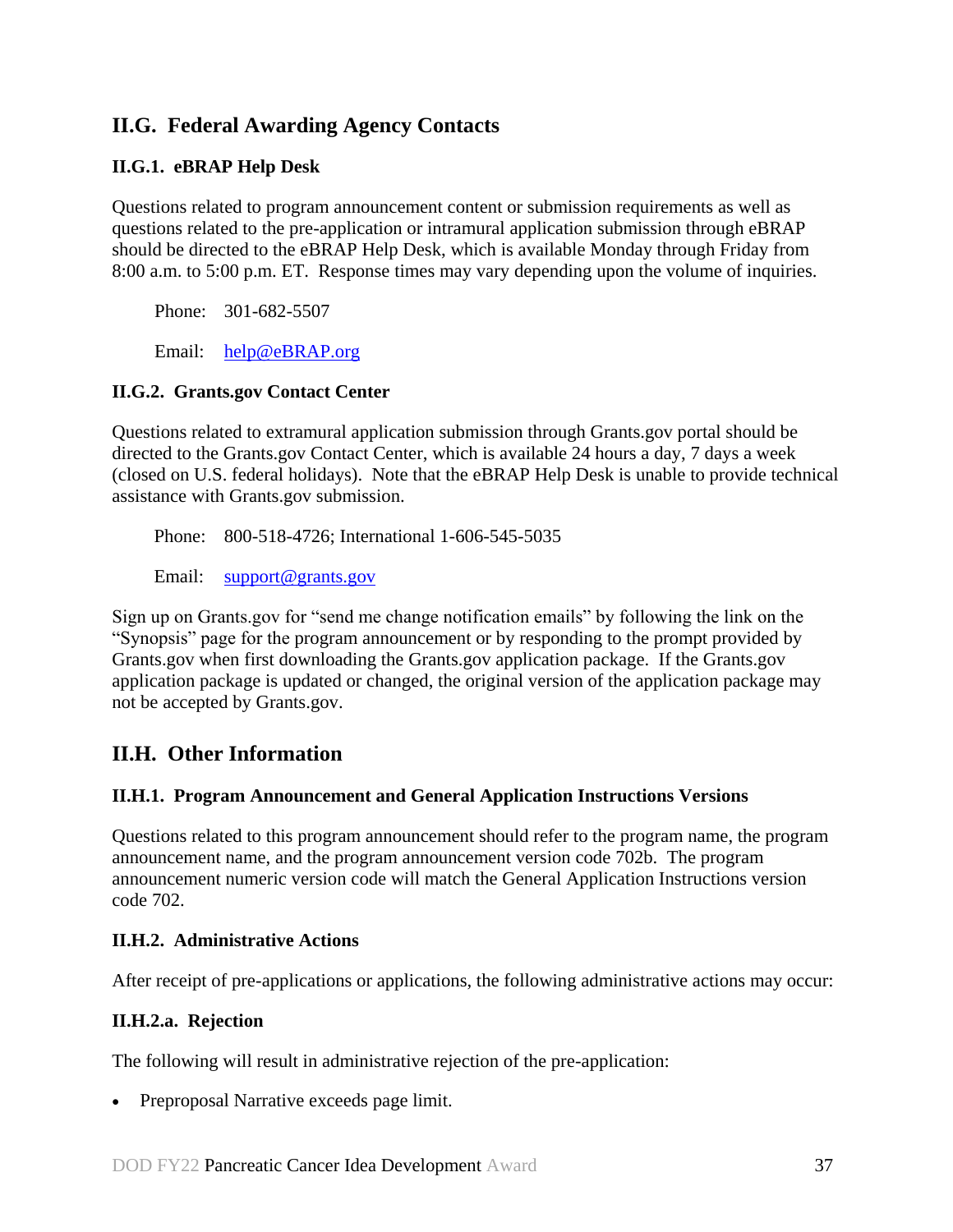• Preproposal Narrative is missing.

The following will result in administrative rejection of the application:

- Submission of an application for which a letter of invitation was not received.
- Project Narrative exceeds page limit.
- **Partnering PI Option for Early-Career Investigator:** Either or both Initiating PI and Partnering PI applications are not submitted by the deadline.
- Project Narrative is missing.
- Budget is missing.

#### **II.H.2.b. Modification**

- Pages exceeding the specific limits will be removed prior to review for all documents other than the Preproposal Narrative and Project Narrative.
- Documents not requested will be removed.

# <span id="page-37-0"></span>**II.H.2.c. Withdrawal**

The following may result in administrative withdrawal of the pre-application or application:

- An FY22 PCARP Programmatic Panel member is named as being involved in the research proposed or is found to have assisted in the pre-application or application processes including, but not limited to, concept design, application development, budget preparation, and the development of any supporting documentation. *A list of the FY22 PCARP Programmatic Panel members can be found at https://cdmrp.army.mil/pcarp/panels/panels22.*
- The application fails to conform to this program announcement description.
- Inclusion of URLs, with the exception of links in References Cited and Publication and/or Patent Abstract sections.
- Page size is larger than 8.5 inches x 11.0 inches (approximately 21.59 cm x 27.94 cm).
- To preserve the integrity of its peer and programmatic review processes, the CDMRP discourages inclusion of any employee of its review contractors having any role in the preparation, research or other duties for submitted applications. For FY22, the identities of the peer review contractor and the programmatic review contractor may be found at the CDMRP website [\(https://cdmrp.army.mil/about/2tierRevProcess\)](https://cdmrp.army.mil/about/2tierRevProcess). Applications that include names of personnel from either of these companies may be administratively withdrawn.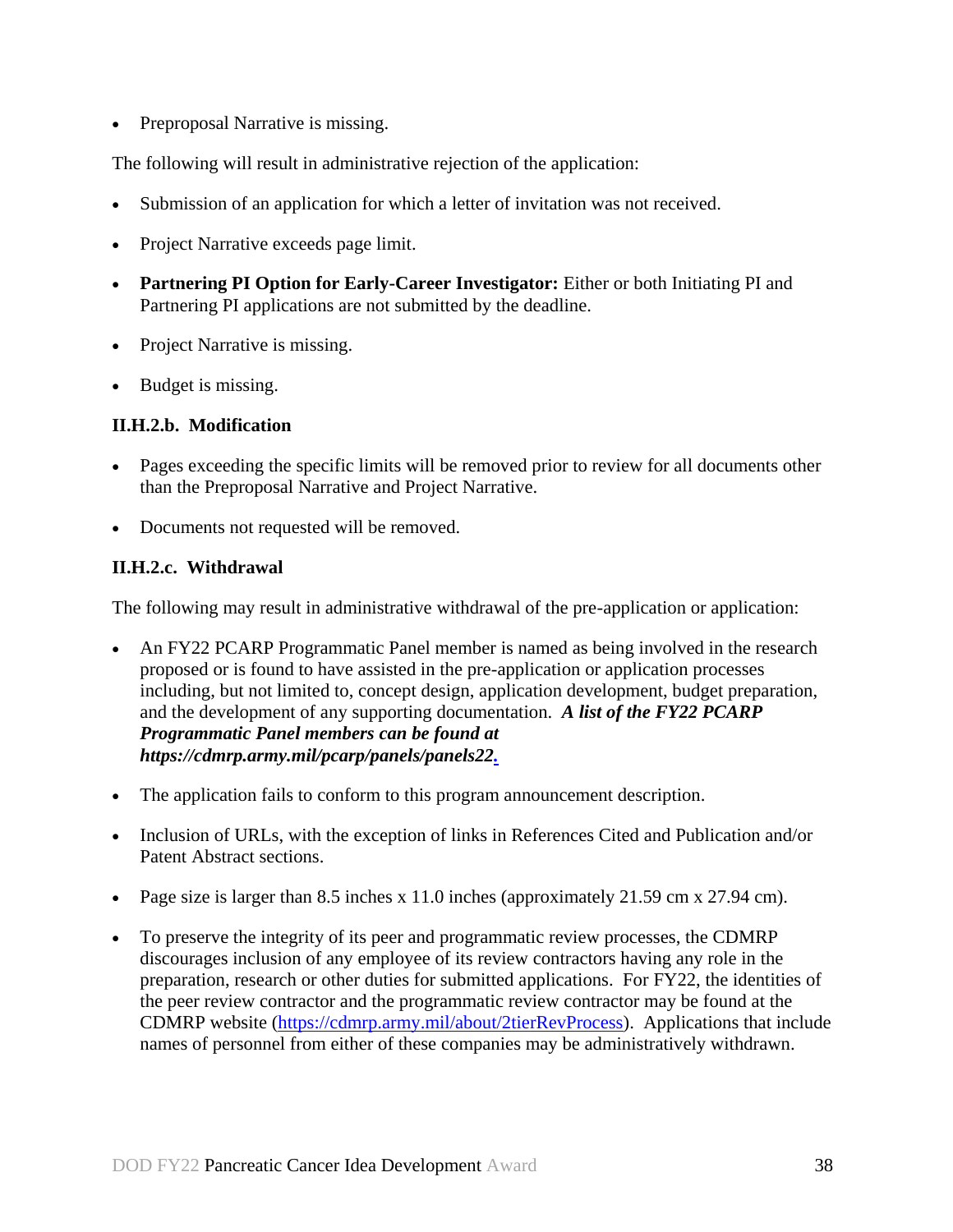- Personnel from applicant or collaborating organizations are found to have contacted persons involved in the review or approval process to gain protected evaluation information or to influence the evaluation process.
- Applications from extramural organizations, including non-DOD federal agencies, received through eBRAP may be withdrawn.
- Applications submitted by an intramural DOD organization may be withdrawn if the intramural organization cannot coordinate the use of contractual, assistance, or other appropriate agreements to provide funds to extramural collaborators.
- Submission of the same research project to different funding opportunities within the same program and fiscal year.
- Failure to submit all associated (Initiating and Partnering PI) applications by the deadline.
- The invited application proposes a different research project than that described in the preapplication.
- A clinical trial or proof-of-concept intervention studies on human subjects is proposed.
- An application for which the PI (Single, Initiating [mentor], or Partnering [Early-Career] Investigator]) does not meet the eligibility criteria.
- The application does not address at least one of the [FY22 PCARP Focus Areas.](#page-2-2)
- The research proposed is not based on preliminary data.

#### **II.H.2.d. Withhold**

Applications that appear to involve research misconduct will be administratively withheld from further consideration pending organizational investigation. The organization will be required to provide the findings of the investigation to the USAMRAA Grants Officer for a determination of the final disposition of the application.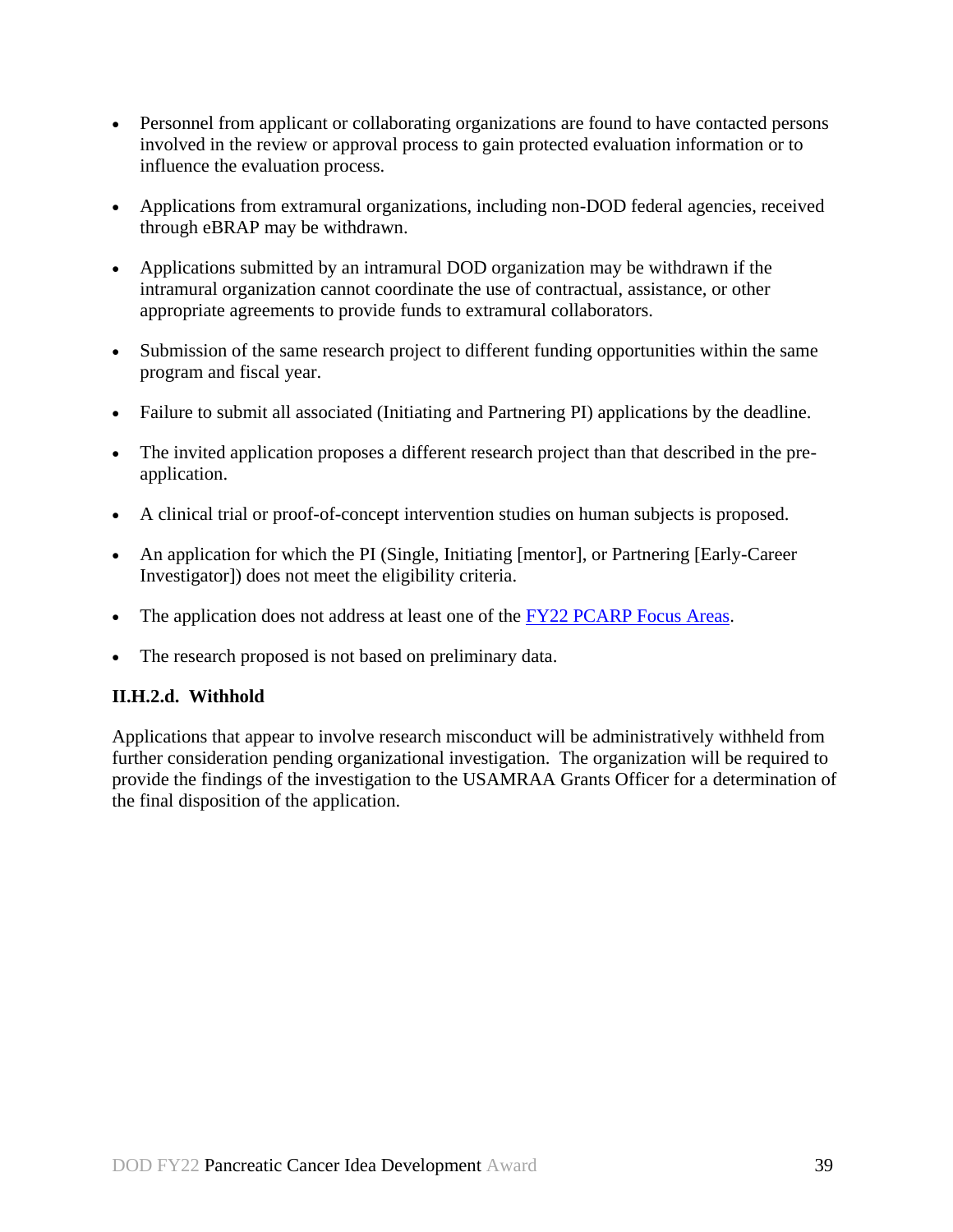# <span id="page-39-0"></span>**II.H.3. Application Submission Checklist**

| <b>Application</b><br><b>Components</b>                                                               | <b>Action</b>                                                                                                      | <b>Single or</b><br><b>Initiating PI</b><br><b>Completed</b> | <b>Partnering</b><br><b>PI</b><br><b>Completed</b> |
|-------------------------------------------------------------------------------------------------------|--------------------------------------------------------------------------------------------------------------------|--------------------------------------------------------------|----------------------------------------------------|
| SF424 Research &<br>Related Application<br>for Federal Assistance<br>(extramural<br>submissions only) | Complete form as instructed                                                                                        |                                                              |                                                    |
| Summary (Tab 1) and<br><b>Application Contacts</b><br>(Tab 2) (intramural<br>submissions only)        | Complete tabs as instructed                                                                                        |                                                              |                                                    |
|                                                                                                       | Project Narrative: Upload as Attachment<br>1 with file name "ProjectNarrative.pdf"                                 |                                                              |                                                    |
|                                                                                                       | Supporting Documentation: Upload as<br>Attachment 2 with file name<br>"Support.pdf"                                |                                                              |                                                    |
|                                                                                                       | Technical Abstract: Upload as<br>Attachment 3 with file name<br>"TechAbs.pdf"                                      |                                                              |                                                    |
|                                                                                                       | Lay Abstract: Upload as Attachment 4<br>with file name "LayAbs.pdf"                                                |                                                              |                                                    |
|                                                                                                       | Statement of Work: Upload as<br>Attachment 5 with file name "SOW.pdf"                                              |                                                              |                                                    |
|                                                                                                       | <b>Impact Statement: Upload as Attachment</b><br>6 with file name "Impact.pdf"                                     |                                                              |                                                    |
| <b>Attachments</b>                                                                                    | Innovation Statement: Upload as<br>Attachment 7 with file name<br>"Innovation.pdf"                                 |                                                              |                                                    |
|                                                                                                       | Outcomes Statement: Upload as<br>Attachment 8 with file name<br>"Accomplishments.pdf"                              |                                                              |                                                    |
|                                                                                                       | Data and Research Resources Sharing<br>Plan: Upload as Attachment 9 with file<br>name "ResourceSharing.pdf"        |                                                              |                                                    |
|                                                                                                       | Early-Career Investigator Statement:<br>Upload as Attachment 10 with file name<br>"ECIStatement.pdf" if applicable |                                                              |                                                    |
|                                                                                                       | Researcher Development Plan: Upload as<br>Attachment 11 with file name<br>"ResearcherDevPlan.pdf" if applicable    |                                                              |                                                    |
|                                                                                                       | Letter of Eligibility: Upload as Attachment<br>12 with file name "Eligibility.pdf" if<br>applicable                |                                                              |                                                    |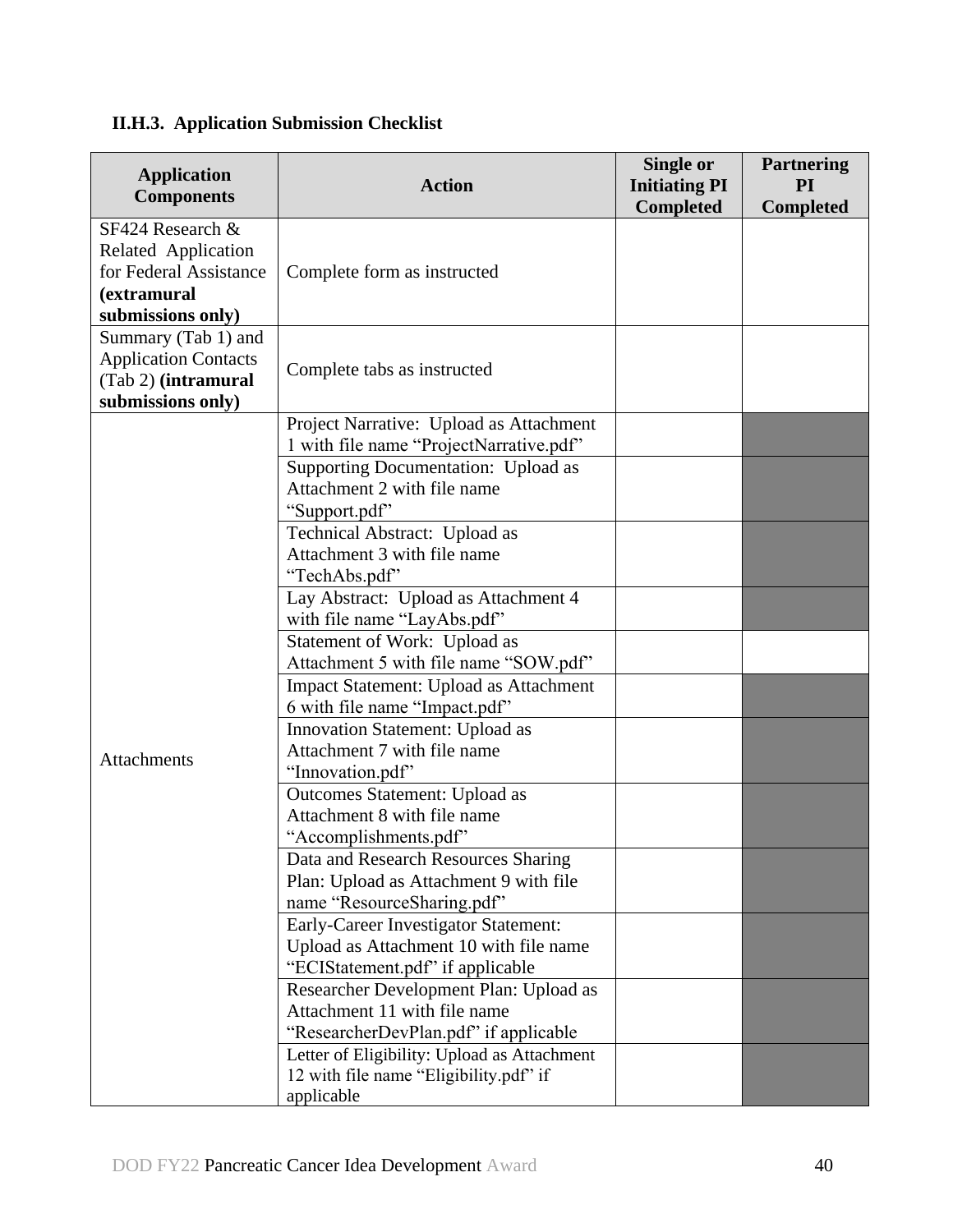| <b>Application</b>        |                                             | Single or            | <b>Partnering</b> |
|---------------------------|---------------------------------------------|----------------------|-------------------|
| <b>Components</b>         | <b>Action</b>                               | <b>Initiating PI</b> | PI                |
|                           |                                             | <b>Completed</b>     | <b>Completed</b>  |
|                           | Representations (extramural submissions     |                      |                   |
|                           | only): Upload as Attachment 13 with file    |                      |                   |
|                           | name "RequiredReps.pdf"                     |                      |                   |
|                           | <b>Suggested Collaborating DOD Military</b> |                      |                   |
|                           | Facility Budget Format: Upload as           |                      |                   |
|                           | Attachment 14 with file name                |                      |                   |
|                           | "MFBudget.pdf" if applicable                |                      |                   |
| Research & Related        | Complete form as instructed                 |                      |                   |
| Personal Data             |                                             |                      |                   |
|                           | <b>Attach PI Biographical Sketch</b>        |                      |                   |
|                           | (Biosketch_LastName.pdf) to the             |                      |                   |
|                           | appropriate field                           |                      |                   |
|                           | <b>Attach PI Previous/Current/Pending</b>   |                      |                   |
| Research & Related        | Support (Support_LastName.pdf) to the       |                      |                   |
| Senior/Key Person         | appropriate field                           |                      |                   |
| Profile (Expanded)        | <b>Attach Biographical Sketch</b>           |                      |                   |
|                           | (Biosketch_LastName.pdf) for each           |                      |                   |
|                           | senior/key person to the appropriate field  |                      |                   |
|                           | <b>Attach Previous/Current/Pending</b>      |                      |                   |
|                           | (Support_LastName.pdf) for each             |                      |                   |
|                           | senior/key person to the appropriate field  |                      |                   |
| Research & Related        | Complete as instructed. Attach Budget       |                      |                   |
| <b>Budget</b> (extramural | Justification (BudgetJustification.pdf) to  |                      |                   |
| submissions only)         | the appropriate field                       |                      |                   |
| <b>Budget</b> (intramural | Complete the Suggested DOD Military         |                      |                   |
| submissions only)         | Budget Format, including justification      |                      |                   |
| Project/Performance       | Complete form as instructed                 |                      |                   |
| Site Location(s) Form     |                                             |                      |                   |
| Research & Related        |                                             |                      |                   |
| <b>Subaward Budget</b>    | Complete form as instructed                 |                      |                   |
| Attachment(s) Form        |                                             |                      |                   |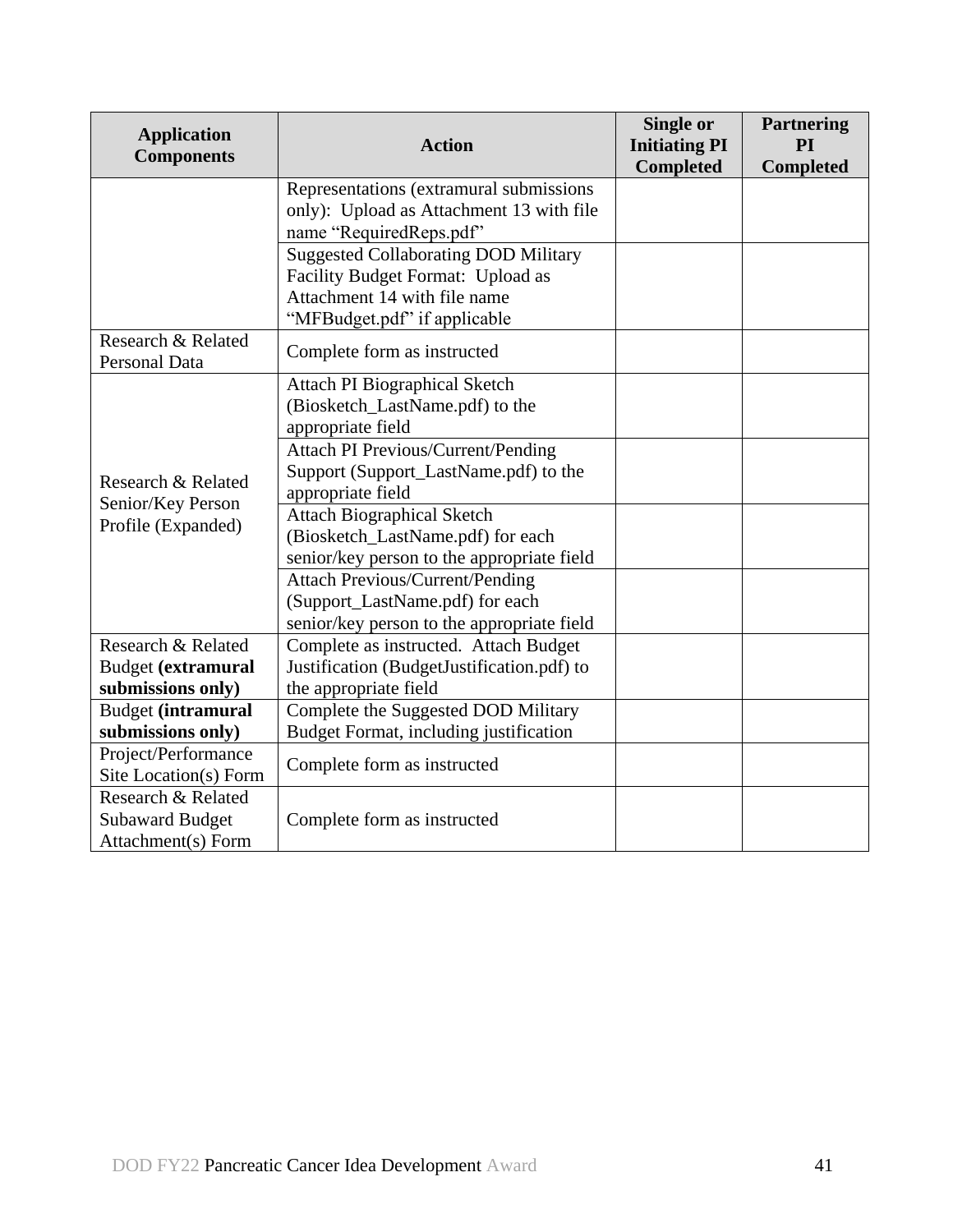# <span id="page-41-0"></span>**APPENDIX 1: ACRONYM LIST**

| ACOS/R&D       | Associate Chief of Staff for Research and Development        |
|----------------|--------------------------------------------------------------|
| <b>ACURO</b>   | Animal Care and Use Review Office                            |
| <b>ARRIVE</b>  | Animal Research: Reporting In Vivo Experiments               |
| <b>CDMRP</b>   | <b>Congressionally Directed Medical Research Programs</b>    |
| <b>CFR</b>     | Code of Federal Regulations                                  |
| <b>DHP</b>     | Defense Health Program                                       |
| <b>DOD</b>     | Department of Defense                                        |
| <b>DoDGARs</b> | Department of Defense Grant and Agreement Regulations        |
| <b>DUNS</b>    | Data Universal Numbering System                              |
| eBRAP          | <b>Electronic Biomedical Research Application Portal</b>     |
| EC             | <b>Ethics Committee</b>                                      |
| ET             | <b>Eastern Time</b>                                          |
| FAD            | <b>Funding Authorization Document</b>                        |
| <b>FAPIIS</b>  | Federal Awardee Performance and Integrity Information System |
| <b>FY</b>      | <b>Fiscal Year</b>                                           |
| <b>HRPO</b>    | Human Research Protection Office                             |
| <b>IACUC</b>   | <b>Institutional Animal Care and Use Committee</b>           |
| <b>IPR</b>     | <b>In-Progress Review</b>                                    |
| <b>IRB</b>     | <b>Institutional Review Board</b>                            |
| M              | Million                                                      |
| <b>MB</b>      | Megabytes                                                    |
| <b>MIPR</b>    | Military Interdepartmental Purchase Request                  |
| <b>NIH</b>     | National Institutes of Health                                |
| <b>ORCID</b>   | Open Researcher and Contributor ID, Inc.                     |
| <b>ORP</b>     | <b>Office of Research Protections</b>                        |
| <b>PCARP</b>   | Pancreatic Cancer Research Program                           |
| PDF            | <b>Portable Document Format</b>                              |
| <b>PHS</b>     | <b>Public Health Service</b>                                 |
| PI.            | Principal Investigator                                       |
| <b>SAM</b>     | <b>System for Award Management</b>                           |
| <b>SOW</b>     | <b>Statement of Work</b>                                     |
| <b>STEM</b>    | Science, Technology, Engineering, and/or Mathematics         |
| <b>URL</b>     | <b>Uniform Resource Locator</b>                              |
| <b>UEI</b>     | Unique Entity Identifier                                     |
| <b>USAMRAA</b> | U.S. Army Medical Research Acquisition Activity              |